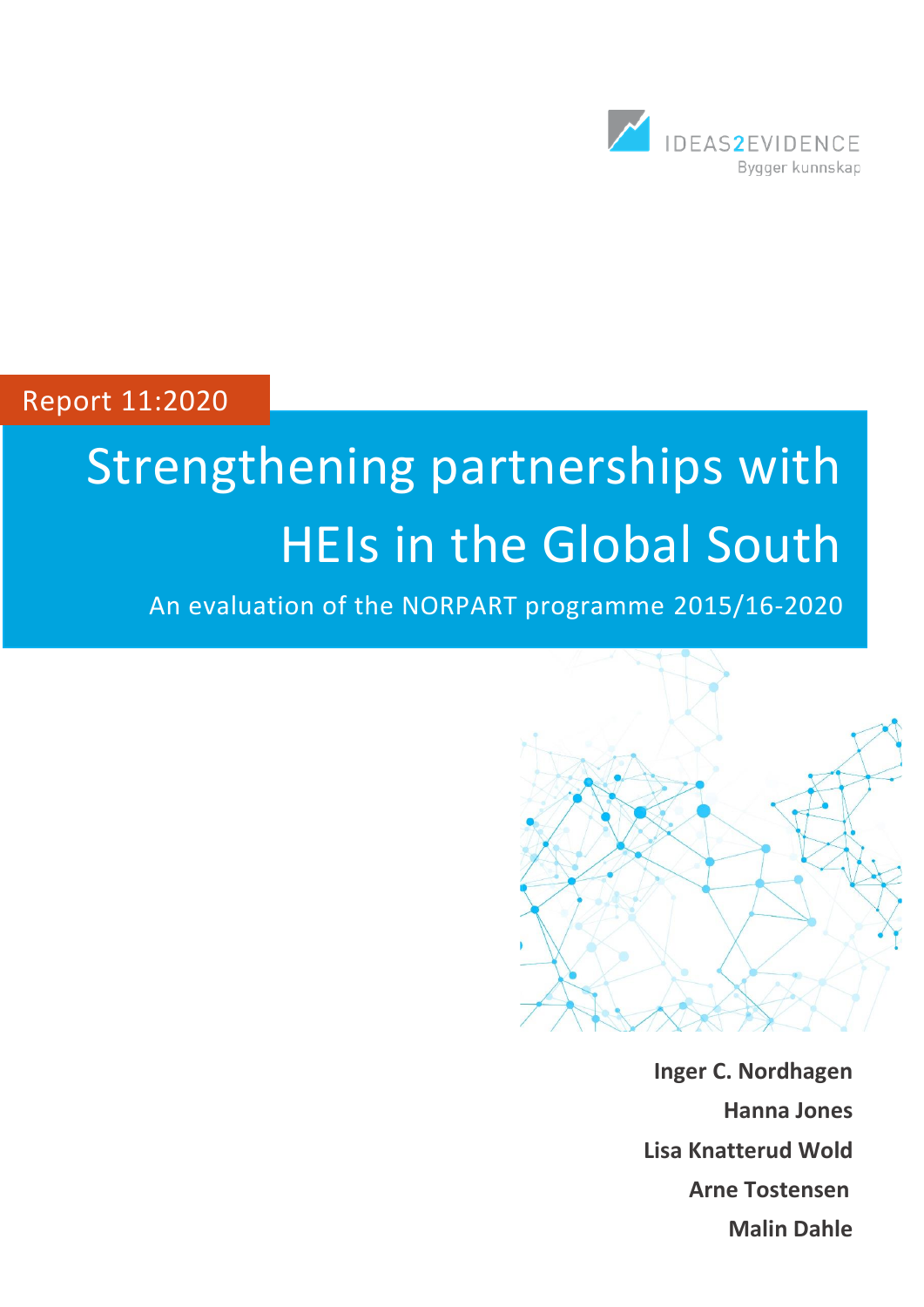© ideas2evidence 2020 ideas2evidence Villaveien 5 5007 Bergen Telefon: 91817197 post@ideas2evidence.com Bergen, september 2020

ISBN: 978-82-93181-92-7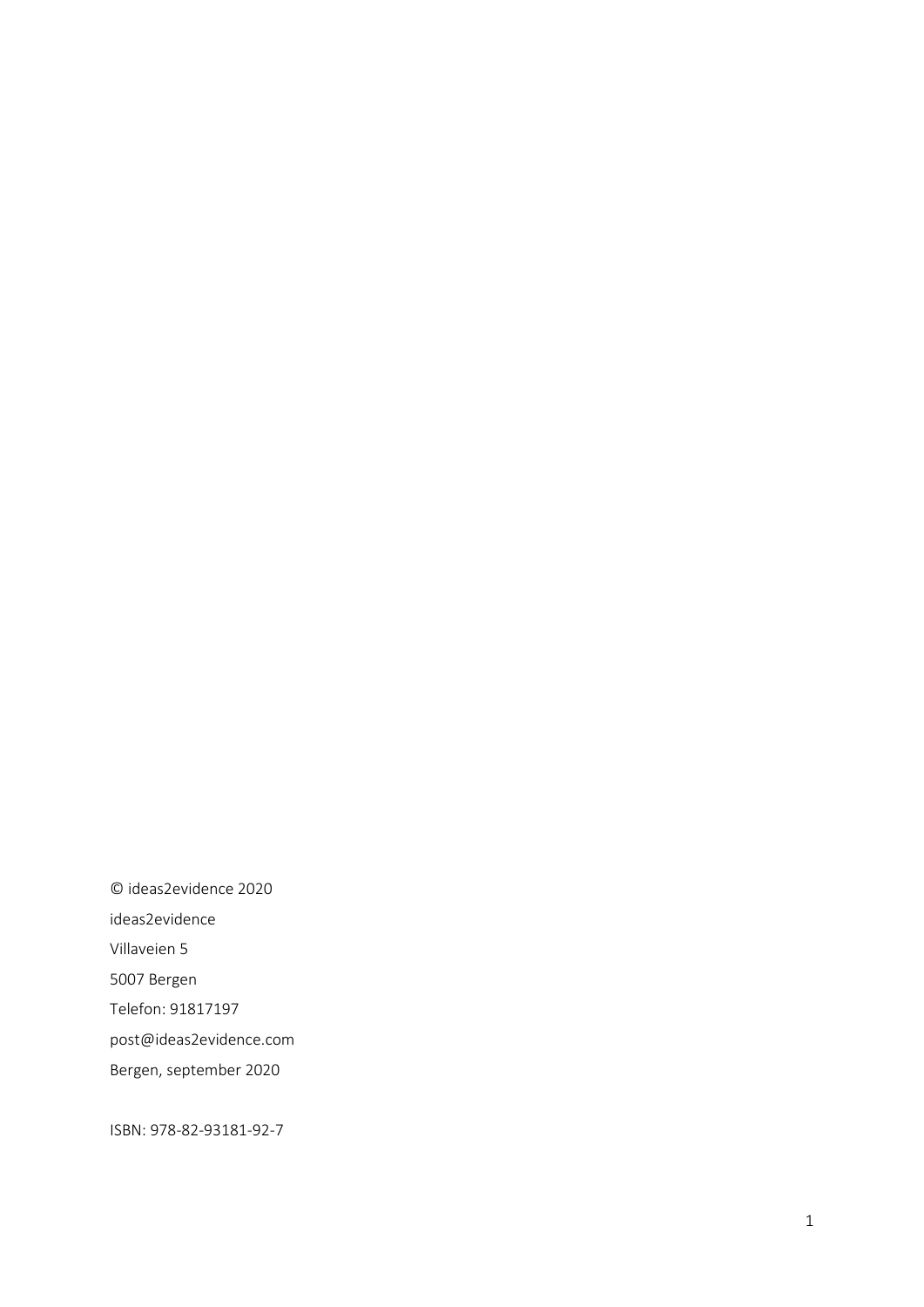## <span id="page-2-0"></span>Preface

This report presents the results of an evaluation of The Norwegian Partnership Programme for Global Academic Cooperation (NORPART). The evaluation was commissioned by the Norwegian Agency for International Cooperation and Quality Enhancement in Higher Education (Diku) and has been carried out by ideas2evidence.

The main purpose of the evaluation is to assess NORPART's programme model, administration and achievements in relation to the overall aim and objectives of the programme. Furthermore, the review shall make recommendations about further development and strengthening of the programme. This purpose relates to Diku's plan to develop a programme document as a stronger governing instrument for the programme before the next call for applications in early 2021.

The evaluation covers the period from the inception of the programme in 2015/2016 until 2020 and includes all the 46 projects in the current programme portfolio.

ideas2evidence would like to thank Diku for a very interesting mission, and good cooperation throughout the evaluation. We would also like to thank the informants who contributed to the evaluation by taking part in interviews. Lastly, we want to extend our gratitude to all the students who took the time to answer the student survey. Your answers provided us with invaluable information for the evaluation.

Bergen,

September 2020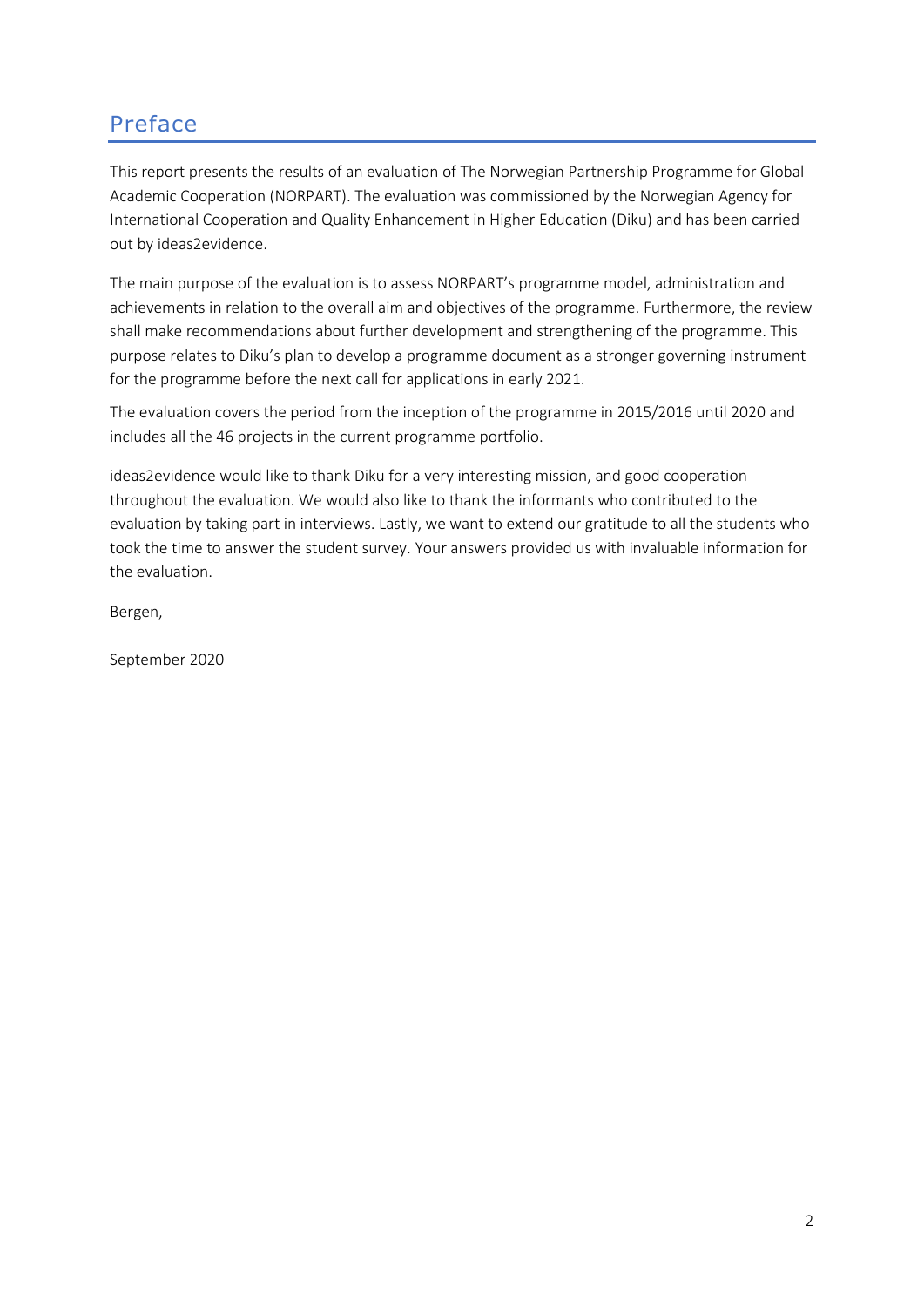## Contents

<span id="page-3-0"></span>

| Are the features and activities of NORPART relevant to achieving the goals of the programme? 20      |  |
|------------------------------------------------------------------------------------------------------|--|
|                                                                                                      |  |
| Comparing NORPART to other programmes for HEI cooperation with developing countries  29              |  |
|                                                                                                      |  |
|                                                                                                      |  |
|                                                                                                      |  |
|                                                                                                      |  |
|                                                                                                      |  |
|                                                                                                      |  |
|                                                                                                      |  |
|                                                                                                      |  |
| Increasing quality and internationalisation of academic programmes at participating institutions  47 |  |
|                                                                                                      |  |
| Potential for improved environmental sustainability: Experiences with digitalisation  52             |  |
|                                                                                                      |  |
|                                                                                                      |  |
|                                                                                                      |  |
|                                                                                                      |  |
|                                                                                                      |  |
|                                                                                                      |  |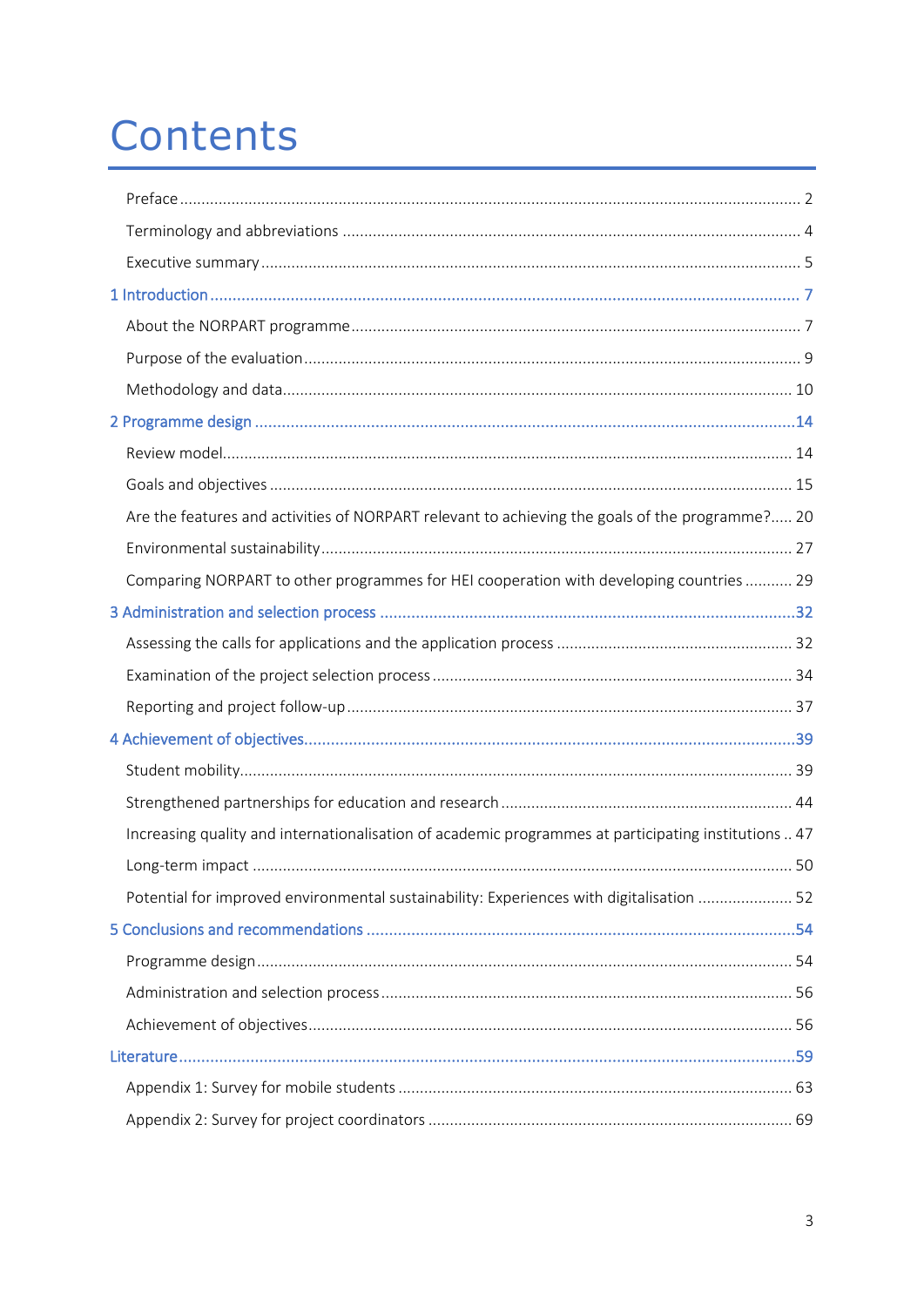## Terminology and abbreviations

## Terminology

Incoming mobility: Mobility into Norway Long-term mobility: Mobility stays with a duration of more than three months Outgoing mobility: Mobility from Norway Short-term mobility: Mobility stays with a duration of less than three months

## Abbreviations

Diku: Norwegian Agency for International Cooperation and Quality Enhancement in Higher Education INTPART: Programme for International Partnerships for Excellent Education, Research and Innovation MER: Ministry of Education and Research MFA: Ministry of Foreign Affairs NOMA: Norad's Programme for Master Studies Norad: The Norwegian Agency for Development Cooperation NORHED: Norwegian Programme for Capacity Development in Higher Education and Research for Development NORPART: The Norwegian Partnership Programme for Global Academic Cooperation NUFU: Norwegian Programme for Development, Research and Education SIU: Norwegian Centre for International Cooperation in Education, currently Diku

UTFORSK: a measure under the Norwegian Government's Panorama strategy, targeting cooperation on higher education and research with Brazil, China, India, Japan, Russia and South Africa.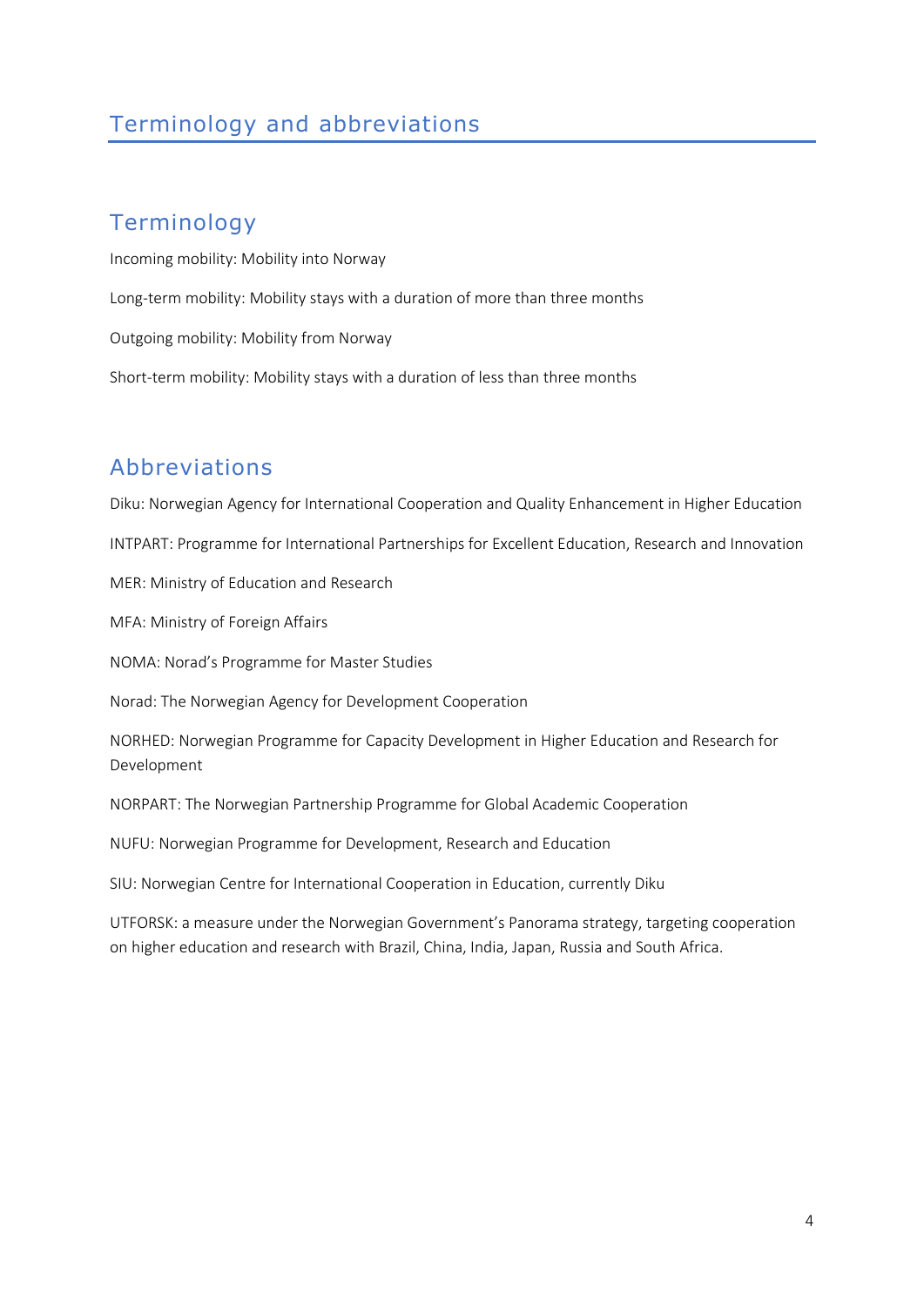## <span id="page-5-0"></span>Executive summary

Overall, the evaluation finds that the NORPART programme shows promising results with respect to some of its objectives. However, we argue that achievement of the overall goal of the programme would be enhanced if the goal structure focused less on the quantity of student mobilities, allowing for more resources to be spent towards activities that may have a larger effect on the quality of education at an institutional level.

#### *Programme design*

Overall, we find that NORPART is well-designed, considering the multiple, partially conflicting political aims that the programme is expected to achieve. The evaluation does, however, uncover some features of the programme's goal structure that could be changed in order to strengthen the programme's achievements.

We argue that focusing on the quantity of student mobilities draws resources away from other activities, which ultimately may have a larger effect on the quality of education. A desk study of similar programmes internationally, shows that these programmes treat mobility as a means, rather than a goal in itself. Further, we find the overall goal formulation, which implies improved quality of higher education nationally in the involved countries, to be too ambitious, as the programme does not have the necessary resources, nor expedient activities, for achieving quality enhancement at a national level. Lastly, the goal of producing ripple effects to wider society should be more clearly communicated in the calls, and further operationalised.

The evaluation argues that the environmental impact of the programme could be reduced by replacing shorter with longer mobility stays. However, such a change is at odds with the current goal structure of the programme. This dilemma should be addressed at a political level.

#### *Administration and selection process*

We find that the administration of the programme to a large degree works well. Our findings indicate that project coordinators are satisfied with the application process, the required reporting and the follow-up they receive from Diku.

#### *Achievement of objectives*

As the programme's achievements depend on the projects' achievements, and none of the projects have yet finished their funding period, it is premature to conclude regarding the programme's achievements. Our assessments of goal achievement are therefore based on whether the results so far seem promising. We find that the objective of increased incoming student mobility from the NORPART countries to Norway will not be achieved, as the planned number of mobilities for the current project portfolio is not sufficient for achieving an increase compared to the Quota Scheme. Due to lack of baseline data, it has not been possible to ascertain whether there will be an increase in the outgoing mobility from Norway to NORPART countries, but we find that the planned numbers probably will not be achieved. This may be due to difficulties with recruiting Norwegian students, especially for long-term mobilities. We find that the objectives of strengthening partnerships for education and research and enhancing quality and internationalisation of the involved academic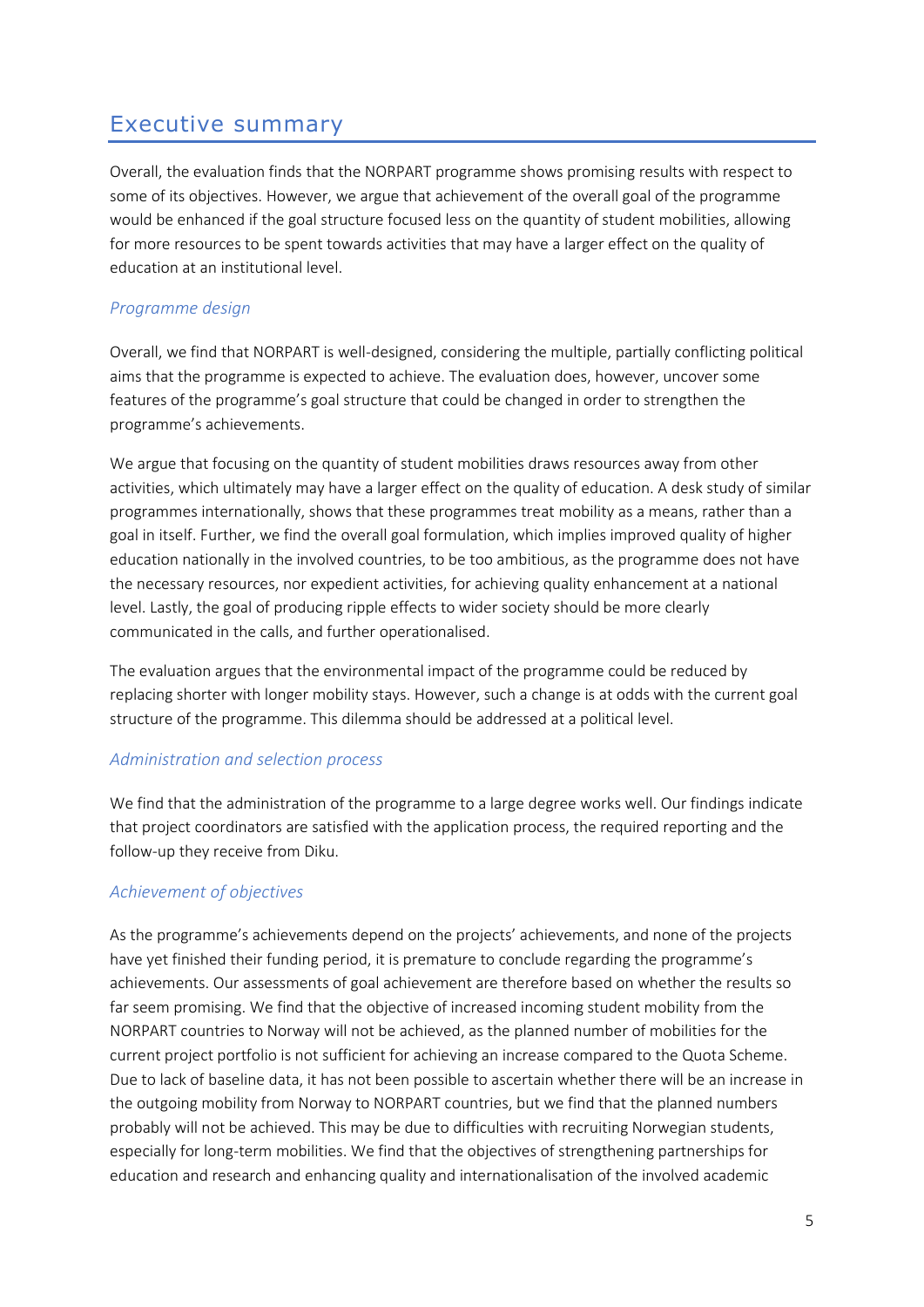programmes, probably will be achieved. So far, there are more indications of quality enhancement at involved academic programmes in the South than in Norway.

Although the overall goal of the programme is quite ambitious, it seems that the NORPART programme has some potential for contributing towards enhanced quality of higher education at an institutional level. The programme also seems to have a potential for achieving ripple effects to wider society, through including non-academic network partners.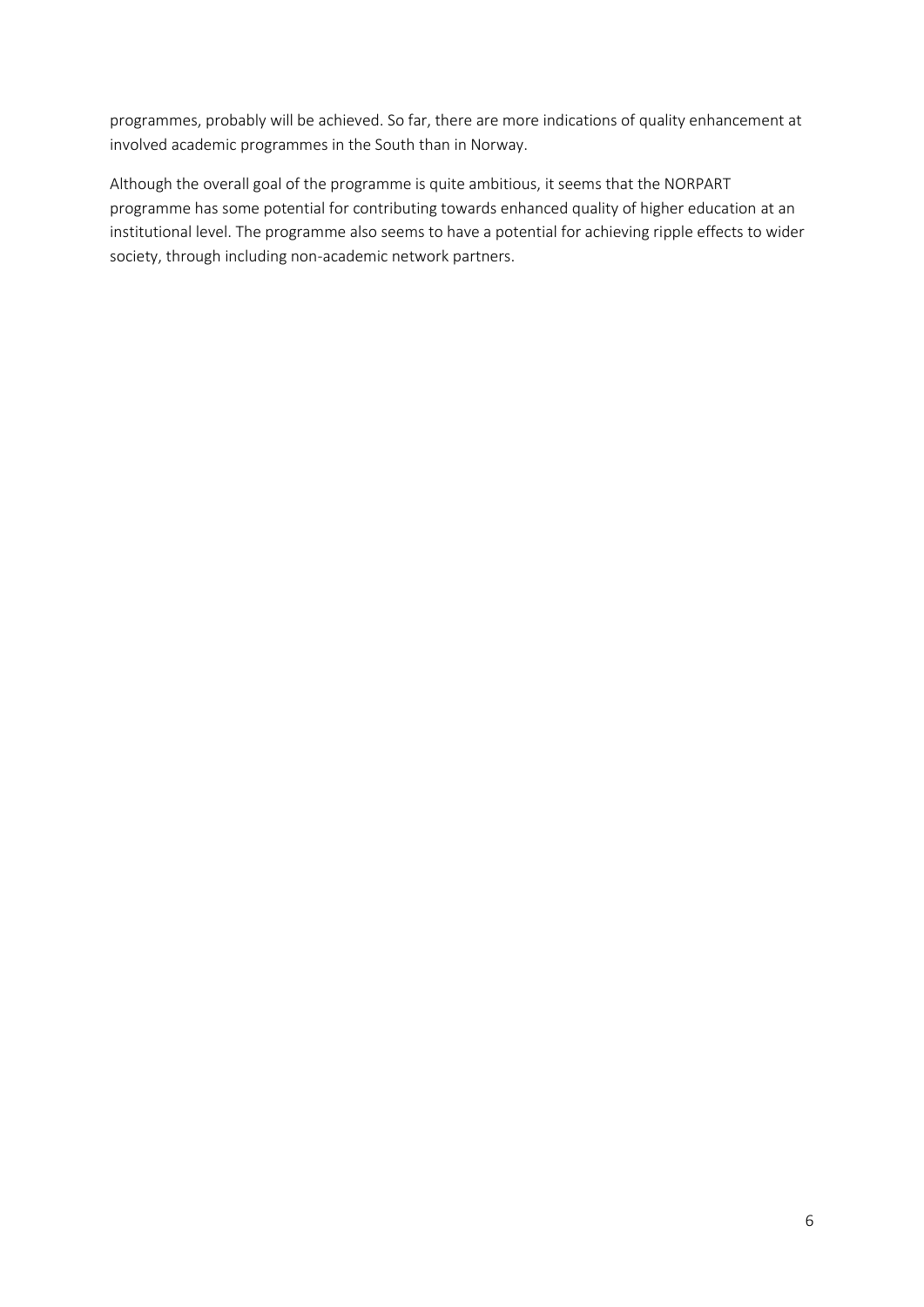## <span id="page-7-0"></span>1 Introduction

*On behalf of the Norwegian Agency for International Cooperation and Quality Enhancement in Higher Education (Diku), ideas2evidence has conducted an evaluation of the NORPART programme, an internationalisation programme supporting academic partnerships and student mobility between higher education institutions in Norway and selected developing countries. The purpose of the evaluation has been to assess the programme's achievements, the programme model and design, and the administration of the programme. And, furthermore, to give recommendations for improvements to the programme. This report presents the findings of the evaluation.*

## <span id="page-7-1"></span>About the NORPART programme

The Norwegian Partnership Programme for Global Academic Cooperation (NORPART) provides support for academic partnerships and student mobility between accredited Higher Education Institutions (HEIs) in Norway, and comparable HEIs in 39 selected developing countries. NORPART partner countries include 22 African countries, 10 Asian countries and seven Latin American countries. The programme is co-funded by the Norwegian Ministry of Education and Research (MER) and the Norwegian Ministry of Foreign Affairs (MFA). The programme was launched in 2016, and there have been two calls for applications so far. Altogether 46 projects have been awarded funding.

The overall aim of the programme is to "enhance the quality of higher education in Norway and developing countries through academic cooperation and mutual student mobility". <sup>1</sup> To reach this overall goal, NORPART has four discrete objectives:

- Strengthened partnerships for education and research between developing countries and Norway;
- Increased quality and internationalisation of academic programmes at participating institutions;
- Increased mobility of students from developing countries to Norway, including mobility in connection with work placements;
- Increased mobility of students from Norway to developing countries, including mobility in connection with work placements.

Many projects are based on network collaboration with more than one partner institution in the partner country, or partners in several countries. Network partners can be other HEIs, but also NGOs, private or public enterprises or research institutes.

Support is given to activities related to mobility and academic cooperation, but not to investment in infrastructure or research activities that do not have a clear link to education. The activities of the

 $1$  Diku (2018b).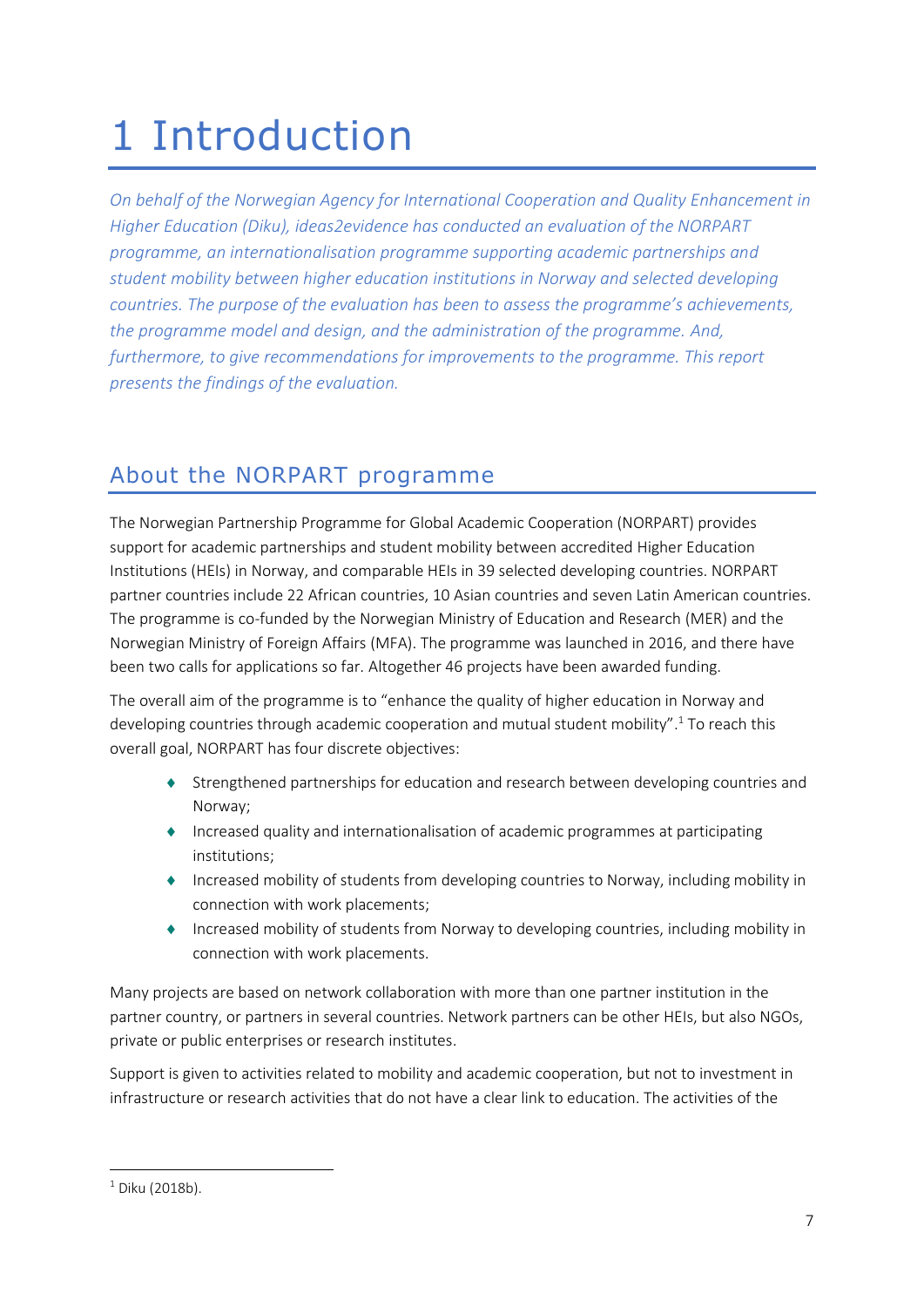projects vary but can include, for instance, joint development of courses and educational tools and materials, staff mobility or development of joint degrees.

All projects must include student mobility, but the number of incoming and outgoing students does not have to be balanced. Emphasis is put on students from partner countries coming to Norway, and the duration of stay should be at least three months, although stays of shorter duration may also be supported. Some projects also include South-South mobility. The purpose of mobility can for instance be partaking in classes or courses, conducting fieldwork, or receiving supervision. The 2018 call for applications stated that projects should focus on the MA level. Activities for BA or PhD levels could also be included, but the programme does not support mobility at the BA level. As a main rule, students from partner countries should receive their degree from their home institution, and their stay should not exceed 12 months at the MA level or 18 months at the PhD level. Exceptions can be made from this rule if the partner university does not offer a relevant study programme, and if the project is planning to develop a MA or PhD programme at the partner university.

## From the Quota Scheme to NORPART

NORPART succeeds the Quota Scheme, which ran from 1994 until 2016. The Quota Scheme supported students from developing countries, the West Balkans, Eastern Europe, and central Asia. Students received a student loan from the Norwegian State Educational Loan Fund (Lånekassen) to finance studies towards a full degree in Norway, and the loan was converted into a grant if the graduates returned to their home countries after completing their studies. The scheme covered degrees at BA, MA and PhD levels alike.

The Quota Scheme was evaluated by DAMVAD in 2014. It was found that the programme had a strong developmental effect. More than 4,500 students had completed a degree under the programme, and findings indicated that the students got better jobs than what they would have otherwise without a Norwegian degree. The study also found that a large proportion of the quota students, 70 percent, returned to their respective home countries after completing a degree. On the other hand, the evaluation concluded that the contribution towards internationalisation of Norwegian HEIs was limited. The evaluation also pointed out that while such a scholarship programme can help solve capacity challenges in higher education in the Global South in the short term, it does not necessarily contribute to building institutions and increased capacity in the long run. Partner institutions were to varying degrees involved in deciding what was offered to their students, and the programme lacked systematic considerations of what was relevant and necessary for the partner country.

As part of the 2016 National budget, the Norwegian government took the initiative to discontinue the Quota Scheme, on basis of the conclusions from the evaluation report, suggesting instead that the funds be reallocated towards new partnership programmes for collaboration with selected developing countries and BRICS countries.<sup>2</sup> The initiative sparked debate in the Standing Committee on Education and Research, but the discontinuation was approved by Parliament. In Recommendation 12 S (2015- 16), the committee noted the following:

*The committee supports the ambition of a more binding collaboration than what the current Quota Scheme represents, but at the same time stresses that the Quota Scheme has given a large number of students from developing countries an opportunity to study in Norway. Student mobility is important* 

<sup>&</sup>lt;sup>2</sup> Prop 1 S (2015-2016). Proposition to the Storting from the Ministry of Education and Research.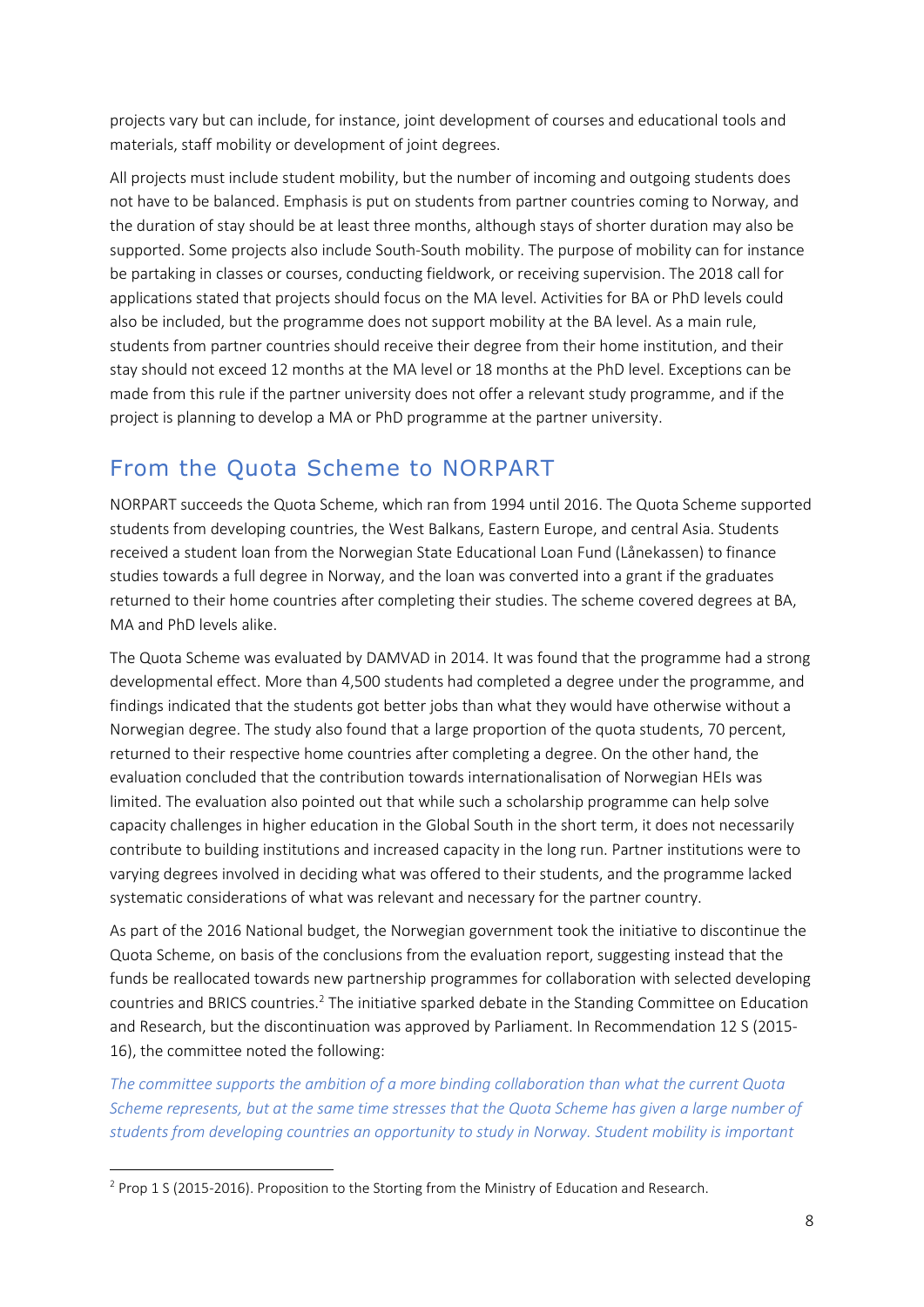*for strengthening capacity and expertise in the students' home countries. The committee therefore sets as preconditions that student mobility must be a central aspect of the new programmes, and that the transition to new programmes involves that at least the same number of students from developing countries are given the opportunity to study in Norway in the future. The committee further sets as a precondition that the government will make it possible for students to complete full degree studies in Norway.* [Our translation]

Two-thirds of the funds from the Quota Scheme were redirected to NORPART. One-third went to measures related to the Panorama strategy, mainly the UTFORSK and INTPART programmes. This strategy facilitates cooperation in education and research with the BRICS countries and Japan. The division into several discrete programmes signalled that cooperation with developing countries required an approach that differed from that with the BRICS countries. The Eastern European and central Asian countries which were among the Quota Scheme countries, are today covered by other programmes and are not included among the NORPART partner countries.

In the 2016 letter of allocation, the MER gave Diku the responsibility of administering and developing the programme on behalf of the MER and the MFA.

*The new partnership programme shall emphasise academic quality and internationalisation and contribute to closer collaboration between HEIs in Norway and developing countries. Through this collaboration, the programme shall contribute to building expertise in developing countries. The programme shall contribute to collaborations between HEIs in Norway and developing countries about measures that can create long-term results beyond the expertise that individual students build through mobility. Academic collaboration around study programmes and teaching will contribute to strengthening the academic communities on the long term. The goal is a more equal collaboration*. (Ministry of Education and Research, 2015b, our translation).

### <span id="page-9-0"></span>Purpose of the evaluation

Our evaluation of the NORPART programme is partly a programme evaluation and partly a process evaluation, as it assesses both the design and achievements of the programme as well as different processes and procedures in its operation (e.g. administration and selection process).

The main purpose of the evaluation is to assess NORPART's model, administration and achievements in relation to the overall aim and objectives of the programme. Furthermore, the evaluation shall make recommendations about further development and strengthening of the programme. This purpose relates to Diku's plan to develop a programme document as a stronger governing instrument for the programme before the next call for applications in early 2021.

The evaluation covers the period from the inception of the programme in 2015/2016 until 2020 and includes all the 46 projects in the current programme portfolio. The evaluation is commissioned three years after the launch of the programme, at a point when the funded projects are either in their initial phase (2018 call) or well into their five-year project period (2016 call). Thus, the evaluation must be understood as a formative evaluation aiming to assess whether the programme's model, implementation and achievements at this stage are promising – as well as identifying any needs for adjustments to realise the programme's full potential. The formative character is reflected in Diku's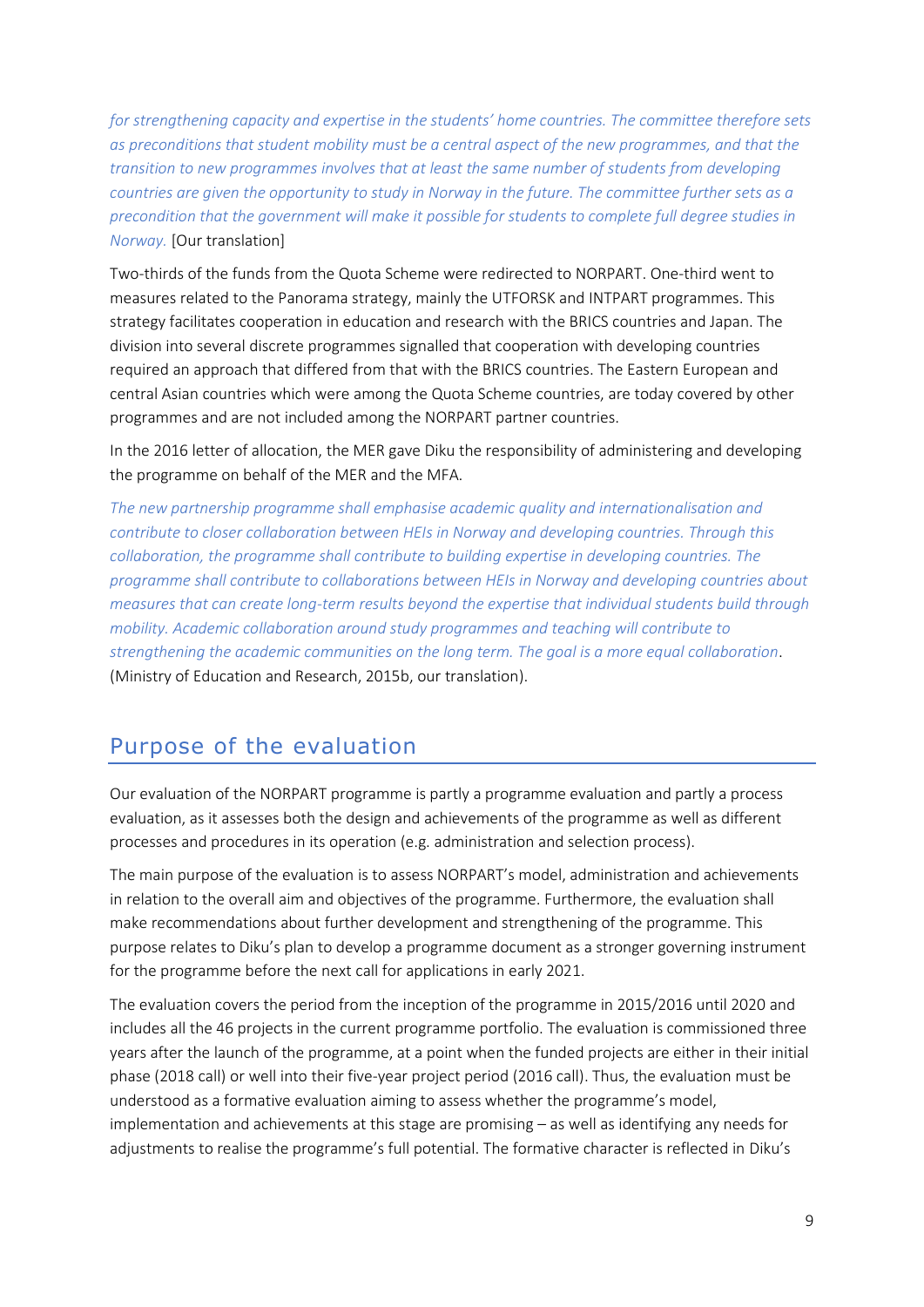explicit call for recommendations towards further development and strengthening of the programme, that would enhance its ability to achieve its overall goal.

We have structured the evaluation into four main evaluation areas:

- ◆ Programme design (chapter 2)
- ◆ Administration (chapter 3)
- ◆ Achievement of objectives (chapter 4)
- ◆ Conclusions and recommendations (chapter 5)

The main question of the first evaluation area is whether the programme is adequately to achieve its objectives. In this chapter we investigate whether the programme has a clear and formalised goal hierarchy and assess whether the programme's activities seem expedient for achieving its objectives and goals.

The second evaluation area addresses the various administrative processes of the programme, in particular the calls for applications, the selection of projects eligible for funding, the reporting requirements and the follow-up of ongoing projects. The main evaluation question of this area is whether these administrative processes are adequate and appropriate in relation to the objectives and goals of the programme.

In the third evaluation area we assess the programme's achievements thus far vis-à-vis its objectives and overall goal.

The fourth evaluation area summarises the main findings of the evaluation and makes recommendations for further programme development.

## <span id="page-10-0"></span>Methodology and data

The purpose of all evaluations is to assess the achievements and results of a specific project or intervention. The question thus arises as to what methods of measurement are appropriate, effective, and reliable. We have chosen a research design that comprises both qualitative and quantitative data collection, as insights garnered from qualitative investigation may provide the contextual background needed to interpret quantitative information. Moreover, not all social phenomena are easily or justifiably reduced to numbers. For that reason, qualitative information as a basis for narratives is useful as a complement to quantitative information. Furthermore, we have applied a sequential data collection design, thus allowing the findings from one data source to benefit the development of data collection tools for subsequent data collection. Our design involves the following data sources:

*Desk study* of relevant background documents, including policy and programme documents, as well as calls, guidelines and reports related to the programme. Given NORPART's connection to the erstwhile Quota Scheme, we have also perused documents relevant to the transition between the two programmes. Furthermore, we have studied the existing project portfolio deriving from the 2016 and 2018 calls, including available data on activities implemented, such as mobilities, courses, etc. These data stem from the projects' annual reporting to Diku and describe project status as of December 2019.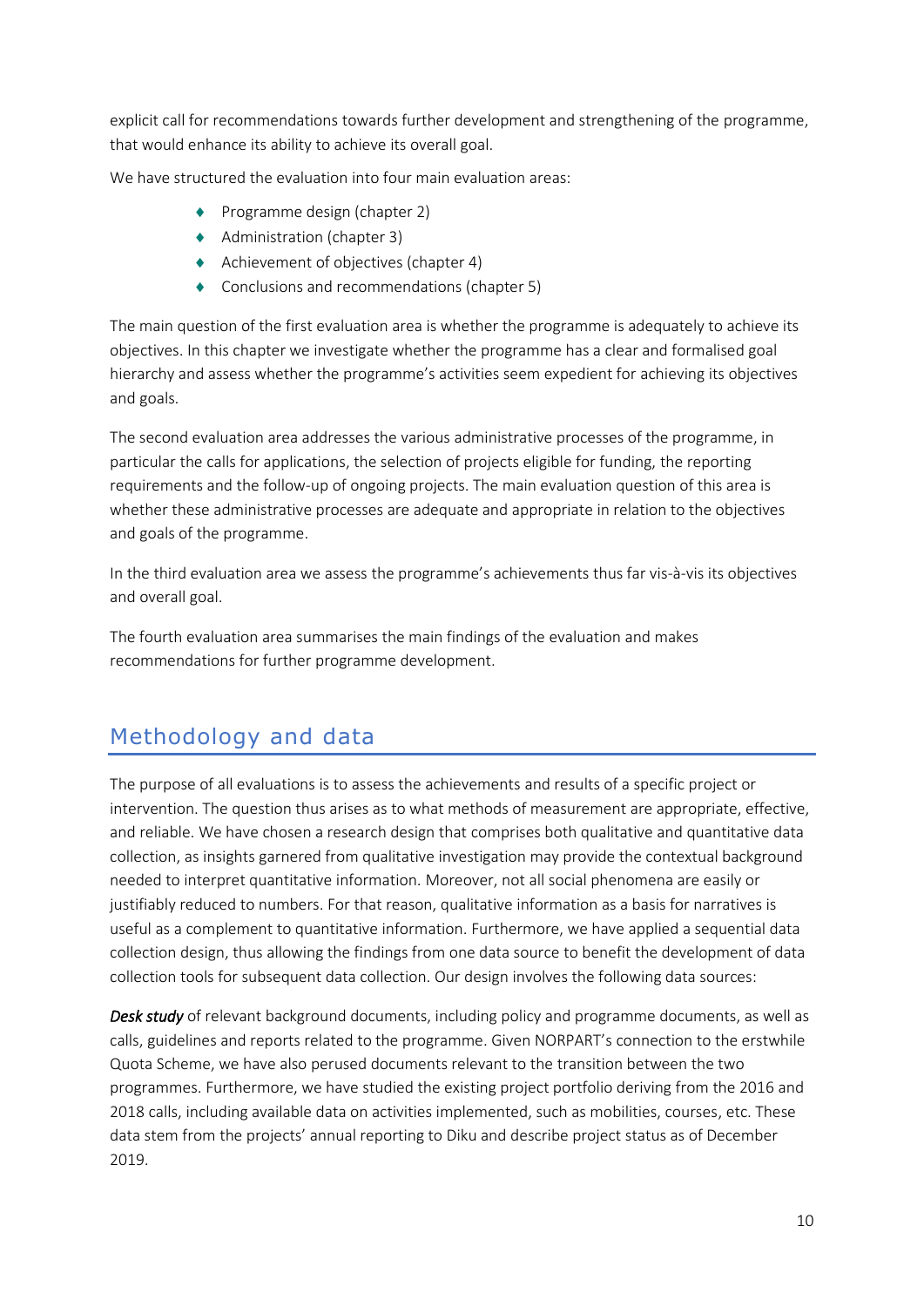*Interviews with stakeholders:* In the initial phase of the evaluation we conducted interviews with the programme coordinators at Diku, as well as representatives of the two funders, the Ministry of Education and Research and the Ministry of Foreign Affairs. We also included an interview with Norad, which has been delegated the responsibility of following up the NORPART agreement by the MFA. To shed light on the project selection process we also included an interview with the leader of the Programme Board.

*Case studies:* In line with recommendations in the tender specification, our research design involved field visits and interviews with key informants at selected Norwegian institutions and their cooperating partners as well as students participating in project activities in Norway and partner countries. We organised these research activities as a series of three case studies, each built around one project. The structure of each case is illustrated below:

#### Figure 1.1: Summary of case design



The three case projects were all selected in accordance with the following criteria:

- *Call:* Minimum two out of three projects from the 2016 call, as 2018 projects have had less time to operate;
- *Partner country*: To reflect the distribution of partner countries, two of the projects should have a main partner in Africa, and one in Asia;
- *Academic discipline*: Some variation in academic disciplines;
- *Norwegian HEI partner*: To maximise variation, projects should be selected from three different Norwegian institutions.

Due to the measures implemented to combat the spread of COVID-19, the case studies could not be conducted as planned. Rather than face-to-face interviews at the select HEIs in the South and their partners in Norway, interviews had to be conducted through digital platforms, using WhatsApp in Africa and Asia, and Skype in Norway. The interviews were either conducted in English or in Norwegian. When we use direct quotes from interviews conducted in Norwegian, we have translated them into English.

Although all the informants were interviewed as planned, we still believe that some information might have been lost when interacting digitally rather than in person on the informants' own turf. As such, we recommend that later evaluations of the programme include field work, as was originally planned for this evaluation.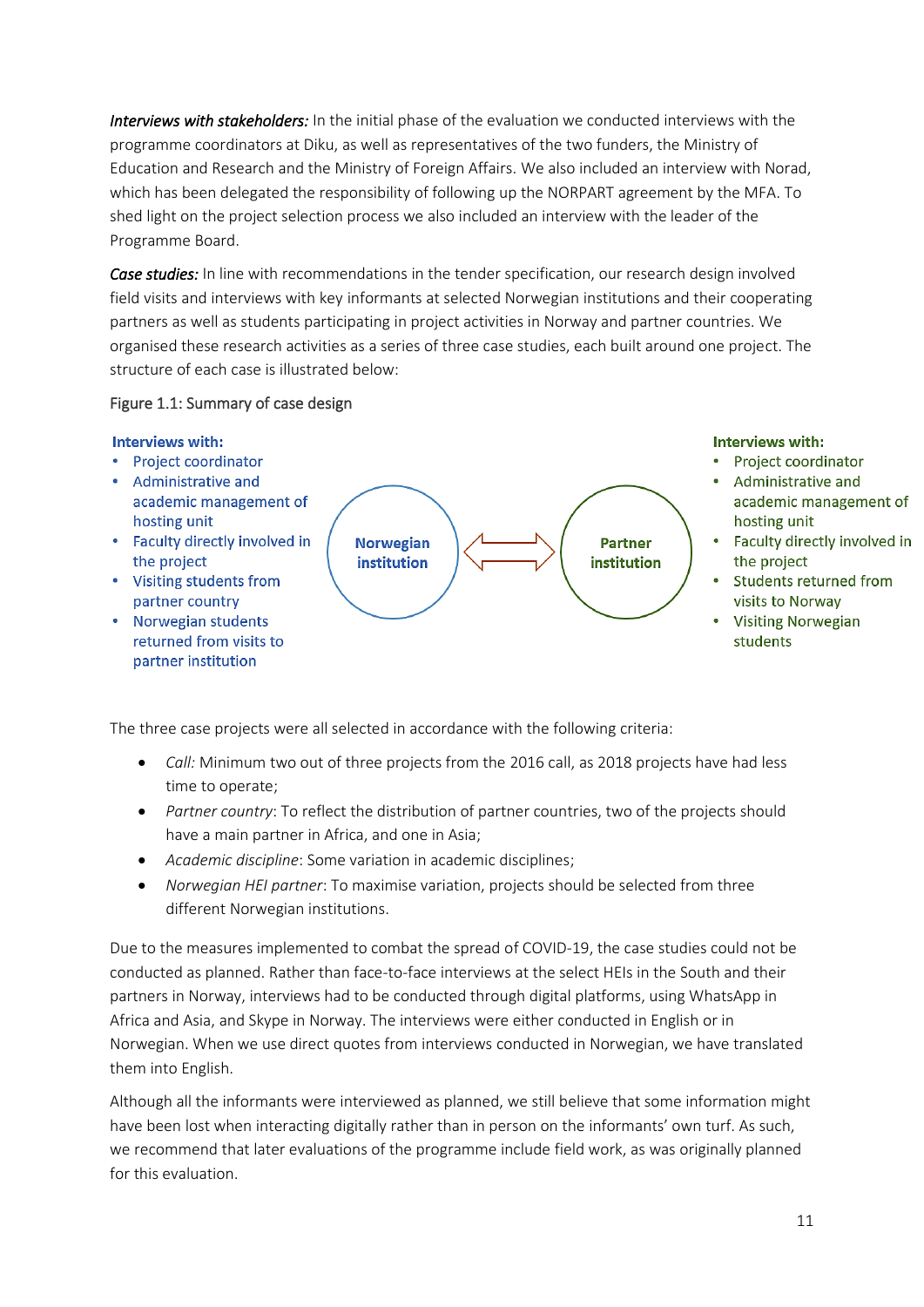*Surveys geared towards project coordinators and students:* To obtain generalisable data on project participants' experiences with the programme, we conducted two surveys: one geared towards the student population and one towards the project coordinators.

The coordinator survey questionnaire was distributed among the population of coordinators in Norway and in the South, amounting to two respondents per project and a total of 92 respondents. We received a total of 70 responses, which equals 77 percent of the population. This should be considered a good response rate. The distribution between project coordinators from Norway and the South was fairly balanced, with 38 from Norway and 32 from the South. We got answers from at least one of the project coordinators for 42 of the 46 NORPART projects.

The student survey was originally planned as a population survey covering both outgoing and incoming students. Due to the COVID-19 pandemic, however, we had to alter these plans in order to avoid validity problems. As campuses were closed across the world, we assumed that many students in the Global South would be without internet access, and therefore unable to respond to the survey. The lockdown would most likely have affected the response rate significantly. It is also likely that it might have resulted in biased data, as there is a presumptive correlation between socioeconomic background and access to internet outside of campus. We therefore decided to substitute the student survey directed towards incoming students to Norway with seven additional student interviews.<sup>3</sup>

The survey geared towards outgoing students from Norway was carried out as planned. The survey questionnaire went out to 160 outgoing students. This equals 74 percent of the total population of Norwegian students who have gone on mobility through NORPART, according to numbers recorded by Diku.<sup>4</sup> We received answers from 110 students. This equals 69 percent of those who received the survey questionnaire, and 51 percent of the population.

The surveys were developed towards the end of the case study period, so that the case study material could inform the development of relevant and precise survey questions and categories.

<sup>&</sup>lt;sup>3</sup> In October 2020, the student survey will be administered to students in the South, as many campuses have reopened. As the survey is administered after the evaluation period has ended, results will not be included in the report, but will be made available to Diku.

<sup>4</sup> The e-mail addresses for mobile students were supplied by their Norwegian home institution. Some institutions lacked addresses for some of their outgoing students from Norway, and we were therefore not able to obtain addresses for the entire population. Additionally, a few students have had several mobility stays through NORPART. These have probably been counted twice in the estimated total population but received only one survey questionnaire.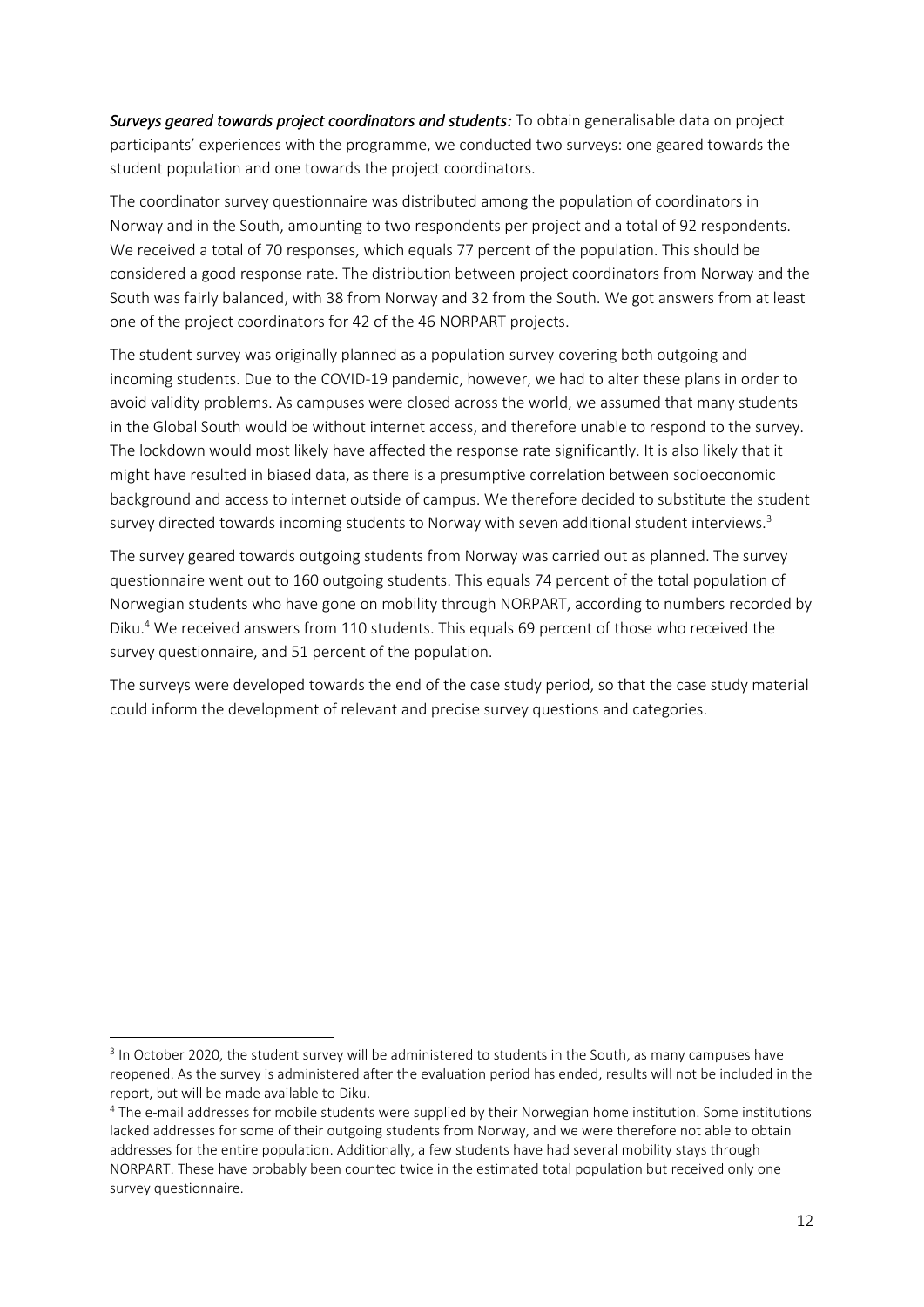#### Figure 1.2: Summary of research design

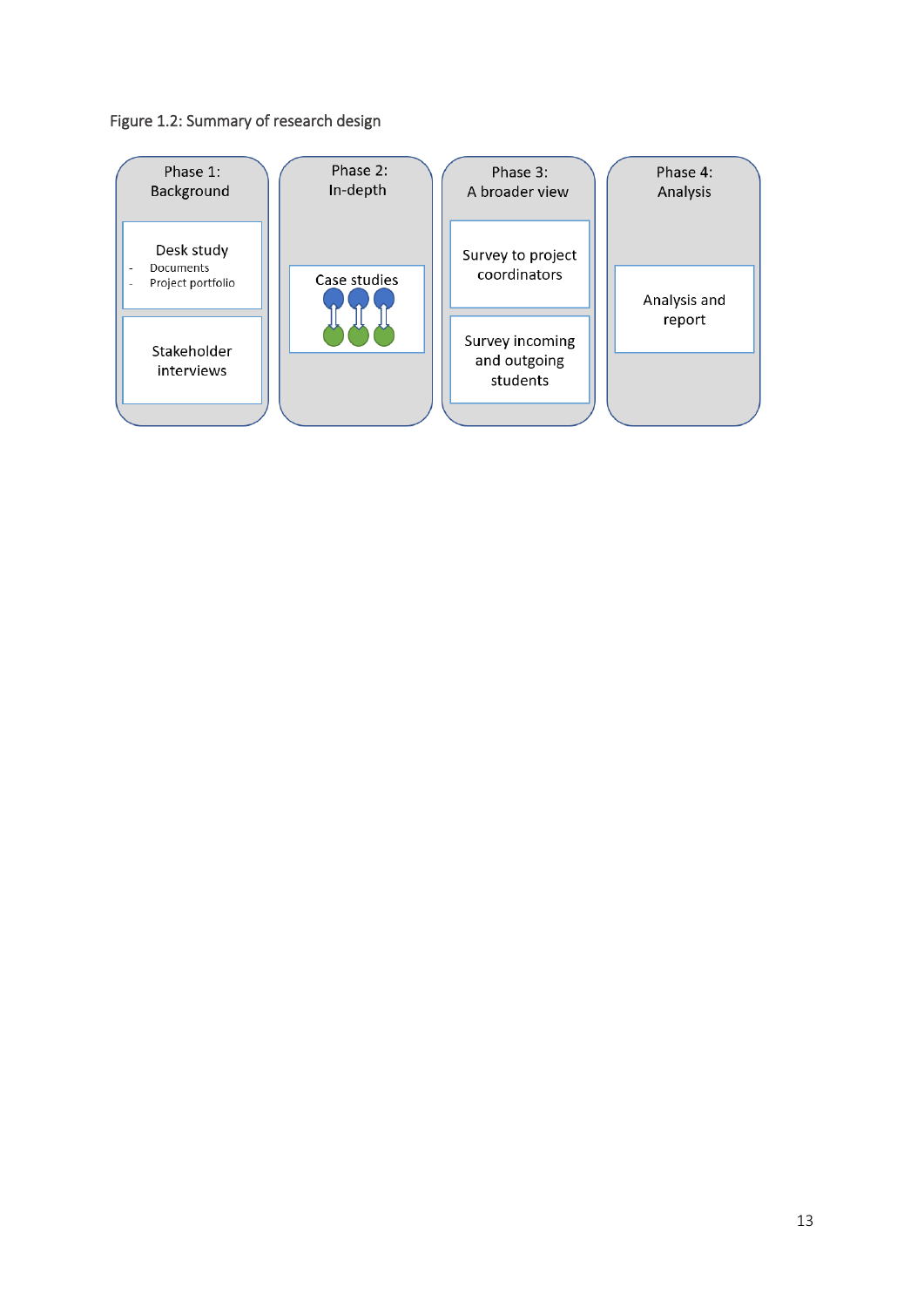## <span id="page-14-0"></span>2 Programme design

*This chapter discusses the relationship between the programme's design and its objectives. The overall evaluation question guiding the inquiry is the following: Is the programme adequately designed in order to reach its objectives and goals? As the programme is cofunded by the MFA and the MER, and therefore expected to contribute to both higher education and development policy goals, an important question is whether the objectives and goals might be in conflict or mutually reinforcing. Furthermore, we consider whether the activities of the programme are relevant to the objectives and goals. Finally, we have conducted a desk study of two similar programmes in order to investigate whether relevant elements or experiences from these may inform further NORPART programme development.* 

## <span id="page-14-1"></span>Review model

When conducting a programme evaluation, it is useful to develop a model that describes linkages between programme objectives, resources, outputs, outcomes and impact. A model like this is usually based on a *programme theory*, i.e. assumptions upon which an activity is expected to lead to specific results. In other words, the model illustrates a sequence or chain of cause-and-effect relationships. If the expected outcomes and impact do not materialise, the assumptions that the model is built upon may be invalid. Or, alternatively, the implementation of the programme has not progressed as envisaged.

For the purpose of this evaluation, we have developed a model for NORPART derived from generic programme evaluation models used by the OECD<sup>5</sup> and the Norwegian Government Agency for Financial Management.<sup>6</sup> The content of the model is based on our reading of relevant programme documents, including the calls for applications.

<sup>5</sup> OECD (n.d.).

<sup>6</sup> SSØ (2007).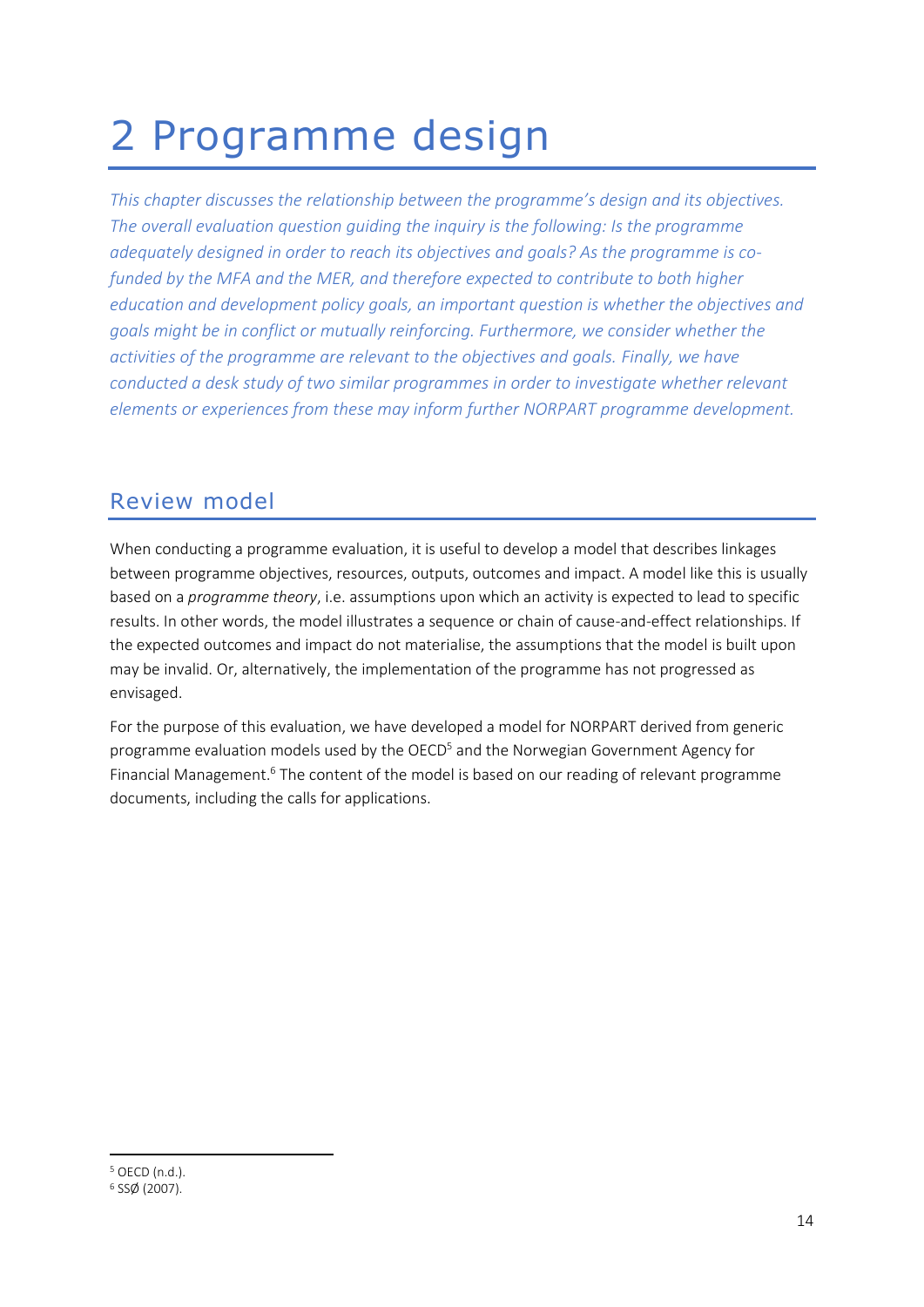



## <span id="page-15-0"></span>Goals and objectives

In this section we review the goal structure of the NORPART programme. As the programme is based in both educational and developmental policy, central evaluation questions when assessing the design of the programme are: are the goals and objectives relevant to both Norwegian higher education *and* development policy; are the of the various aims of the programme realistic, and are the goals and objectives in conflict or mutually reinforcing?

## Overall goals

#### Enhance the quality of higher education in Norway and developing countries

The overall goal of the programme is rooted in both national educational and developmental policy, and is stated in column 1 and reflected in column 6 of the impact model: *To enhance the quality of higher education in Norway and developing countries through academic cooperation and mutual student mobility.* The goal formulation indicates a clear departure from traditional North-South capacity building programmes, as the programme is also expected to produce positive effects on quality at the participating Norwegian institutions. To the Ministry of Education and Research, the dual focus is important: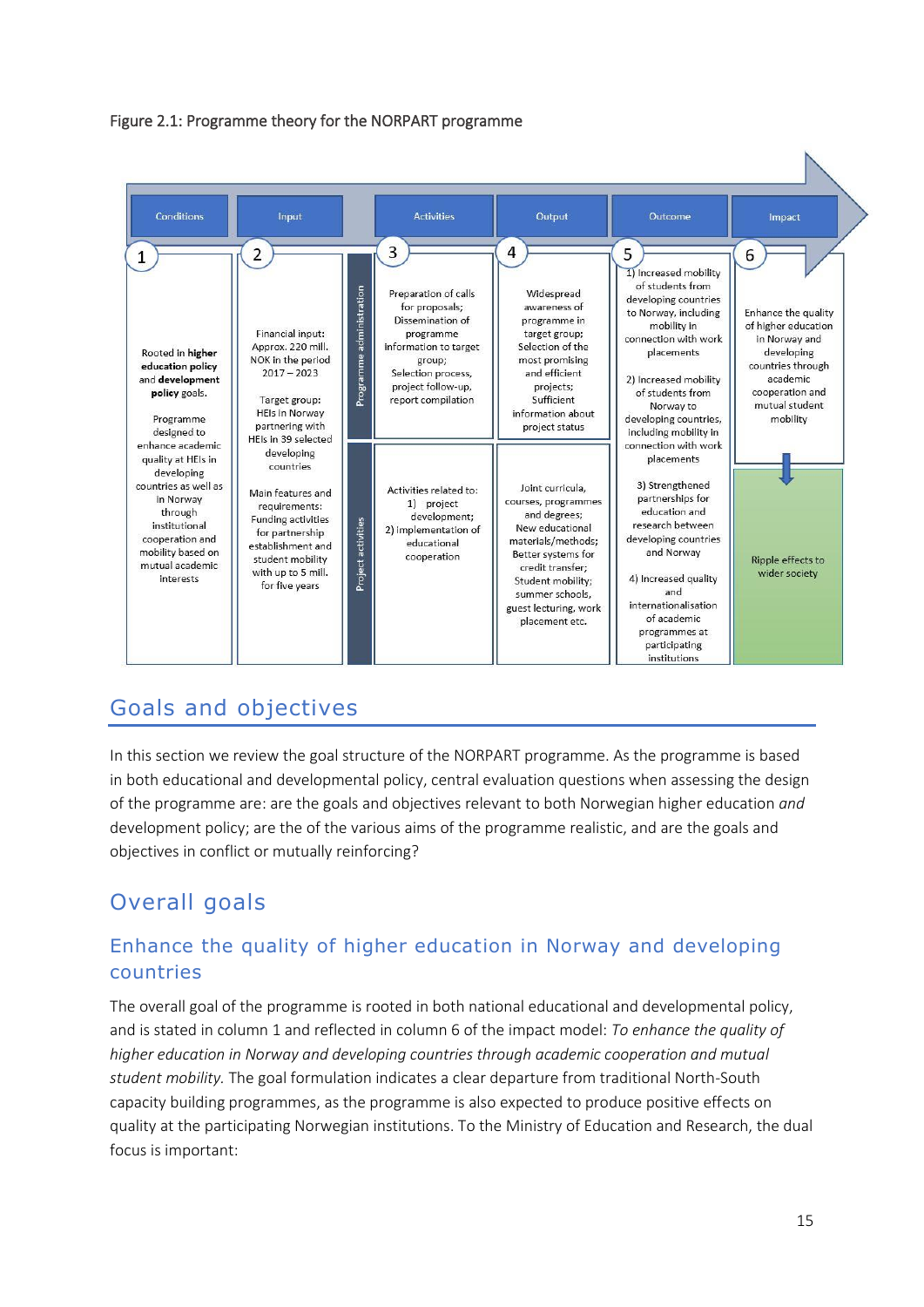*Some may think of this programme primarily as a development aid programme. We do not agree with that. It is an important tool for education policy – it shall enhance quality and knowledge in Norwegian higher education.*

#### Informant, MER

In higher education policy, internationalisation is used actively as a means to improve quality in education. According to a 2016-17 white paper on quality in higher education "international collaboration is a precondition for the global development of knowledge and to ensure quality in Norwegian higher education" [our translation]. $<sup>7</sup>$  In line with other Norwegian internationalisation</sup> programmes, NORPART is based on established principles of international academic cooperation such as *quality*, *relevance*, *reciprocity* and the *building of long-term academic partnerships*. 8

According to the MFA, NORPART is an important tool in Norwegian development policy. Education is one of five focus areas in the Norwegian development aid budget.<sup>9</sup> Furthermore, NORPART contributes towards the UN's sustainable development goal number 4: Quality education, which states that: *Obtaining a quality education is the foundation to improving people's lives and sustainable development.*<sup>10</sup>

The MFA considers improving performance on goal number 4 a precondition for achieving the other sustainable development goals, and for achieving the UN's overall sustainability goal: to end poverty, protect the planet and improve the lives and prospects of everyone, everywhere.<sup>11</sup> According to the 2013-14 white paper "Education for development"<sup>12</sup>, investing in higher education is important for health, development of industries and businesses, and primary and secondary education in areas where qualified personnel is in great need. The white paper states that Norway supports capacity building within higher education in developing countries by funding programmes in which HEIs in Norway collaborates with HEIs in the Global South.

The programme is ambitious in its aim to enhance the quality of higher education in both Norway and developing countries. This can be interpreted as expectations that the programme will contribute to enhancing the quality of the higher education systems in the involved countries, not just the quality at the involved institutions. We find that the design of the programme does not sufficiently support such an ambitious goal. If the programme is to improve the quality of higher education outside of the directly involved HEIs, it would be necessary to design activities to ensure spreading the quality also to HEIs that are not directly involved in the projects. Furthermore, only accredited HEIs are eligible as main partners in NORPART projects, a necessary precondition to ensure high quality projects and collaboration, but at the same time a hindrance to quality improvements at HEIs in the South that are not accredited. Moreover, changes to the educational system would require activities at the national level, similar to Key Action 3: Support for Policy Reform, of the Erasmus + programme.

<sup>7</sup> Meld. St. 16 (2016-2017), p. 63.

<sup>8</sup> Ministry of Education and Research (2015a).

<sup>9</sup> Meld. St. 24 (2016–2017).

 $10$  The UN (n.d. a).

 $11$  A number of studies have found a strong correlation between improved quality of education and economic growth, see for instance Hanushek and Woessmann (2012).

<sup>12</sup> Meld. St. 25 (2013-14).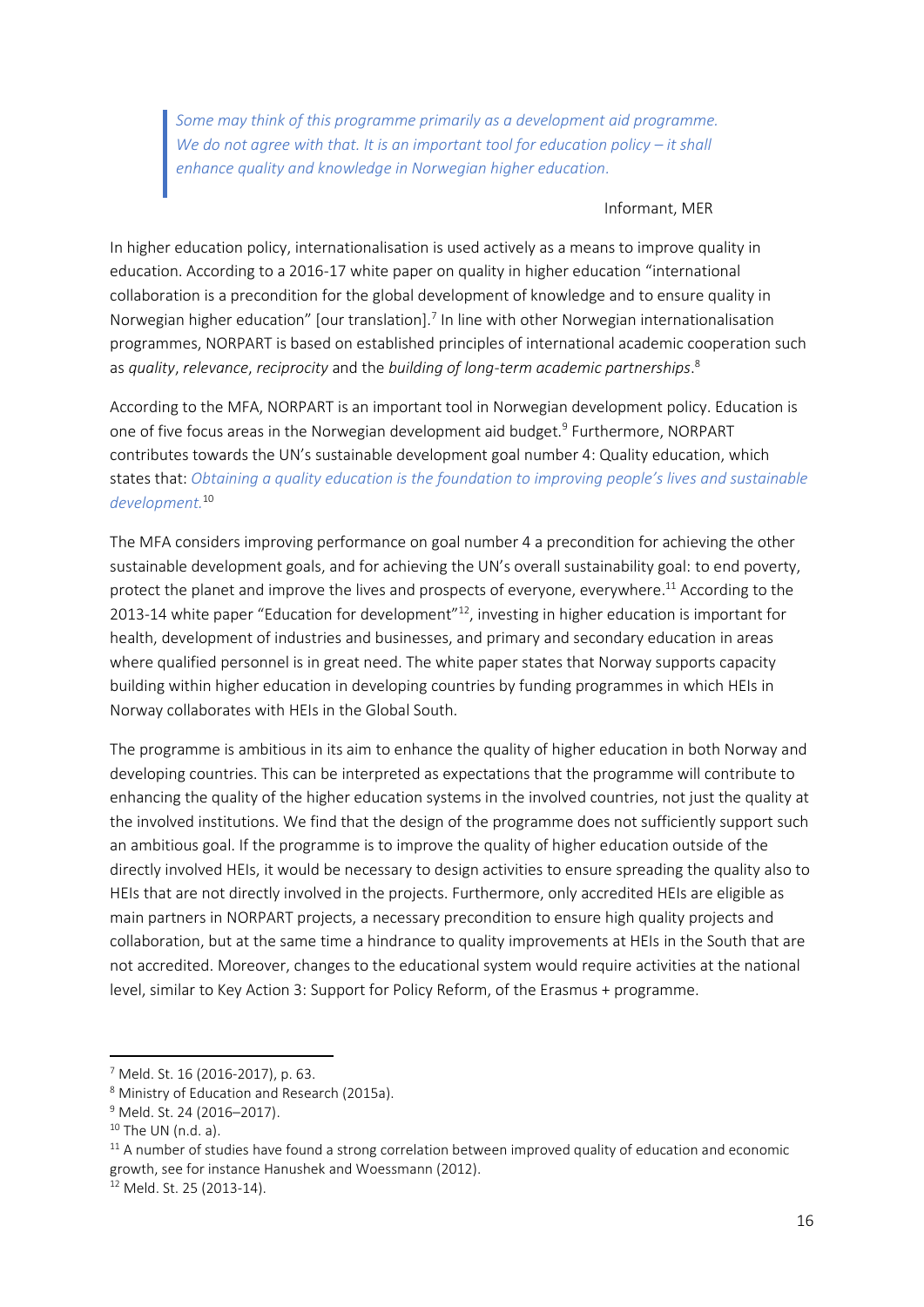If the ambition is in fact limited to changes at the individual institutions participating in the programme, we would suggest reformulating the overall goal to reflect this; i.e. specifying that the aim is enhanced quality of education at *participating institutions*. Several informants involved in NORPARTprojects even found this to be too ambitious. In chapter 4, where we assess achievement of objectives in NORPART thus far, we have chosen to interpret the overall goal as pertaining to quality enhancement at the involved institutions, not at the national level.

One of the questions we have asked in this part of the evaluation, is whether there is a conflict between the educational and developmental aspects of the overall goal. The stakeholders we interviewed did not see any such conflict, but they emphasised the importance of balancing the two. The MFA stressed that because the new sustainable development goals are universal, and not just focusing on the developing world, channelling funding towards quality improvements also in HEIs in Norway, is not in conflict with Norwegian developmental policy. The focus on quality improvement on both sides also signals a sound departure from what the interviewees referred to as a conventional and clientelist North-South relationship.

#### Ripple effects to wider society

NORPART is also expected to produce ripple effects. According to the calls, *international collaboration*, and thus closer connections to global knowledge production, *will enable the partners to effectively address local and global challenges*. Input from Diku indicates that this is an important goal of the programme. However, it is not an entirely explicit part of the goal structure, which consists of one overriding goal (above) and five discreet objectives (below). If Diku wants to stress the importance of this goal, we recommend that it is emphasised further, and potentially listed as an overriding goal of the programme.

We also recommend further operationalisation of this goal in future calls, and in the development of the programme document. Input from Diku indicates that its operationalisation means that 1) the involved HEIs collaborate with organisations and businesses outside of the academic sector, thus nurturing local development processes, and 2) that the programme has ripple effects to wider society. We find that this operationalisation to a very limited degree is reflected in the two calls thus far.<sup>13 14</sup> We also do not see a direct link between the current goal formulation and Diku's operationalisation.

The description of the goal could also benefit from further operationalisation of how the projects could have ripple effects to wider society. Is it through collaborations with organisations and businesses outside of the academic sector, or through other mechanisms? The evaluation indicates a need to communicate this goal more clearly to applicants and awardees, thus improving the likelihood of achieving the desired impact.

Another issue concerning this goal pertains to its measurability. In interviews, informants in both the MFA and Norad expressed that they found this goal very ambitious and questioned whether it would

<sup>&</sup>lt;sup>13</sup> Both calls state the collaborations may include network partners outside of academia, and the 2018 call mention "better links between higher education and employers or social enterprises" as an example of expected results.

 $14$  In the impact model above this goal is marked in green to differentiate it from the other objectives and the overall goal which are explicit parts of the goal structure.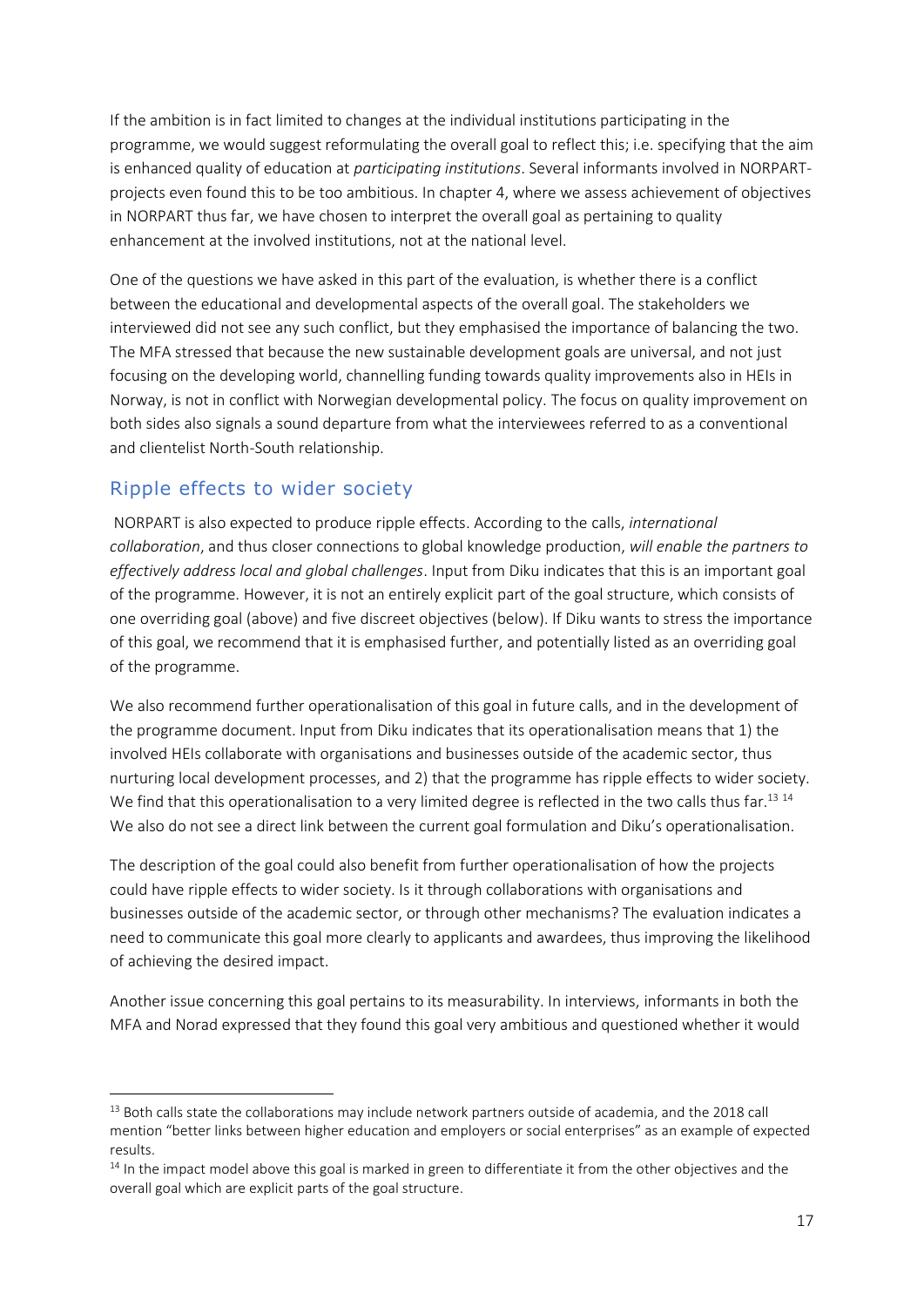be possible to isolate and pinpoint the effects of the programme outside of the involved HEIs. We share this view.

There are currently several elements of the programme that support this goal. First, the programme allows for network partners, which can be other HEIs, but also private and public businesses, research institutes, non-governmental organisations or other formalised organisations in the partner countries. Second, engaging in collaborations with network partners within the framework of the partnership model may lay the ground for a more mutual and long-term partnership than other types of collaborations.

## **Objectives**

According to the 2016 and 2018 calls for applications, the overall goal of NORPART is to be achieved through four objectives. In assessing the objectives, we have asked the following questions: How are the objectives expected to contribute towards the overall goal of enhanced quality at the partnering HEIs? Are all the objectives relevant in order to reach the overall goal? Are any of the objectives conflicting, thus potentially reducing the overall goal achievement?

The programme objectives are reflected in column 5 in the impact model above:

- 1) Increased mobility of students from developing countries to Norway, including mobility in connection with work placements;
- 2) Increased mobility of students from Norway to developing countries, including mobility in connection with work placements;
- 3) Strengthened partnerships for education and research between developing countries and Norway;
- 4) Increased quality and internationalisation of academic programmes at participating institutions.

The first two objectives concern student mobility. The incoming and outgoing mobility sojourns are expected to benefit the individual mobile students, who according to the 2016 and 2018 calls for applications, will "prosper academically and gain an international understanding, intercultural competence and access to international networks". According to Diku, the incoming and outgoing mobile students are also expected to contribute towards the overall goal of the programme, first by providing a different perspective to their host institution, and second by bringing new experiences and perspectives back to their home institution, thus contributing to *internationalisation at home.* 15

The third objective concerns strengthening partnerships. According to the calls, partnerships are expected to benefit both non-mobile and mobile students and contribute towards the overall goal of improved quality at both institutions through knowledge sharing, network building, and the development of better and more relevant academic programmes. The fourth objective is to increase quality and internationalisation of academic programmes at the participating institutions.

<sup>&</sup>lt;sup>15</sup> According to Meld. St. 14 (2008-2009), in line with expectations from the Quality reform in higher education, more emphasis should be put on integrating international perspectives into all aspects of higher education. Creating international campuses is one mechanism through which to contribute to internationalisation at home.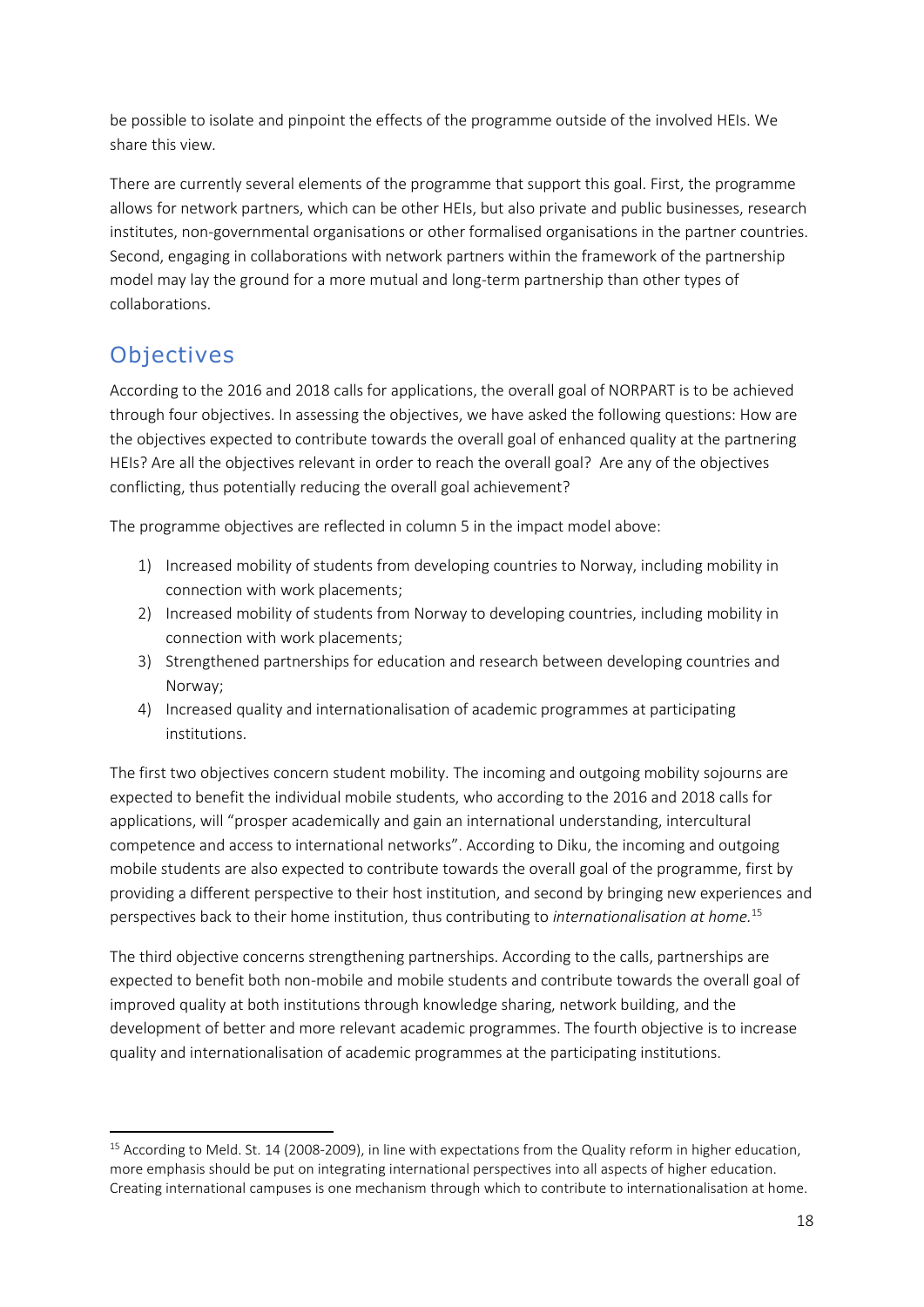In reviewing the four objectives, and their relationship to the overall goal, we see the need for some clarification or adjustments. Firstly, we will argue that the four objectives are in fact at different levels in a cause- and effect chain. For example, we find a clear link between objectives 3 and 4 and the overall goal – it is plausible that increased quality of academic programmes can lead to enhanced quality in education at the institutional level. Objectives 1 and 2 (increasing student mobility) are, in our view, at a lower level, as their effect on the overall goal is indirect, mediated by objective 4. In other words, student mobility can be seen as means to increase objective 4 (internationalisation of academic programmes). Further, we believe that increasing student mobility will not in and of itself lead to enhanced quality. Rather, the effect on quality depends on other factors related to the mobility, such as the involvement of mobile students during their stay and upon their return. However, these mechanisms – i.e. how student mobility is expected to have an effect on the overall goal – are not made explicit in the model.

In reviewing the goal structure of the programme, we have also considered whether any of the objectives are in conflict. We find objective 1, which is to *increase* mobility of students from developing countries to Norway, to be somewhat in conflict with the other three, especially objectives 3 and 4, which ultimately may have a larger effect on quality improvement at the institutional level as they are more systemic and can affect more students. The cost and administration of sending and receiving a high number of students from developing countries will necessarily reduce the projects' available resources and time allotted to activities other than incoming mobility. Indeed, in the process of developing NORPART, Diku (then  $SU^{16}$ ) emphasised that demands for high mobility numbers:

#### *"[…] can lead to the institutions prioritising the recruitment of a high number of students rather than other activities that can contribute to high quality in the partnerships."<sup>17</sup>*

The objective of *increasing* student mobility from developing countries is rooted in the provisions set by the Standing Committee on Education and Research on the approval of the discontinuation of the Quota Scheme in favour of new partnership programmes, to the effect that "*at least the same number of students from developing countries are given the opportunity to study in Norway in the future."<sup>18</sup>*

In order to keep the influx of students from developing countries at Quota Scheme levels, each NOK 5 million budget would need to send 35 students over the course of the five-year funding period.<sup>19</sup> In a letter to the MER dated 16.03 2016, SIU pointed out that they find it unlikely that NORPART will have the same levels of student mobility as the Quota Scheme, unless the budget of the programme is increased.

In the process of developing the NORPART model, Diku invited Norwegian HEIs to give input to a call draft. One of the main reservations from the sector was that although the institutions welcomed emphasis on student mobility to Norway, they were concerned that too heavy emphasis on quantity could be very limiting for the programme, as a large share of the project budgets would be tied up in

<sup>&</sup>lt;sup>16</sup> The establishment of Diku in 2018 was a result of a merger between several government agencies, among them SIU.

<sup>&</sup>lt;sup>17</sup> Letter from SIU to the Ministry of Education and Research 24.02.2016.

<sup>&</sup>lt;sup>18</sup> Recommendation 12 S (2015-2016). Recommendation from the Standing Committee on Education, Research and Church Affairs to the Storting.

<sup>&</sup>lt;sup>19</sup> Letter from SIU to the Ministry of Education and Research 24.02.2016.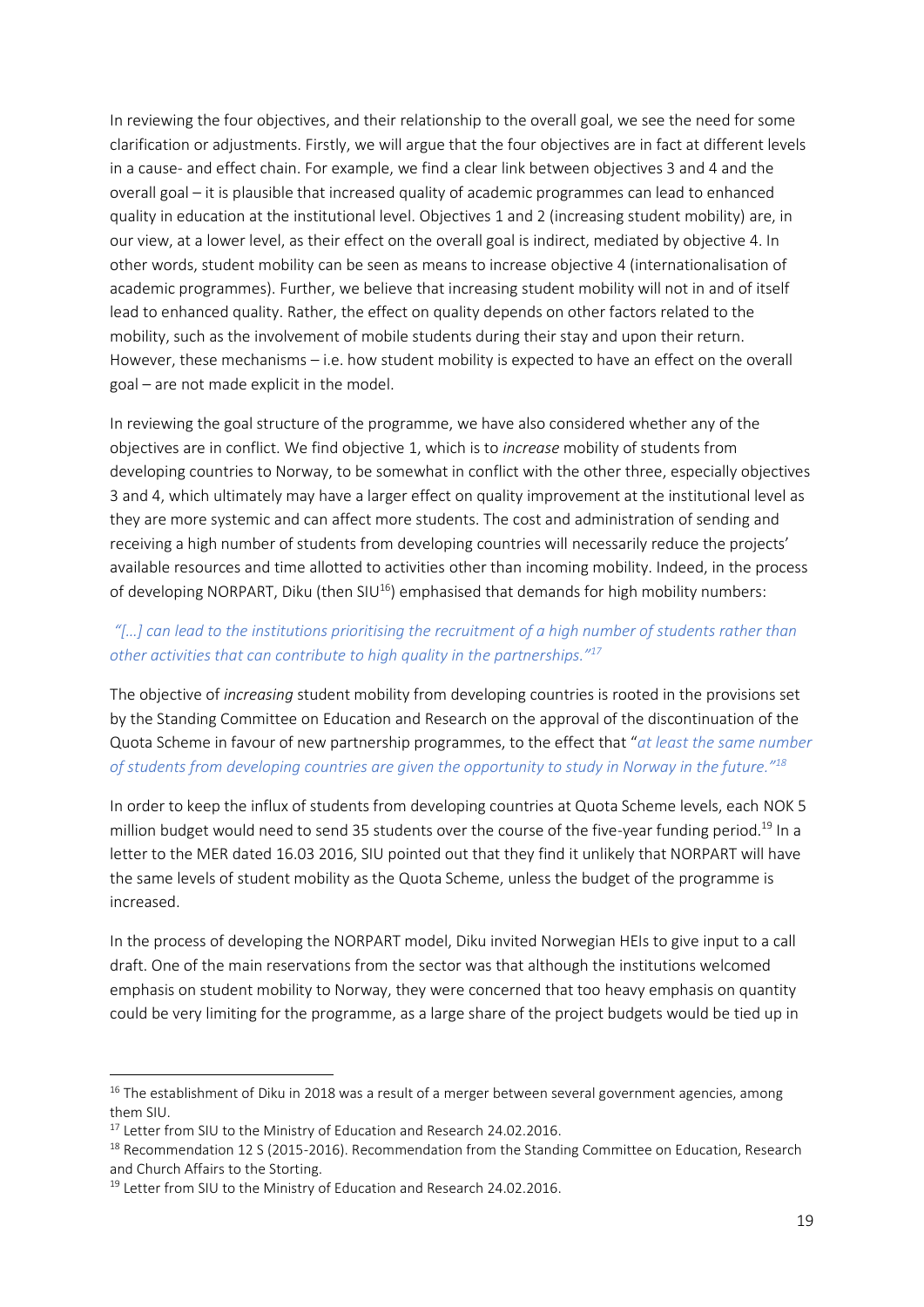mobility, and the mobility stays would be limited in duration. Diku agreed with the concerns of the sector, and therefore suggested that no minimum target number be set for the projects.

According to the MFA informant, developing courses and improving teaching at the institutions in the South would be a more expedient mechanism to achieve capacity building than sending large numbers of students from partnering institutions to Norwegian HEIs.

These varying points of view illustrate what the evaluation of the discontinuation of the Quota Scheme called a "foundational dilemma"<sup>20</sup> in the development of the NORPART programme, "between developing a broadly designed partnership programme and the desire to maintain the levels of student mobility" from the Quota Scheme. Ultimately, solving the inherent conflict between the various objectives, is a policy question. As long as the programme aims at increasing student mobility from developing countries at the same time as strengthening partnerships and improving quality at the partnering institutions, the dilemma will persist. In our view, while student mobility from the South is a relevant objective, we are hesitant to whether it is the most expedient mechanism to achieve the overall goal of enhanced quality of the partnering institutions.

## <span id="page-20-0"></span>Are the features and activities of NORPART relevant to achieving the goals of the programme?

In this part of the chapter we will investigate some of the main features and activities of the programme and discuss their relevance to the goals of the programme.

## Applying a partnership model in North-South higher education cooperation

In reviewing the main features of the programme, we are first asking whether a partnership model is an expedient mechanism to achieving the objectives and goals of the programme. Although such a model is the basis for a number of higher education collaboration programmes, such as UTFORSK, INTPART and the High North Programme, applying such a model to collaboration with HEIs in developing countries is an innovative feature of the programme.

Applying a partnership model is strongly rooted in both Norwegian development and educational policy. Within developmental policy, the aim to utilise a partnership model is anchored in Sustainable Development Goal number 17<sup>21</sup>, and asserted in the White paper 24, *Common Responsibility for Common Future<sup>22</sup>*, which states that Norway should attempt to establish partnerships in all fields of aid the country is involved in, and in White paper 17<sup>23</sup>, Partner Countries in Norway's Development *Policy,* stating that Norwegian aid policy should be based on mutual partnerships with selected countries. Within educational policy, it is held that the use of partnerships can contribute to ensuring that cooperation is based on quality, relevance, and reciprocity (see White Paper 16 2016-2017, p.

<sup>20</sup> Diku (2018a).

<sup>&</sup>lt;sup>21</sup> "Strengthen the means of implementation and revitalize the global partnership for sustainable development".

<sup>22</sup> Meld. St. 24 (2016-2017), p. 63.

<sup>23</sup> Meld St. 17 (2017-18), p. 10.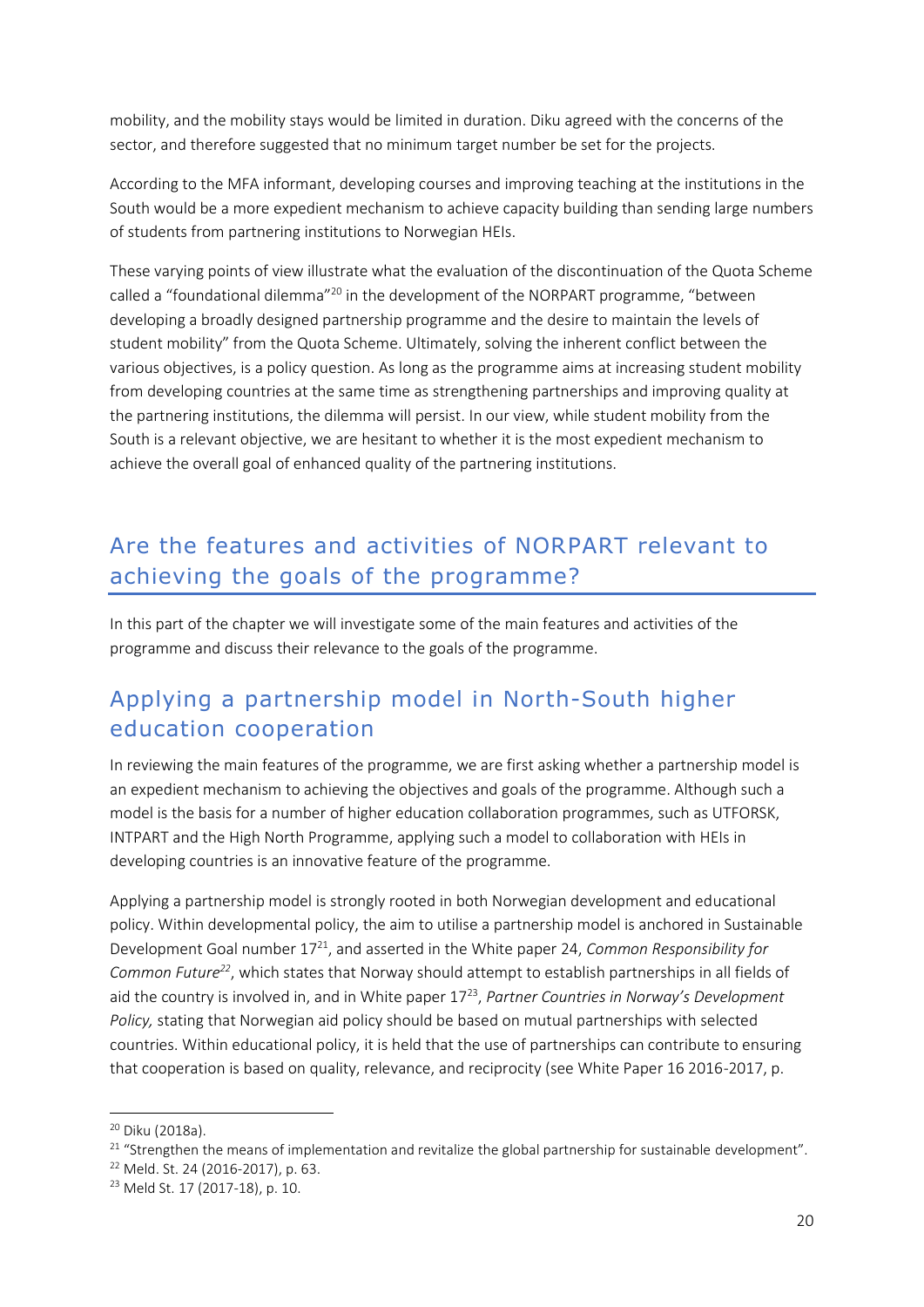66). The use of partnerships in global higher education cooperation is also a key point in the global dimension of the Bologna process (White paper 14 2008-2009, p. 46).

Within educational cooperation, the core idea of the model is to build the various activities on binding, long-term partnerships between institutions in one or more countries, in contrast to project collaboration of limited duration, linked to individual researchers. Cooperation within a partnership model will normally be based on principles such as mutual interest and reciprocity and thus support the idea of a symmetric relationship that caters to the needs and interests of both parties, rather than the asymmetrical relationships which are often found within developmental aid. According to a report by the Research Council of Norway and Diku (2019:30), a central aim of the partnership model is that the educational activities developed through the partnership should have a wide reach at the involved institutions through integration into the institutions' regular academic programmes. An important argument in favour of using a partnership model within higher education cooperation with the Global South is that it will build capacity at the partner institution that benefits non-mobile students and staff, not just the mobile ones. On the other hand, an argument against the partnership model is that it requires investment in a number of different activities besides student mobility, thus channelling funds away from bringing students from developing countries to Norway, which is a political expectation that weighs heavily on the programme.

When asked about the advantages of using a partnership model in higher education cooperation between the North and the South, informants from Diku, MER and Norad emphasised that basing collaborations on institutional partnerships can counteract the problem of projects becoming too dependent on individuals. Partnership models are meant to ensure anchoring of the projects to the institution's leadership and administration. Several stakeholders also point out that the model works to ensure that the needs and interests of both sides of the partnership are met, and that it entails an acknowledgement of the fact that the South can have knowledge and expertise that the North needs, not just the other way around. When asked about the disadvantages of using this model, Diku points out that while it is balanced and equal in theory, in the end the resources come from Norway. Therefore, the partner in the South can become dependent on the North in the same way as in other modes of cooperation. The MFA pointed out that partnerships are a more time-consuming way of working. It takes longer for results to manifest themselves, compared to collaborative projects of a more *ad hoc* nature. Institutionalisation does not just happen by itself – it takes time and resources to ensure that leadership and administration are invested. Still, while acknowledging that the model is not perfect, all stakeholders believe it is the best option for North-South cooperation within higher education. We find that the application of the model in this programme is well-founded, and see no sound alternative option.

### Partner countries

In the two calls thus far, 39 countries have been eligible NORPART partner countries. Of these countries, 22 are African, ten Asian, and seven Latin American. These countries represent a hybrid of prioritised development cooperation countries, and countries with which Norway has a history of academic collaboration, e.g. through the Quota Programme. Vietnam and Cameroon are examples of the latter. The following countries were also added after input on the draft call from the Norwegian HEIs: The Democratic Republic of Congo, East-Timor and Guatemala.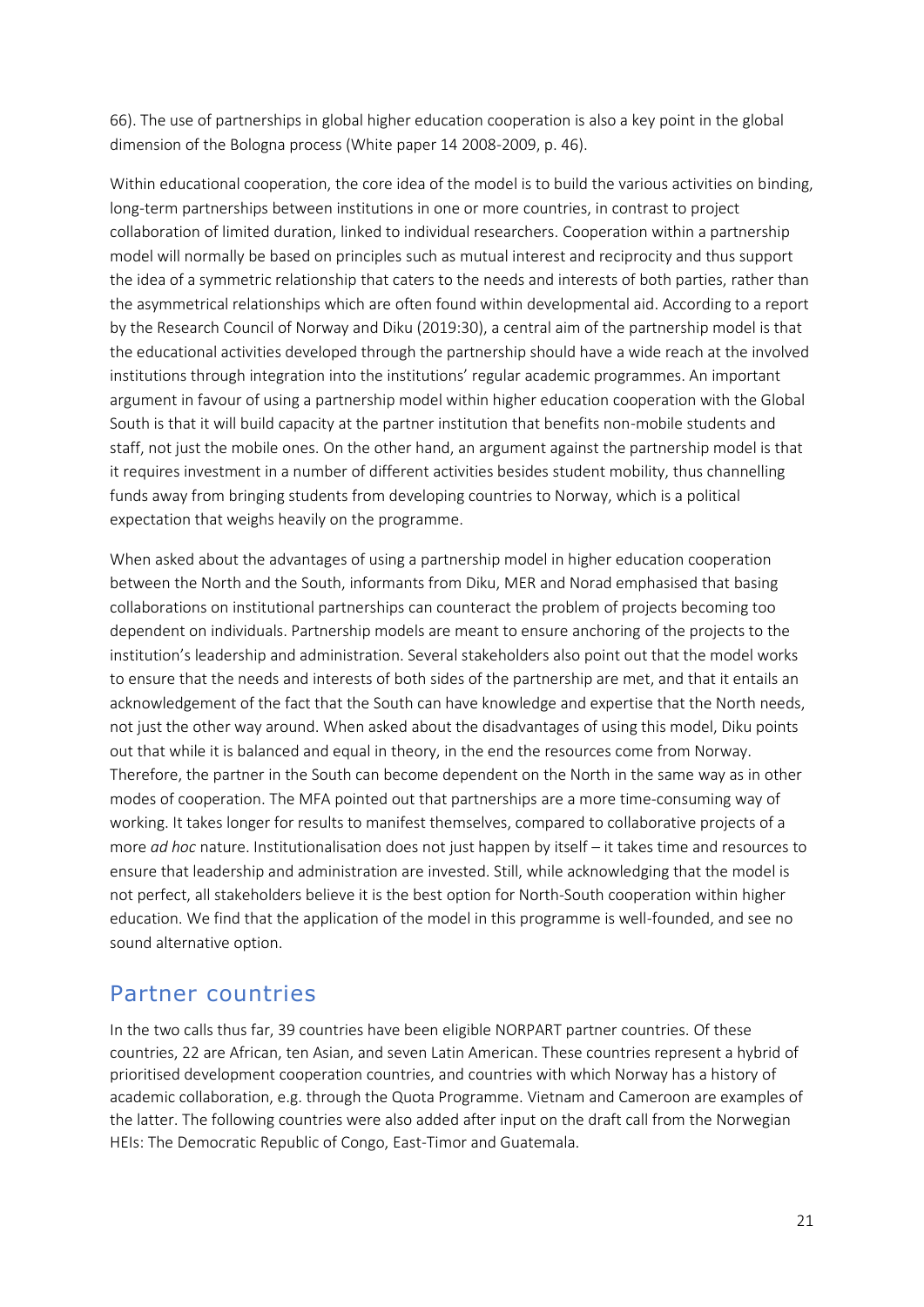Although there may be no conflict between the two policy areas in the overall goal, the policy areas' diverging priorities are expressed in the list of eligible partner countries. While the MER favours a broader approach, the MFA and Norad prefer to concentrate the programme on fewer countries, in line with Norwegian development policy. While all the countries can be found on OECD's DAC list of ODA recipients, the list of NORPART partner countries is also considerably longer than the prioritised list of partner countries from the 2018-18 white paper "Partner Countries in Norway's Development Policy". The white paper divided future priorities partner countries in two categories: 1) Partners for long-term development cooperation (10 countries); and 2) Partners for stabilisation and conflict prevention (6 countries).<sup>24</sup> All these 16 prioritised partner countries are among the eligible NORPART partner countries.

The interviewee from Norad specifically brought up the choice of countries as one of the challenges related to diverging priorities, stating that:

*There are many interests behind the selection of countries, i.e. continuity from the Quota Scheme*

Norad

Although the policy areas have differing priorities in terms of partner countries, we find a willingness on both sides to work towards finding solutions that are acceptable in both policy areas. Both the MER and Norad raised a discussion of whether to include South Africa as a partner country as an example of a manifestation of policy mismatch, but willingness to find common ground. According to the MER, South Africa is interesting from a higher education policy point of view, as the country has a number of high-quality institutions. However, it is not among the prioritised partner countries for development cooperation. According to Norad, it is not a priority to spend development aid money on top-ranked South-African universities. At the same time, Norad sees South Africa as a potential capacity builder in South-South academic relations. The agreed compromise between the MER and MFA is to cooperate with historically disadvantaged universities, i.e. universities that were created during apartheid to cater to Africans and other non-white populations.

## Activities

NORPART supports a broad range of activities, including all the main forms of internationalisation as defined in White paper 16 (2016-2017, p. 63): Student and staff mobility; teaching activities such as guest lecturing and supervision, summer schools and intensive courses; development of joint courses; and development of joint degrees. Of these types of internationalisation, mobility is regarded as the least complex, whereas development of joint degrees is the most complex.

<sup>24</sup> Prioritised Partner countries, Meld. St. 17 (2017-18):

Country category 1, Partners for long-term development cooperation: Ethiopia, Colombia, Ghana, Indonesia, Malawi, Mozambique, Myanmar, Nepal, Tanzania and Uganda.

Country category 2, Partners for stabilisation and conflict prevention: Afghanistan, Mali, Niger, Palestine, Somalia and South Sudan.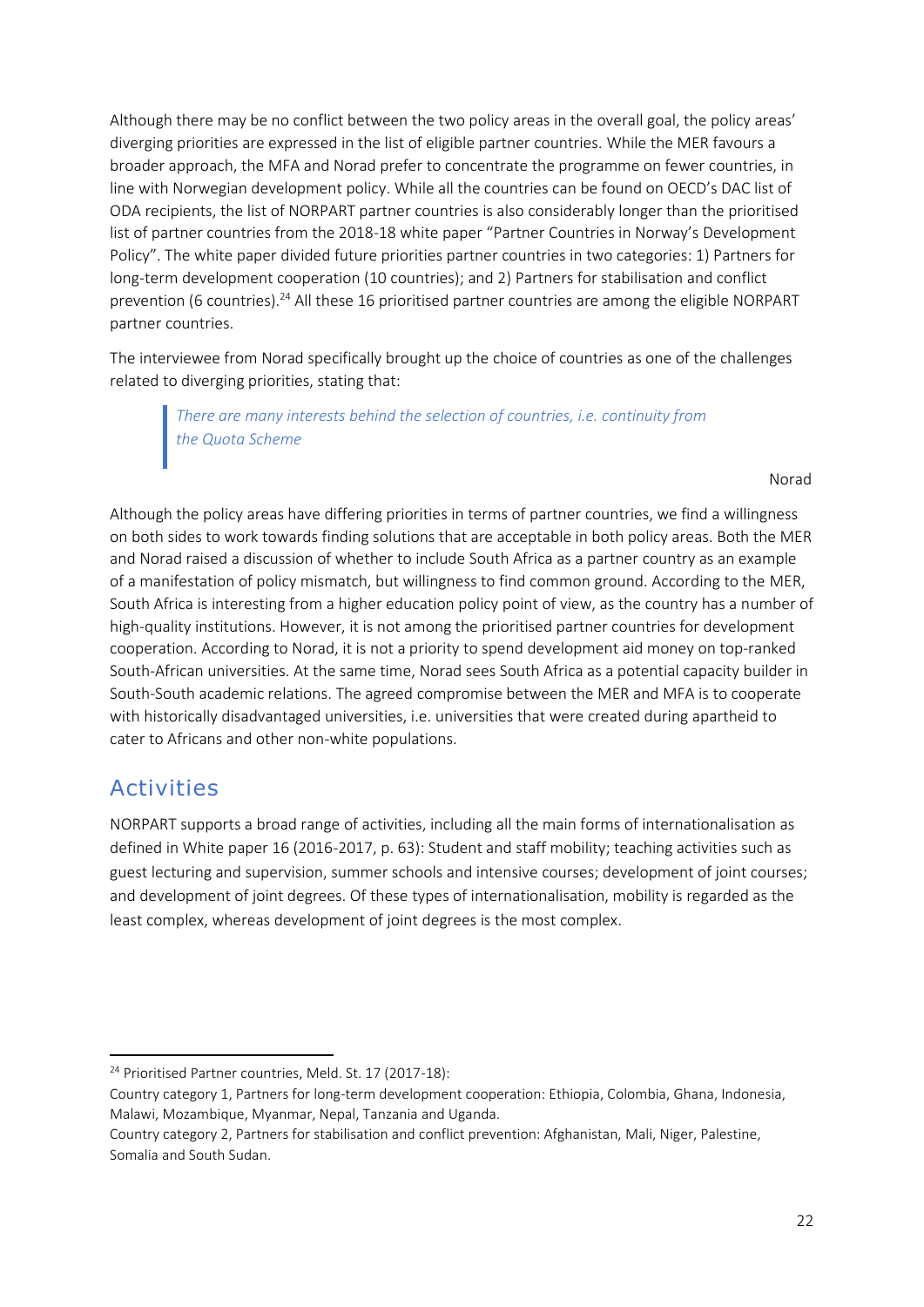#### Mobilities versus other activities

The two calls for applications display an ambiguous approach as to what activities the projects are expected to include. On the one hand, the calls are quite open and flexible, leaving it to the projects to choose the relevant activities:

*"Support may be granted to activities that contribute to fulfilling the programme's objectives. […] The applicants should design the projects in the way they consider best suited to achieve the project goals and the programme's objectives."*

#### 2016 call for proposals

Both calls include lists of typical activities eligible for support, while stating that these lists are not exhaustive. At the same time, in line with the provisions from the Standing Committee on Research and Education, the calls make clear that mobility from the South should be a priority in the projects:

#### *Student mobility through academic partnerships is a core element in the programme, with emphasis on the mobility of students from partner countries to Norway.*

Based on the mobility numbers of the 2016 awardees, the projects were on average to send 28 students on minimum three-month stays to Norway. According to the minutes from a 2017 annual consultation meeting with the two ministries and Norad, Diku considered this a high number, especially as the projects have a wide spectrum of activities and ambitious aims beyond mobilities. Diku strongly advised against further emphasis on the quantity of student mobilities to Norway in the 2018 call, as:

#### *"This will have a less positive effects on the other objectives of the programme, and ultimately result in the programme reaching fewer students".*

Another consequence SIU was concerned about was that too great emphasis on quantity could lead to a reduction in the duration of the stays, resulting in poorer learning outcomes and effects of *internationalisation at home* at Norwegian institutions.

In order to communicate more clearly to the applicants that mobility numbers comprise an important evaluation criterium in assessing the applications, the 2018 call included an even stronger emphasis on student mobility to Norway:

#### *"All projects shall include plans for mutual student mobility, with substantial numbers of mobile students from partner countries to Norway for stays of minimum 3 months' duration."*

2018 call for proposals

#### Design of mobility stays

Some aspects of the design of the NORPART mobility stays have met some criticism, especially the length of the mobility stays and the rates for individual financial support.<sup>25</sup>

<sup>&</sup>lt;sup>25</sup> Eriksen and Samdal (2019); Mo and Gornitzka (2019).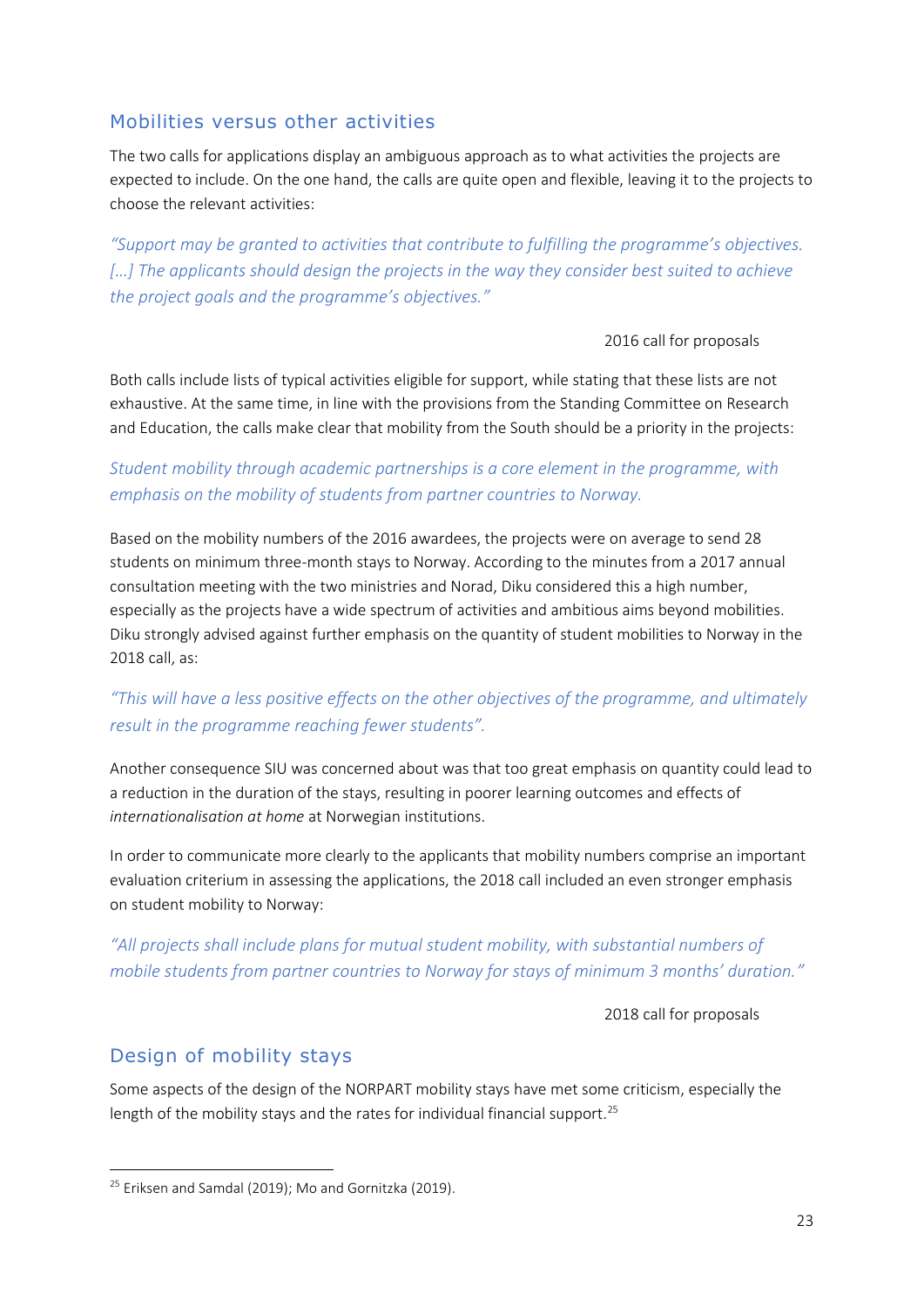#### Length of mobility stays

Both leadership at UiB and UiO have argued that the mobility stays are too short.<sup>26</sup> They are concerned that both the mobile and the non-mobile students will benefit less from shorter exchanges, as the time to integrate academically and socially is more limited, $27$  and that effects on capacity building in the South will be limited.

The case study revealed some differing views on the length of stays. Two of the Norwegian project coordinators found the available range for mobility stays to be adequate and flexible. They even argued that Diku should allow for shorter mobilities, as three months may be unfeasible for some students. On the other hand, two administrative leaders and one project coordinator held that the length of the stays are disproportionally short for many of the incoming students, considering the amount of administration associated with each incoming student from the South.

The criticism from UiB and UiO concerning the length of mobility stays are based on a comparison with the Quota Scheme. Although we do agree that capacity building through mobile students may be reduced when comparing NORPART to the Quota Scheme, we believe a more broadly designed partnership programme has greater potential for effects on capacity building.

#### Levels of financial support for mobilities

There has also been some concern that the level of financial support for mobilities is too low. The rates for incoming and outgoing student mobility are based on those of the State Educational Loan Fund/Lånekassen's (MA level) and the Norwegian Research Council's (PhD level) rates<sup>28</sup>. The rates for incoming students to Norway meet the requirements for means of subsistence set by the Norwegian Directorate for Immigration.

Findings from our empirical data collection indicate that most students are satisfied with the current level of financial support. However, as survey data from incoming students to Norway are lacking, there is more uncertainty about how the students from the South evaluate the rates.

Outgoing students from Norway are in general satisfied with the stipend they receive when on mobility stays. As they are generally funded by Lånekassen, for most students the NORPART stipend is an additional funding source. According to the student survey, only 8 percent find the rates insufficient or grossly insufficient, and seventeen percent even find that the rates are more than sufficient. One student we interviewed told us he used the stipend to pay for a research assistant to help with data collection and translation.

<sup>&</sup>lt;sup>26</sup> According to the calls, student mobility stays can last 3-12 months for MA level students and 3-18 months for PhD students.

 $^{27}$  In chapter 4 we have investigated whether students' experienced benefits vary according to length of stay.

<sup>&</sup>lt;sup>28</sup> At the MA level, rates for incoming students are up to NOK 10 825 per month, and up to NOK 6 000 per month for outgoing Norwegian students. At the PhD level, rates for incoming as well as outgoing students are up to NOK 17 000 monthly.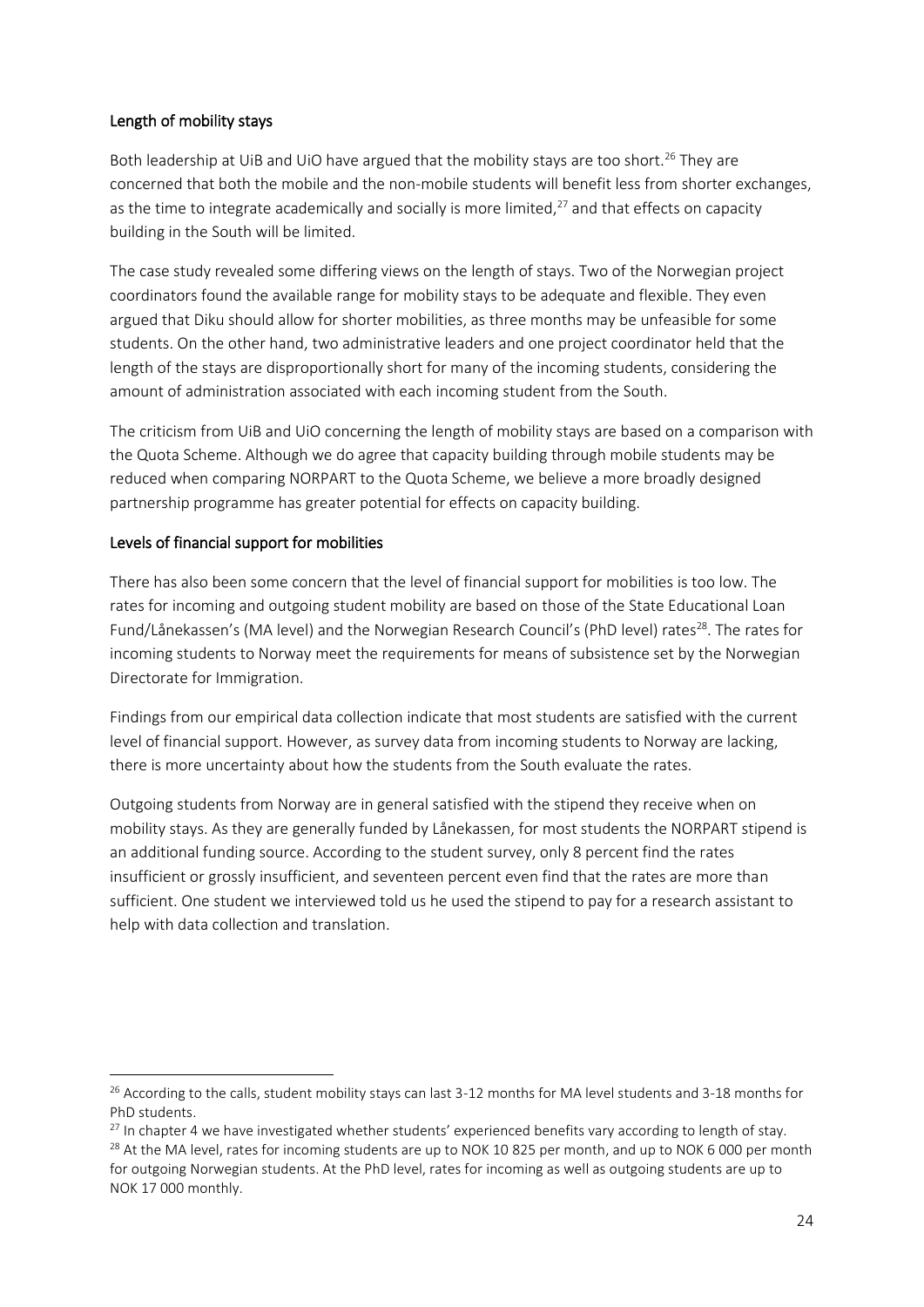



In assessing the rates for incoming students, we rely on interviews with a sample of students, in addition to survey data from the project coordinators. All of the incoming students to Norway we interviewed were satisfied with the stipend they received and found it sufficient to cover the costs of living. Interestingly, the graph below shows that while the project coordinators in the South mostly find the student stipends to be sufficient for students from the South, a larger share of the project coordinators in Norway believe the rates are insufficient or barely sufficient. Some project coordinators and staff in Norway raised the aspect that while outgoing students from Norway mostly have other funding sources in addition to the stipend from NORPART, such as Lånekassen, incoming students to Norway often have no other funding source, and that their stipend is just barely enough to cover the basics.





#### Introduction of full degrees

One of the preconditions for supporting the discontinuation of the Quota Scheme set by the Standing committee on Research and Education was that the new programme would allow for full degree studies. Since its inception, the programme has opened up for full degrees only in situations where the partner country does not yet offer an accredited study programme at the relevant level.<sup>29</sup> The Standing committee's provision was followed up in a petition resolution from 2018-19, in which Parliament asked the Government to provide a response as to how the study opportunities for students from the Global South can be improved through the strengthening of the NORPART

<sup>&</sup>lt;sup>29</sup> In these cases, the mobility period(s) in Norway may be extended to 18 months (MA) or 24 months (PhD).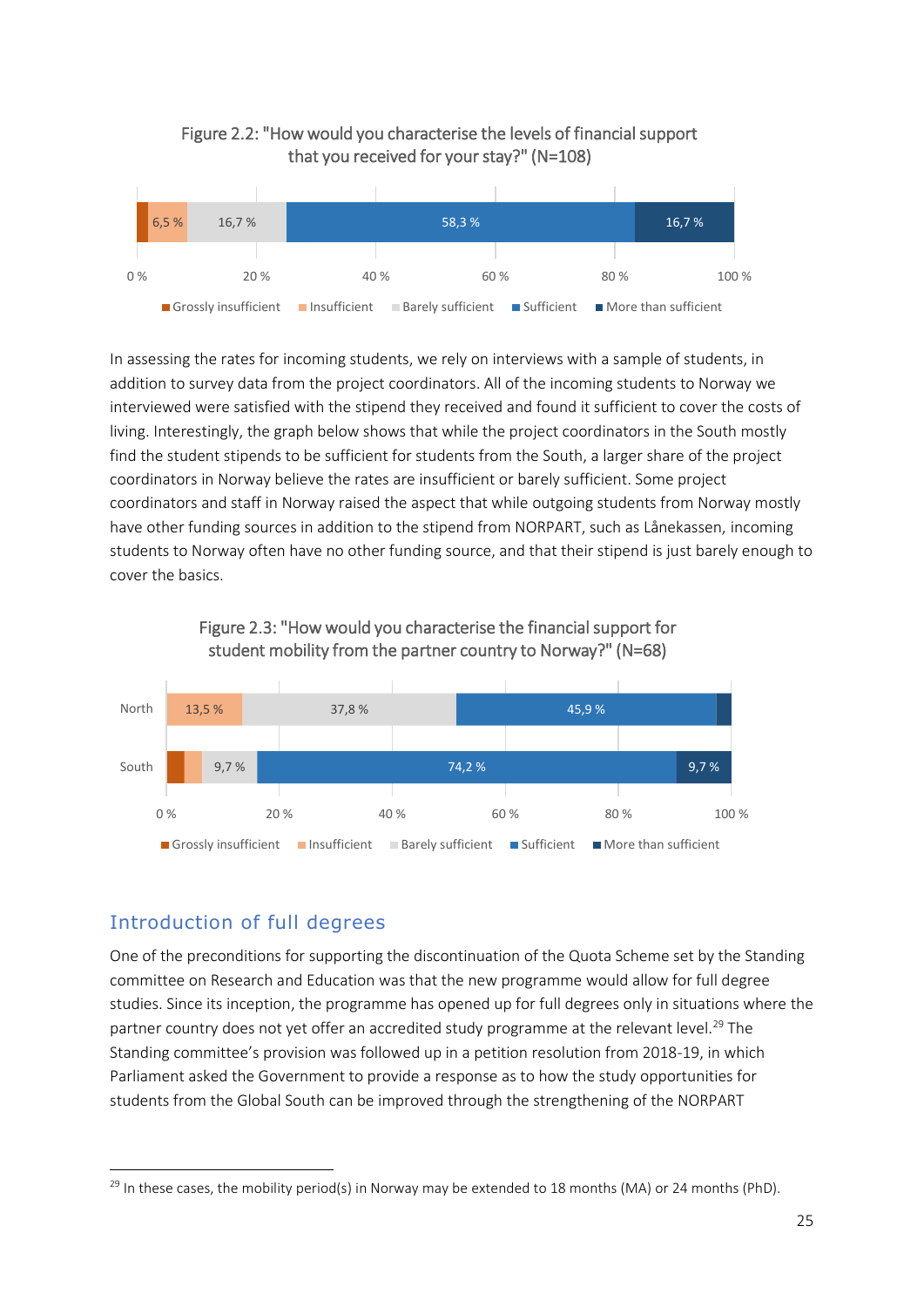programme.<sup>30</sup> The Government responded to this request in the 2020 national budget by adding NOK 15 million to the budget, earmarked for piloting full degree studies within already awarded projects.<sup>31</sup>

The introduction of full degree studies into the NORPART programme is controversial. Several Norwegian HEIs strongly disagreed with DAMVAD's conclusion that the Quota students did not contribute to internationalisation at home. They found that full degree students were more integrated in the study programmes than exchange students and continued academic collaborations with faculty at the host institution upon their return. Therefore, a number of HEIs opposed the decision to discontinue the Scheme and have been avid proponents of reintroducing opportunities for full degree studies for students from the Global South.<sup>32</sup>

From a development policy perspective, the MFA and Norad are hesitant about full degree studies because of the risk of brain drain. According to the DAMVAD evaluation, about 70 percent of the quota students from developing countries returned home after completing their degree in Norway, indicating some brain drain, at least short term. According to the informant from the MER, representatives from African governments have expressed that scholarship programmes like the Quota Scheme are not very popular from their perspective, as the countries may lose some of their brightest minds through these schemes.

The MFA also argues that from a development perspective, it is more important to develop courses and build capacity at the institutions in the South, than providing individual students with a full degree. The MFA and Norad are concerned that offering full degrees in Norway may undermine efforts to build capacity in the South:

*" When you build up a master's programme at a university in a developing country, and then give out scholarships so the same pool of students can complete their degree in Norway instead, we risk undermining what we are trying to build."*

Informant, Norad

At the same time, Norad and the MFA concede that full degree studies in Norway potentially can have positive development effects if the students return home. Full degree studies allow students to become more integrated in the student body, gain more extensive networks, and learn more about the Norwegian political and social model that they can bring home, such as knowledge about democracy and anti- corruption. To Norad, what is important is that the different initiatives complement each other rather than compete. We support this notion, and recommend that when the pilot is implemented, Diku continues the application of the current criteria in the selection of students to full scholarships, i.e. that scholarships are awarded only when a relevant study programme is not available at the relevant level (MA of PhD), and when there is a plan to develop a programme at that level at the partner institution. The application of these criteria also ensures that the students can

<sup>&</sup>lt;sup>30</sup> Petition resolution nr. 198, 12, December 2018, from the treatment of Prop. 1 S (2018–2019), in line with Recommendation 12 S (2015–2016).

<sup>&</sup>lt;sup>31</sup> After a call within awarded NORPART projects in the early spring of 2020, 53 students divided on 38 projects were awarded full degree scholarships. Due to the COVID-19 pandemic, however, the MFA decided to reallocate the funds in a revision to the National Budget. As per today, there is some uncertainty as to when the funds will be reallocated towards the full degree scholarships.

<sup>&</sup>lt;sup>32</sup> See e.g. Diku (2018a); Mo and Gornitzka (2019); Eriksen and Samdal (2019).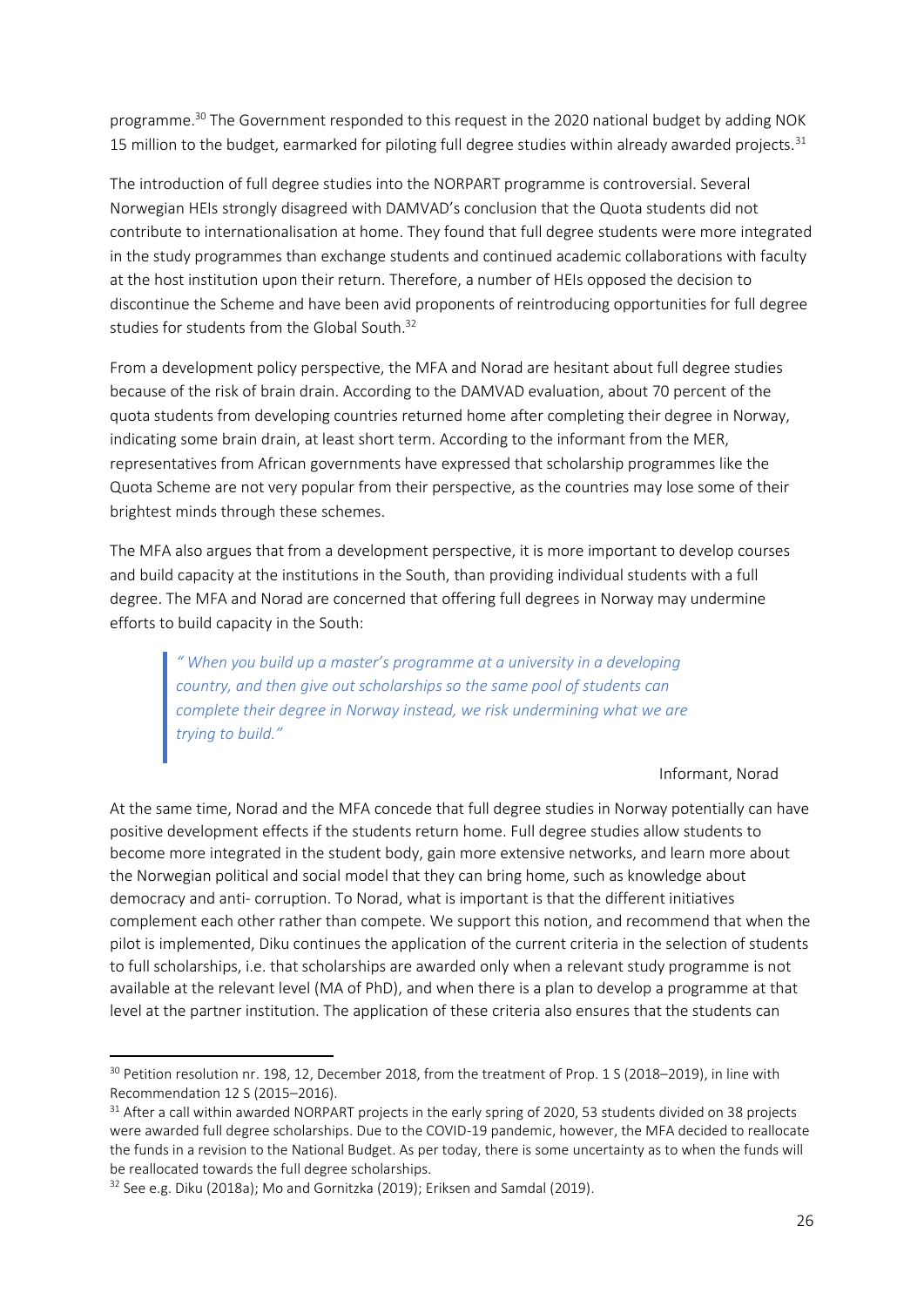contribute directly to capacity building in developing the new programme upon return to their home institution.

In the process of designing the NORPART programme, Diku on several occasions warned against putting too much emphasis on full degree studies, as they believed it would impede the programme's abilities to reach its objectives and overall goal:

*Increased emphasis on full degree studies in Norway will reduce the programme's potential of reaching the objectives of strengthened partnerships, and increased quality and internationalisation of academic programmes in developing countries. Consequently, SIU does not consider it expedient to increase access to full degree studies in Norway.<sup>33</sup>*

Some of the objections raised against full degree studies in the NORPART programme are well founded. The question is therefore whether it is possible to introduce full degree studies in such a way as to mitigate some of the expected negative effects. In the full degree pilot, the decision to send students on full degree is anchored at a project or institutional level to ensure a closer relationship between the host and sending institution. Thus, the sending institution can choose candidates based on their needs for capacity so that the students can return and contribute to capacity building at their institution. When students maintain a connection to their sending institution, the risk of brain drain may be reduced both because of student loyalty and increased likelihood of employment.

In selecting students for the full degree pilot, it is also important that efforts are made to reach marginalised groups, a priority for Norwegian development policy.

### <span id="page-27-0"></span>Environmental sustainability

Thus far, environmental sustainability has not been a focus of the programme. Neither of the two calls have raised the issue, and according to Diku informants, it was not a priority in the development of the programme. In line with the increased attention to the issue both nationally and internationally,<sup>34</sup> Diku has requested that the evaluation makes recommendations as to the programme's environmental sustainability could be enhanced.

Reducing the negative environmental impact of a programme for international cooperation raises a foundational dilemma in Norwegian higher education and internationalisation policy. It involves complex trade-offs, which ultimately needs to be tackled at a political level. According to the longterm plan for research and higher education 2019 - 2028, "research and education are a key part of the effort to reach the climate targets" (p. 22). On the one hand, high quality education is key to equipping the world's citizens with the means to fight climate change, and to contribute towards other SDG goals such as *Quality education for all* (SDG 4) and *Reduction of inequalities in and between countries* (SDG 10). On the other hand, mobility associated with international collaboration contributes to climate change, mainly due to increased emissions of  $CO<sub>2</sub>$  stemming from air travel. The

<sup>&</sup>lt;sup>33</sup> Letter from Diku to the Ministry of Education and Research 16.03.2016.

<sup>&</sup>lt;sup>34</sup> See e.g. de Wit and Altbach (2020).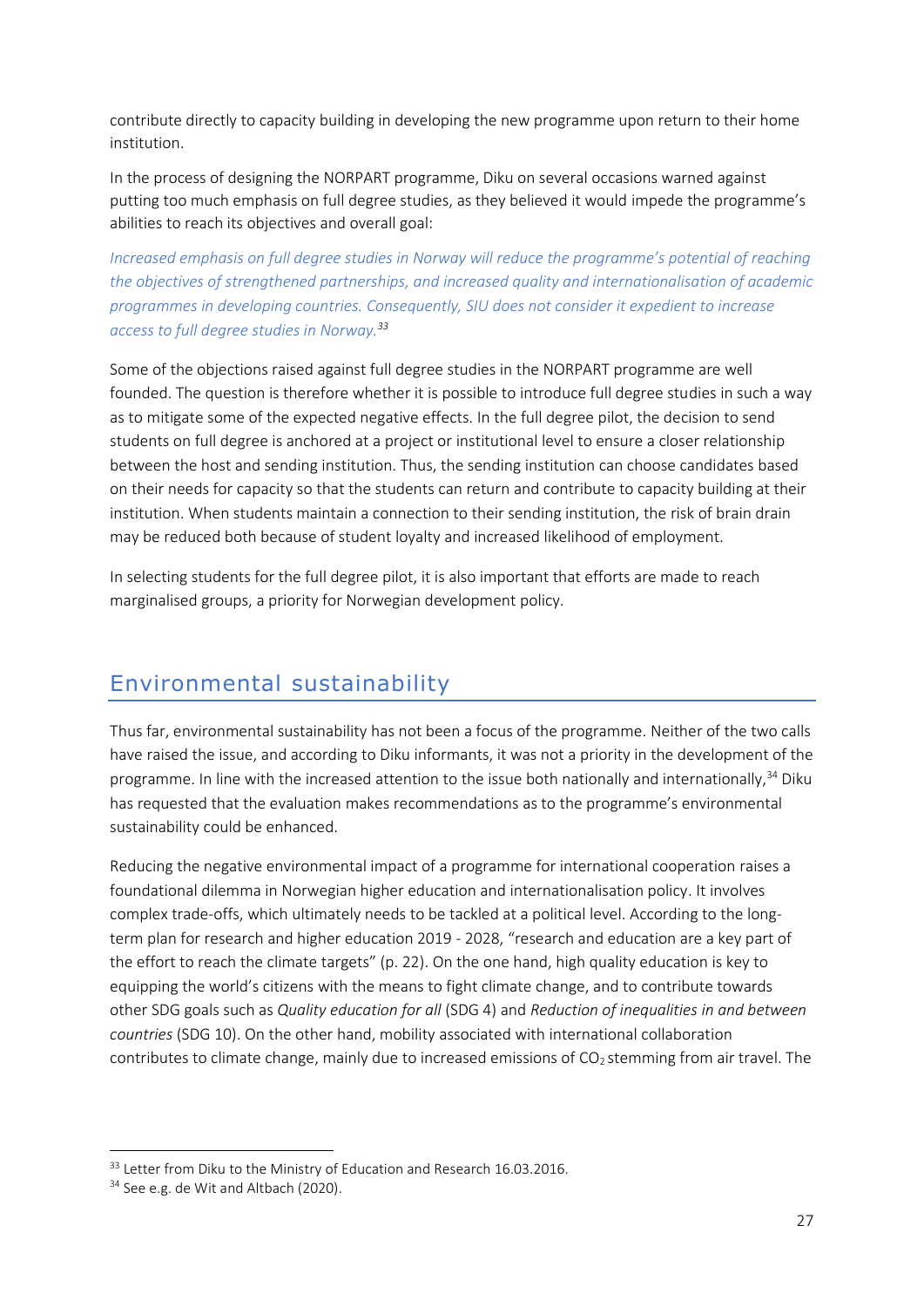Norwegian government's goal to increase outgoing student mobility to 50 percent of all students would exacerbate that negative effect.<sup>35</sup>

Between 1999 and 2016, the number of students who go abroad for higher education has grown from 1.4 million to 4.8 million.<sup>36</sup> More research is still needed to shed light on the impact of internationalisation on climate change, although available studies show that the greenhouse gas emissions associated with international student mobility are substantial, and growing faster than overall global emissions.<sup>37</sup> At the same time, emissions per student is decreasing, as patterns of mobility are changing because a growing share of international students remain relatively close to their home countries. According to Shields (2019), emissions from a single long-haul flight can easily exceed the entire annual emissions of an average individual in many countries. Therefore, drastically reducing emissions from long distance travel is an essential response to climate change.<sup>38</sup>

Recently, the issue of reducing the carbon footprint of international education has been given increased attention from the field itself: Laura E. Rumbley, associate director at the European Association for international Education (EAIE), stated in an article earlier this year that international mobility contributes directly to the global climate crisis, and encourages the international higher education community to commit to action and create immediate solutions to offset the detrimental effects (Rumbley, 2020); The Japan Student Services Organisation has decided to stop supporting short-term exchanges as from 2021; and others have recommended drastically restricting short-term study mobility, and choosing more carbon neutral transportation.<sup>39</sup>

How can a programme like NORPART, which is founded on collaboration with countries geographically far apart, become more environmentally sustainable? Shifting the balance towards long-term student mobility will *pari passu* reduce the ecological footprint of the programme. However, such a shift will come at a cost of other objectives. It would reduce the programme's contribution towards the objectives of increasing incoming and outgoing mobility, as fewer students total would go on mobility stays. Furthermore, as we will discuss in chapter 4, inducing Norwegian students to embark on mobility stays has been a challenge in the projects thus far, and it seems that many of the Norwegian mobility students prefer short-term sojourns at HEIs in the Global South. Excluding short term mobility altogether as an option for outgoing mobility might therefore further discourage Norwegian students to go on mobility stays through NORPART.

Clearly, in deciding whether to continue to promote short term student mobility, an assessment of the costs versus the benefits will have to be made.

Another option is to reduce staff mobility, and substitute physical meetings with digital meetings for both staff and leadership. In view of the COVID-19 pandemic many projects will already have had to shift towards more digital meetings. As their experiences with how the pandemic has affected project collaboration has not been a topic for exploration in this evaluation, we recommend gathering input from the projects on this matter. A potential barrier to productive digital meetings is the yet uneven spread of high speed internet. High speed internet is particularly limited in rural areas in some of the

<sup>35</sup> Meld. St. 16 (2016-2017).

<sup>&</sup>lt;sup>36</sup> UNESCO Institute for Statistics (2018).

<sup>&</sup>lt;sup>37</sup> Shields (2019).

<sup>&</sup>lt;sup>38</sup> Rockström et al. (2017).

<sup>&</sup>lt;sup>39</sup> De Wit and Altbach (2020).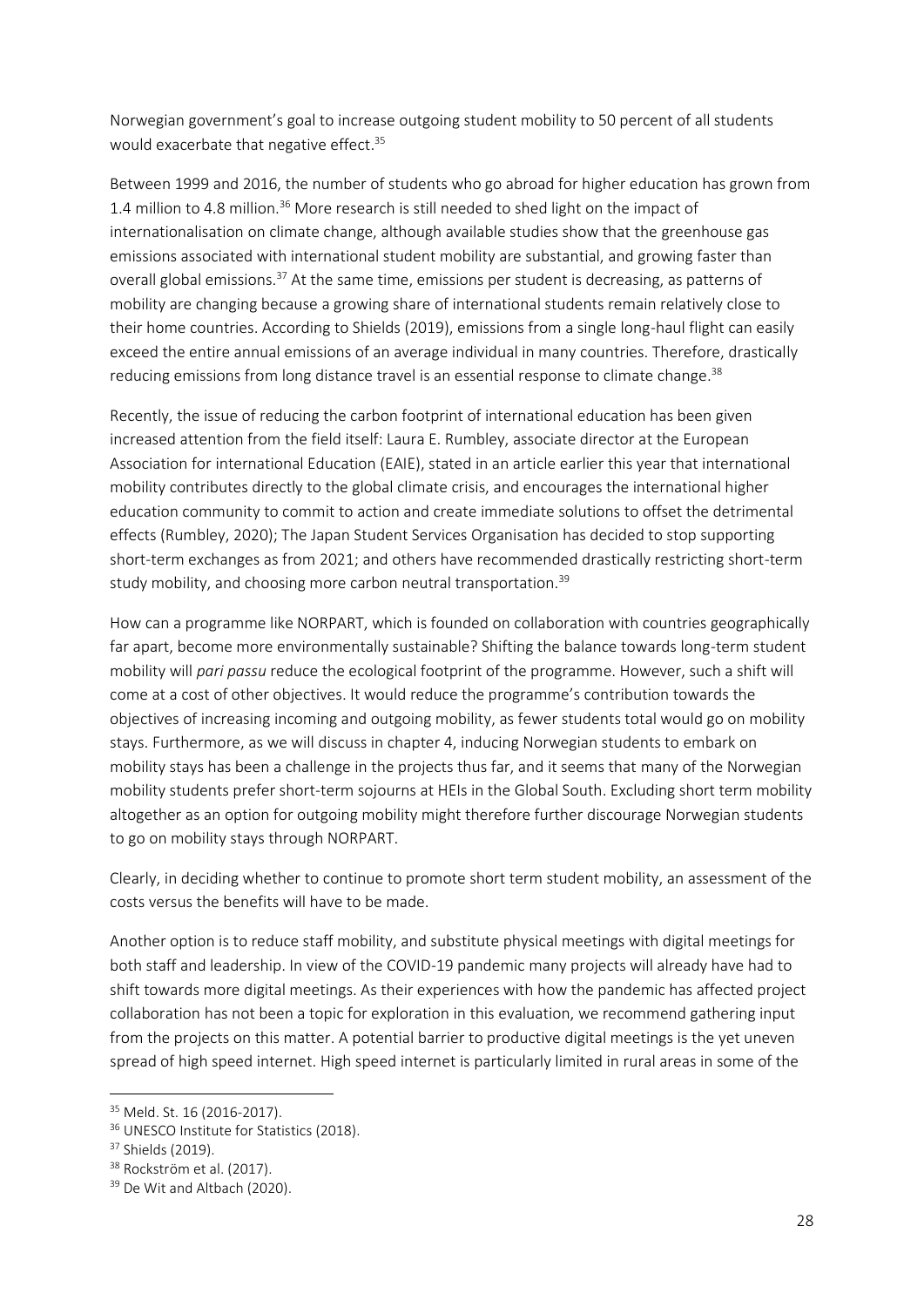Least developed Countries, especially in Sub-Saharan Africa.<sup>40</sup> In chapter four we will investigate the projects' use of digitalised methods of collaboration, and the project coordinators' views on the potential for these methods to replace international travel.

## <span id="page-29-0"></span>Comparing NORPART to other programmes for HEI cooperation with developing countries

As part of the evaluation of the design of the NORPART programme, Diku requested a comparison to other relevant programmes for higher education cooperation with developing countries. The purpose is to investigate whether the NORPART programme can benefit from elements or experiences from similar programmes.

For such a comparison to be useful, selected programmes should be similar to NORPART along core dimensions. First, the programmes should be based on a **partnership approach.** Second, and related, the programmes should have goal structures that are comparable to that of NORPART. Most importantly, the programmes should benefit **both sides of the partnership**. Lastly, we looked for programmes in countries with a similar policy framework to that of Norway. For instance, some countries use programmes for HEI cooperation with developing countries actively for recruitment into their national work force, whereas counteracting brain drain is an important priority in Norwegian development policy.

Based on these criteria, we selected two programmes for the purpose of comparison: The German DIES-Partnerships,<sup>41</sup> and the Swedish Linnaeus-Palme Partnerships.<sup>42</sup>

<sup>&</sup>lt;sup>40</sup> According to the United Nations Broad Band commission for sustainable development (2019), fixed broadband, that is, dedicated, physical links of high-speed internet, connected to homes, offices, and governments, has had very limited reach in Africa. Although fixed broadband penetration has continuously increased in recent years in urban areas largely because of a sharp drop in subscription charges, mainly in sub-Saharan Africa, Africa still has the lowest penetration of fixed broadband worldwide.

 $41$  DAAD (2020).

<sup>42</sup> Swedish Council for Higher Education (2020a; 2020b).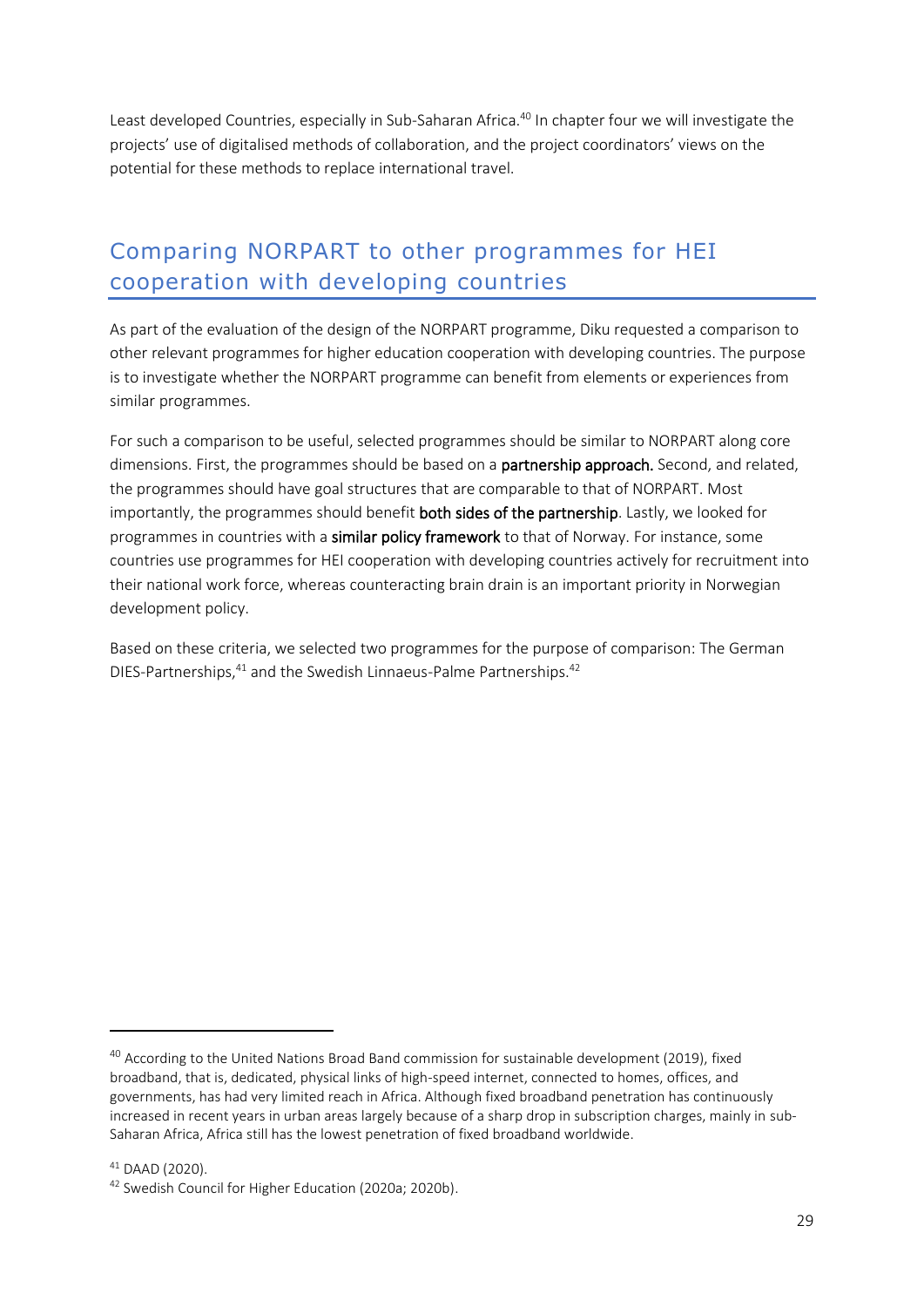#### DIES-Partnerships

DIES partnerships with Higher Education Institutions in Developing Countries is funded by the German Federal Ministry for Economic Cooperation and Development and administrated by the German Academic Exchange Service (DAAD). Thus, in contrast to NORPART, the DIES partnerships are primarily rooted in development policy. The programme is part of the DIES umbrella, consisting of different programmes aimed at improving university management. The programme is funding mobility of staff and students; teaching; field trips; workshops and conferences; development and revision of teaching materials; and the development of digital materials for teaching. This list of activities eligible for support is similar to that of NORPART. The projects last four years and can receive a maximum of EUR 200,000.<sup>1</sup> This is less than half of the maximum amount that a NORPART project can receive for a five-year project period.

Desired outputs of the programme are the development of training programmes in university management; that staff at the partner institution have subject-specific and interdisciplinary qualifications; the creation of processes and structures for university management; and extension and consolidation of individual contacts between participating HEIs as well as other institutions.

The programme objectives are:

- 1. The quality and relevance of courses offered at partner higher institutions is improved;
- 2. Institutional university management is improved;
- 3. German higher education institutions have acquired expertise in development cooperation;
- 4. Subject-related, development-related networks are set up between higher education institutions and other institutions.

The stated purpose, and what we perceive as the desired impact of the programme, is to *"contribute to the sustainable development and creation of high-quality, cosmopolitan higher education institutions in Germany and partner countries".*

#### Linnaeus-Palme Partnerships

Linnaeus-Palme is a Swedish programme that supports partnership projects between HEIs in Sweden and in low- and middle-income countries. The programme is funded by the Swedish International Development Cooperation Agency (Sida) and administrated by the Swedish Council for Higher Education (UHR). Thus, this is also a programme rooted primarily in development policy. In contrast to NORPART, Linnaeus-Palme is not meant to cover all costs of a project but is rather a supplement to other international partnership projects that the relevant HEI has.

The programme supports the exchange of staff and students between HEIs in Sweden and those of partner countries. To qualify for funding, the partnership must have an equal number of mobilities in both directions. The programme also funds language classes, workshops, seminars, digital initiatives, or other activities that contribute towards building capacity or strengthening partnerships, but the main focus is mobility.

The programme is anchored in the *Strategy for capacity development, partnerships and methods that support*  Agenda 2030 for sustainable development, published by the Swedish MFA.<sup>1</sup> Linnaeus-Palme does not have a programme document that explicitly outlines a goal structure for the programme, but according to the Linnaeus-Palme website, the purpose of the programme is to:

- 1. Strengthen partnerships between Swedish HEIs and HEIs in low- and middle-income countries;
- 2. Contribute towards institutional capacity development;
- 3. Broaden the interests for development cooperation among young people, including for teachers and students to develop an interest in and ability to contribute towards the 2030 Agenda.

 $30$ These three goals can be seen as the desired outcomes of the programme. The UHR state that they also strive to offer *international exchanges and partnerships that contribute towards increased quality of education*. We interpret this as the desired impact of the programme.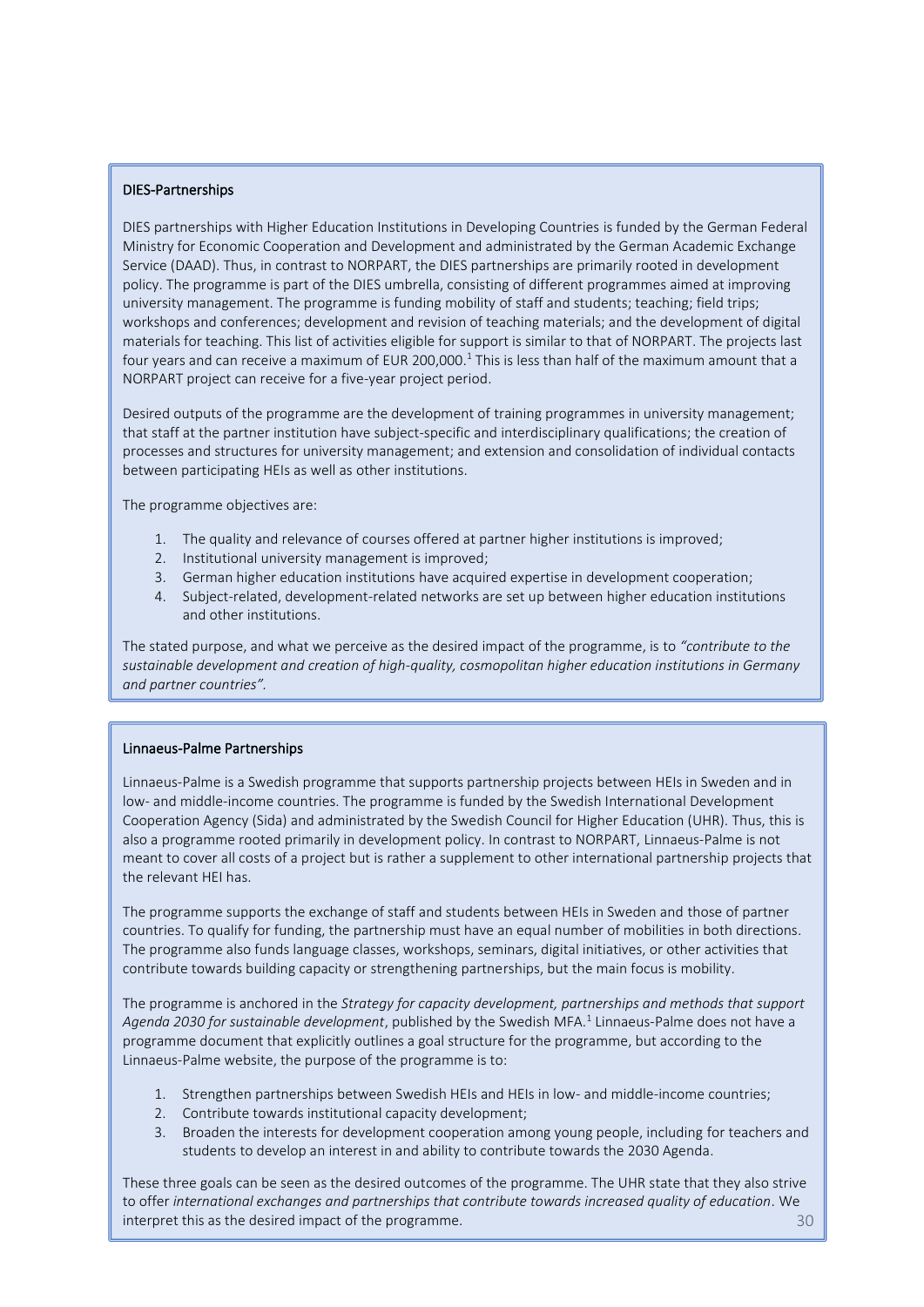## Comparing NORPART to similar programmes internationally

#### The role of mobility

When assessing the goal structures of the two programmes in the desk study, we found that mobility plays a different role in them than in NORPART. Rather than being included at the outcome level, mobility is a means to achieve other ends. Even for Linnaeus-Palme, which is primarily a mobility programme, mobility is not an explicit objective but rather a means to achieve strengthened partnerships, capacity development and broadened interests for development cooperation. Hence, emphasis is on the *purpose* of the mobilities rather than quantity. We believe that this may ensure that mobilities are of high quality and contribute towards the overall goal of the programme.

#### Institutional anchoring

In the Linnaeus-Palme programme, the application for funding must be part of a framework application from the central university level that contains all the applications from the institution. This can be a useful tool to ensure that all projects are anchored at the institutional level, in line with the aim of the partnership model. Furthermore, the framework application must justify that each project fits into the institution's work on internationalisation and describe how the institution will facilitate the successful completion of the project. It is stated that the institution has the overall responsibility for making sure that the conditions are conducive for the projects being completed on time and at a high quality.

#### Programme scope and goals

Compared to the other two programmes, the desired outcomes of NORPART are much more comprehensive. The programmes in the desk study have a narrower scope: whereas one emphasises mobility as its main activity, the other emphasises capacity building through enhanced university management. NORPART includes a wider range of goals and activities: mobility, strengthening of partnerships and increased quality and internationalisation of education. Secondly, neither of the programmes (or any of the other programmes we considered for the desk study) combine development and educational policy goals. Thus, the expectations of the NORPART programme, that collaborations should not only contribute towards capacity building in the South, but also towards quality improvements at the Norwegian partner institutions are unique, compared to similar programmes.

Compared to the programmes in the desk study, we will argue that NORPART is a highly ambitious programme in terms of the scope and complexity of the goals and objectives that the programme sets out to achieve. While there is not necessarily a tension between goals from developmental and educational policy, or between achieving the same outcomes on both sides of the partnership, it is questionable how much it is possible to achieve within a limited budget.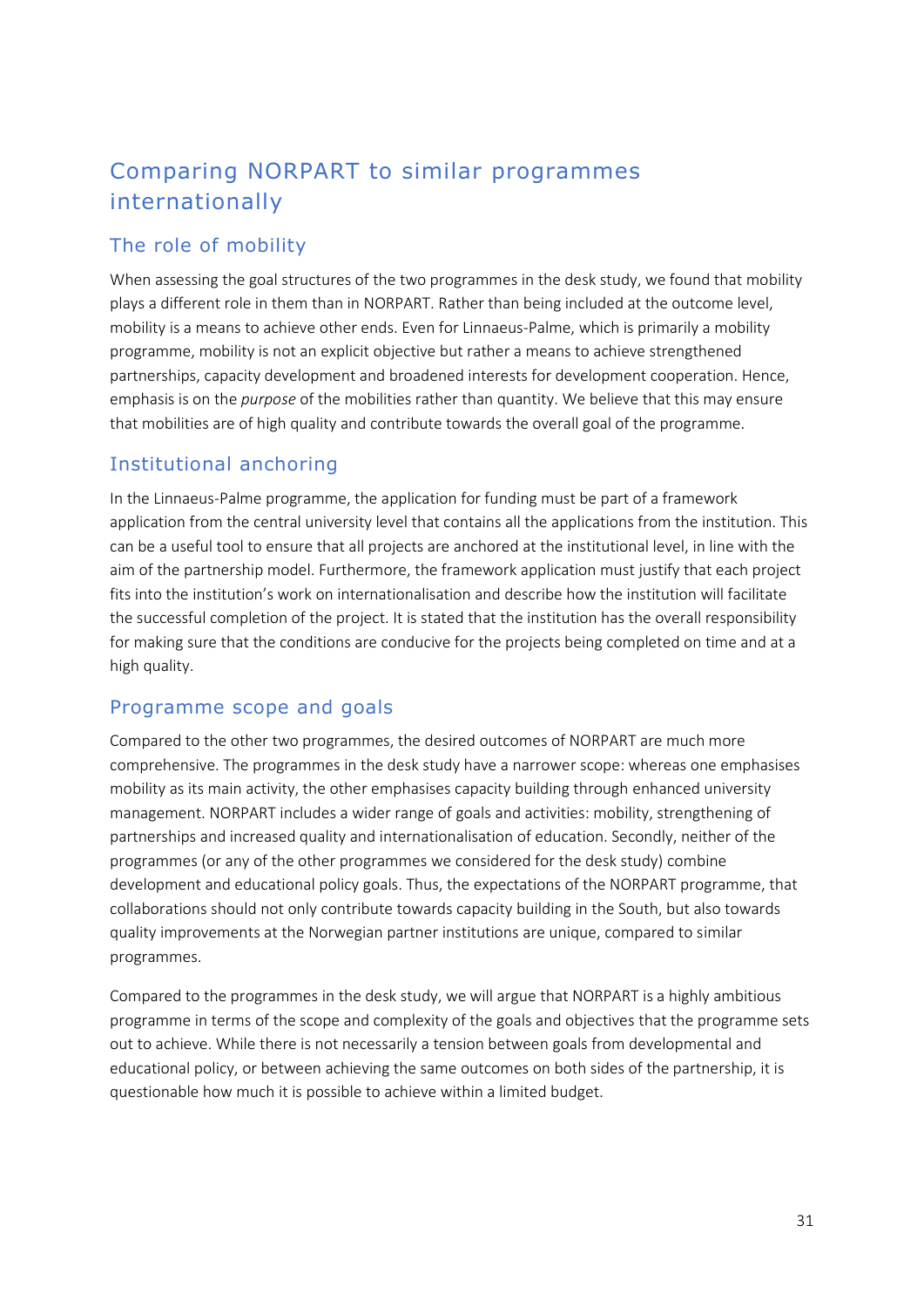## <span id="page-32-0"></span>3 Administration and selection process

*In this chapter we will review the administration of the NORPART programme. More specifically, this part of the evaluation is an assessment of the various administrative processes of the programme. These include the calls for applications, the selection of projects eligible for funding, reporting requirements and the follow-up of existing projects. The main evaluation question is whether the administration of the programme is adequate and appropriate in relation to the objectives and goals of the programme.* 

## <span id="page-32-1"></span>Assessing the calls for applications and the application process

In this section we discuss whether the calls for applications provide relevant and sufficient information to the potential applicants. In our review we have examined whether the calls clearly state the objectives of the programme, if they include all relevant and necessary information, and whether the selection criteria are clearly defined and easily understandable. These aspects are important so that the applicants can develop relevant projects that will contribute towards the programme's goals. As NORPART is currently not governed by an overriding programme document, the calls for applications are the authoritative source of information about the programme, such as goals, objectives and activities eligible for funding. The content of the calls is therefore particularly important.

*The NORPART delegasjonsvedtak 43,44* defines the administrative framework for the implementation of the programme. In this document, the MFA and the MER entrust Diku with the responsibility of establishing criteria for evaluating applications and appropriate indicators for goal achievement based on the programme's overall goals and priorities. According to the document, the criteria for goal achievement should be operationalised and defined in the calls for applications to potential grant recipients.

### Calls

In our review of the two calls (2016 and 2018) we find that they include detailed information about the programme and the application process. They clearly state the objectives of the programme and the regulations concerning funding and eligible project activities. They also list examples of expected project results and elaborate the selection criteria. Detailed appendices outline application and budget guidelines, and the latter include specifications of length of stays and rates of support for mobility.

<sup>43</sup> *Delegasjonsvedtak* from the Ministry of Foreign Affairs and the Ministry of Education and Research to SIU. Reference number 15/4692. Attachment 3.

<sup>&</sup>lt;sup>44</sup> Neither the authors, nor Diku, are familiar with an equivalent English term. We therefore use the Norwegian word in the following paragraphs.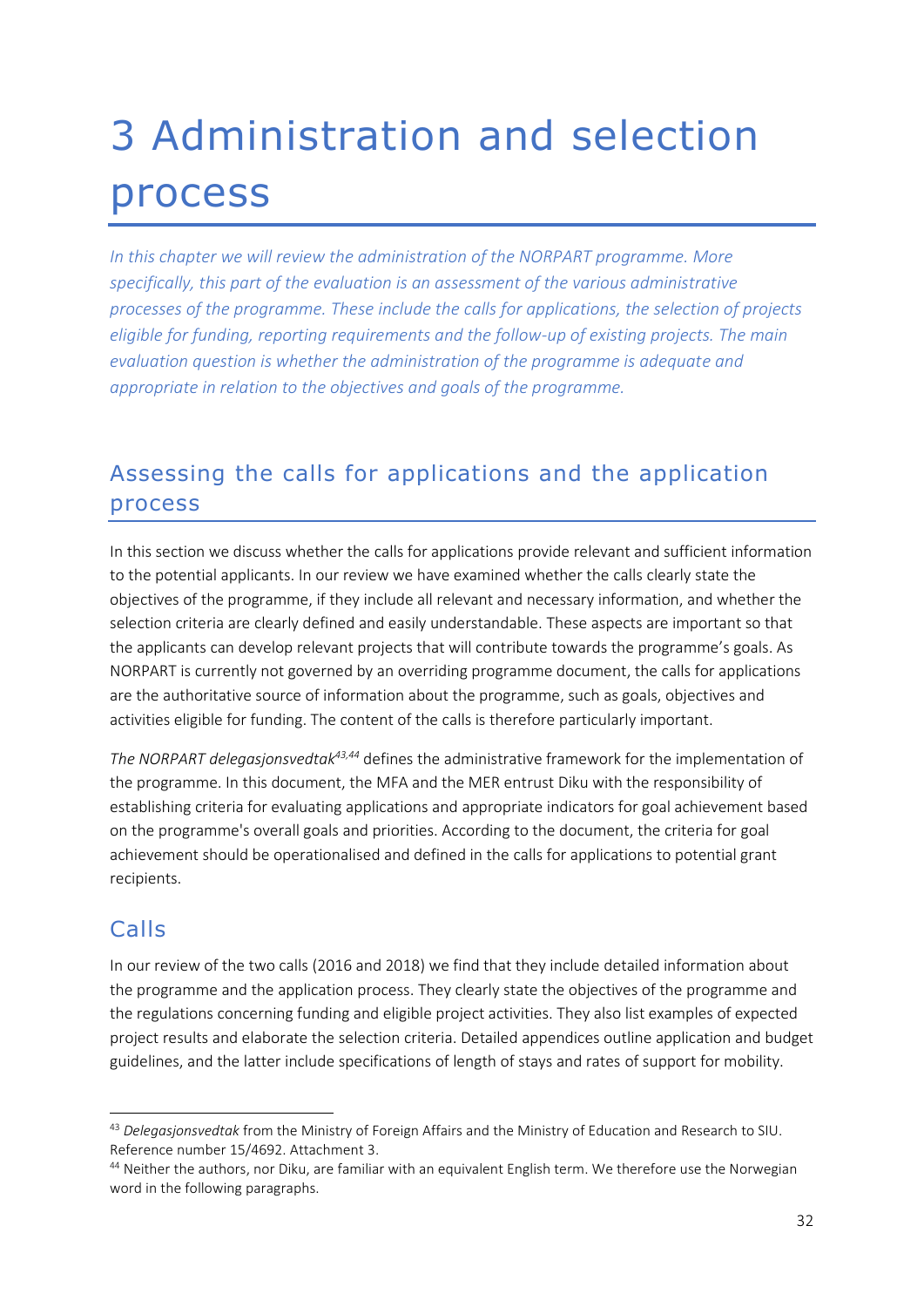#### Selection criteria

Both calls describe comprehensive *selection criteria* which concern the project's ability to contribute to the objectives of the programme, the quality of the project proposal, the quality of the project team and collaboration, in addition to several cross-cutting issues, such as gender perspectives and equality in project activities, inclusive practices towards marginalised groups, and transparency and anti-corruption measures.

Overall, we find that the selection criteria are more easily understandable and more clearly defined in the 2018 call, compared to the 2016 call. The 2018 call organises the criteria under three points, which makes the criteria clearer for the reader: 1) their relevance to the programme's overall goals and priorities; 2) the quality of the project design; and 3) the quality of the partnership.

Some of the criteria have been further specified in the 2018 call, for instance: *the project's sustainability* in the 2016 call is replaced by *the potential for long-term collaboration between the partners*. New criteria were also added, e.g. *the project's feasibility, including the feasibility of the plans for student mobility,* probably due to experiences with unrealistically high mobility rates from the 2016 applications. Furthermore, the 2018 call links the cross-cutting issues to the UN Sustainable Development Goals' commitment to leave no one behind.

Both calls request the applicants to specify the *expected results* of the project. The calls each provide a list of potential project results, and the 2018 call underscores that the list is not comprehensive. While the 2016 list is longer and consists of more quantifiable results, such as the number of mobile students, we find the 2018 list to be more consolidated, refined, and improved with an increased focus on quality, e.g. with the addition of "improved learning outcomes". At the same time, such qualitative outcome level results are harder to measure, and requires a different approach to data collection than the output level data of mobility results.

#### Project coordinators' assessments of calls and application process

Overall, the project coordinators' assessment of the calls and application process is positive. When asked whether they find the application process streamlined and efficient, 68 percent answer *to a large*, or *to a very large degree*, and only 5 percent answer *to a small degree*. They also consider the calls as sufficiently informative. As many as 84 percent responded *to a large*, or *to a very large degree* and only 3 percent *to a small degree* when asked whether the calls included the information necessary for writing the application.

#### Figure 3.1: Assessments of the calls for applications and the application process (N=38)



■ To a very small degree ■ To a small degree ■ To some degree ■ To a large degree ■ To a very large degree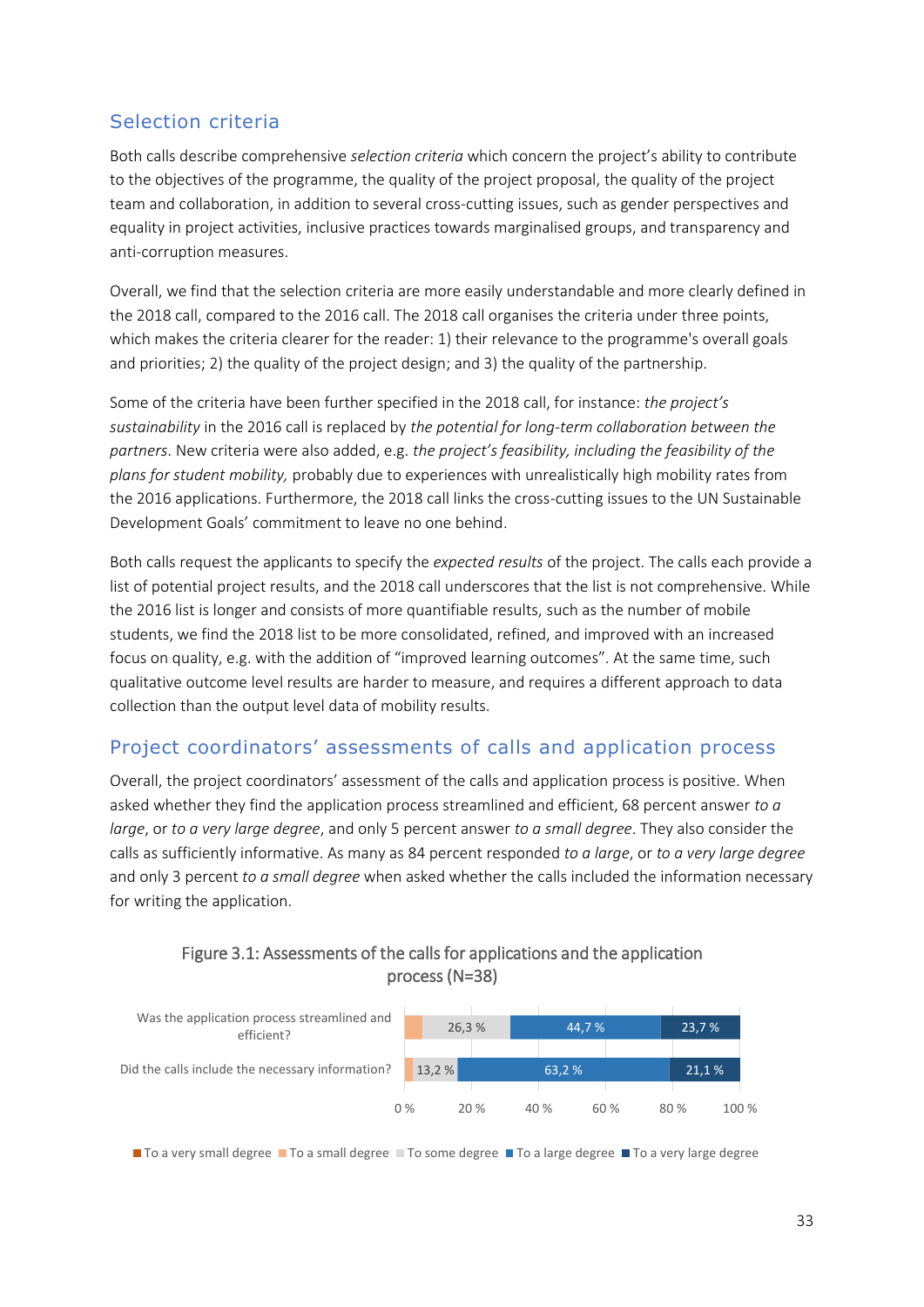The positive assessments are corroborated in interviews with project coordinators. The informants found the calls to be straightforward and easy to understand.

One of the coordinators that we interviewed described the application form as professional and structured. At the same time, he pointed out that the structure of the application form limits the opportunity for innovation and creativity in the projects.

## <span id="page-34-0"></span>Examination of the project selection process

A relevant question when assessing the administration of the programme is whether the selection process is designed and carried out in a way that ensures that the best projects are selected for funding. The selection process and the criteria for allocation of funds are the main instruments for selecting the best suited projects. We have therefore looked at how the applications are evaluated, how the various selection criteria are weighted, and finally, to what extent the overall project portfolio balances the different objectives of the programme.

## The selection procedure

Each application is reviewed both by Diku internally and by an external evaluator, which makes separate recommendations of the proposals as either clearly eligible, eligible and not eligible. The final decisions about awarding of funds is to be made by a programme board appointed by Diku. The decision should be based on published criteria for selection of applications and relevant portfolio considerations. The NORPART *delegasjonsvedtak* also states that Norad is given observer status in the programme board, and, further, that Diku is to act as a secretariat for the programme board, and establishes the procedures for preparation and follow up that are necessary for the establishment of a sound award process. What is meant by sound award process is not further defined in this document. Based on criticism raised in an interview with the board leader, there may be a need to look closer at the role of the board vis-à-vis Diku, and clarify expectations and division of labour.

## Weighting of selection criteria

Although the selection criteria are set and clear, the calls do not specify how each criterion is weighted. Both calls have resulted in a high number of applications, of which less than 20 percent were awarded funding in 2016, and less than 30 percent in 2018. The weighting of the criteria against each other will bear on the decisions as to which projects are awarded funding and thus on the programme's potential for reaching its objectives and goals.

The interviews with representatives from Diku and the programme board indicate that there are some disagreements about the weighting of the selection criteria between Diku and the external evaluators, on the one hand, and between Diku and the programme board, on the other.

Representatives from Diku relate that when assessing the applications, they attempt to ensure that all selection criteria are given equal weight. Diku's experience is that the external evaluators, mainly academics, favour projects with a substantial research component, and hence place greater emphasis on academic criteria and the quality of research and teaching programmes than Diku. Diku suggests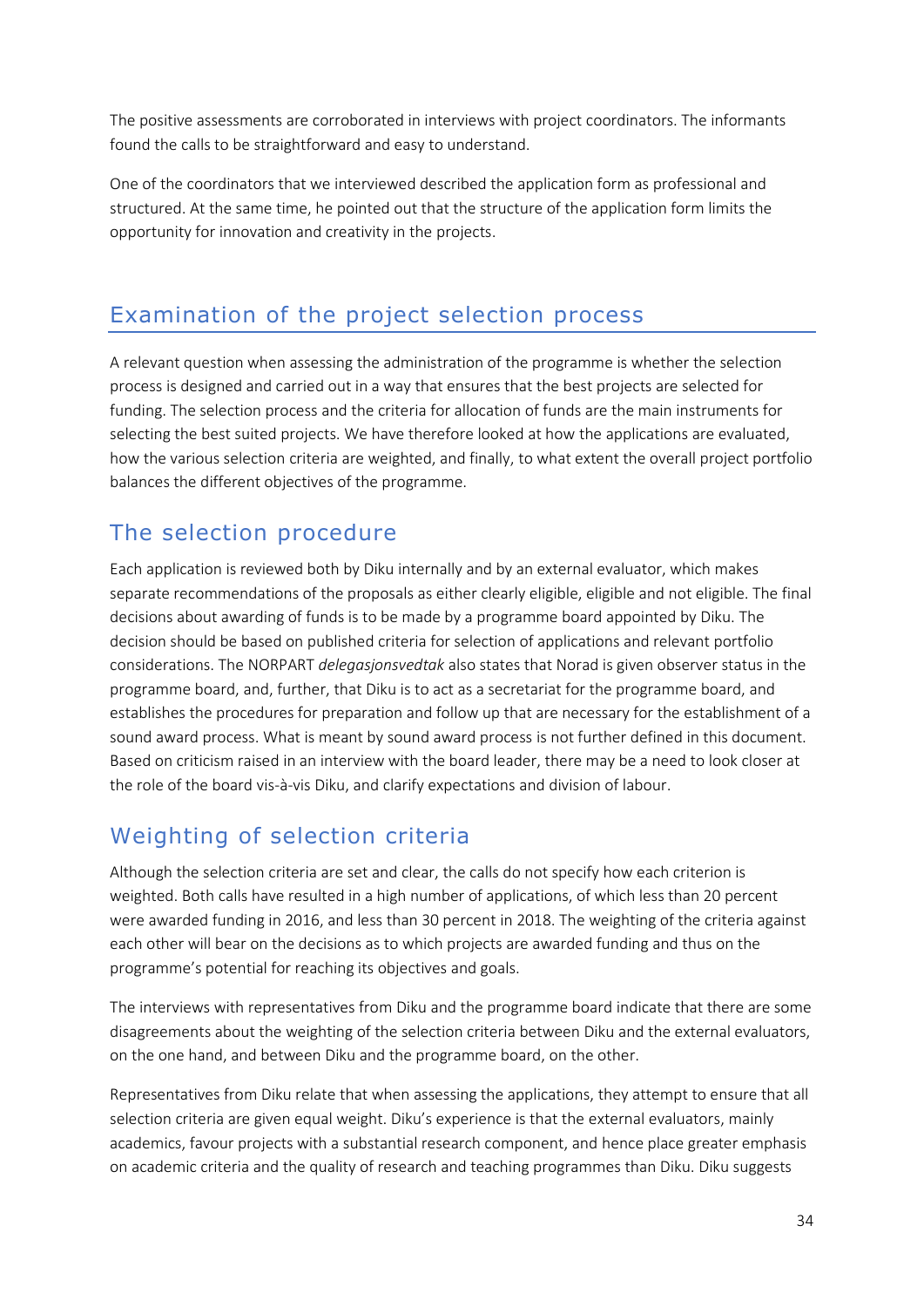that the research bias in the external evaluations may be due to evaluators' academic background, but they also believe that the programme objectives may be unclear for the external evaluators as NORPART is not governed by a programme document.

According to Diku, the programme board has mainly followed Diku's recommendations, and has not opposed projects that Diku has highlighted as clearly eligible for support, or selected projects that Diku has nominated as ineligible for funding. However, we detect some disagreement between the two, related to the weighting of quantifiable vs. qualitative outputs of the projects. From the board leader's point of view, Diku puts more emphasis on quantifiable outputs, like number of mobilities and courses, while the board pays more attention to qualitative aspects, such as course content. According to the programme board leader, the disagreements emerged when discussing the less than stellar projects, when there was uncertainty about whether to grant them funding or not.

## Prioritising between the NORPART objectives and goals

The calls for applications state that projects are awarded funding according to their relevance to the programme goals, and their ability to contribute to the objectives of the programme. However, projects are not required to emphasise all objectives equally. It is therefore likely that the project applications will emphasise different programme objectives. To achieve all programme goals, the project portfolio needs to be balanced and representative in terms of relevance to the programme goals. The choices made in the selection process are therefore crucial for the programme's likelihood of achieving its goals.

Overall, the stakeholders involved in the decision-making process (Diku, the programme board and Norad) believed that the NORPART project portfolio in total represents an appropriate balance between the various objectives and goals of the programme. Nevertheless, the interviews have identified some challenges in striking a balance between the different objectives.

#### Student mobility versus other objectives

Both Diku and the leader of the programme board find that too much emphasis was put on the *number of student mobilities vis-à-vis* other activities. One Diku staff member stated:

> *In the first two calls there has unfortunately been a very unilateral focus on student mobility from the South to Norway and quantity, and it has gotten in the way of the goal of increased quality of education and internationalisation.*

Several stakeholders argued that student mobilities are easy to quantify, whereas quality aspects, such as the contents of courses, are given less attention in the evaluation of applications as these aspects are harder to measure. Diku also pointed out that the focus on the number of mobilities may lead applicants to overestimate those numbers in their applications to secure funding.

#### Quality at HEIs in the South and in Norway

According to Diku, several high quality applications were rejected in the two rounds because they had put too much emphasis on capacity building in the South, and had failed to demonstrate how their project was to contribute to quality enhancement at the Norwegian institution. A Diku informant said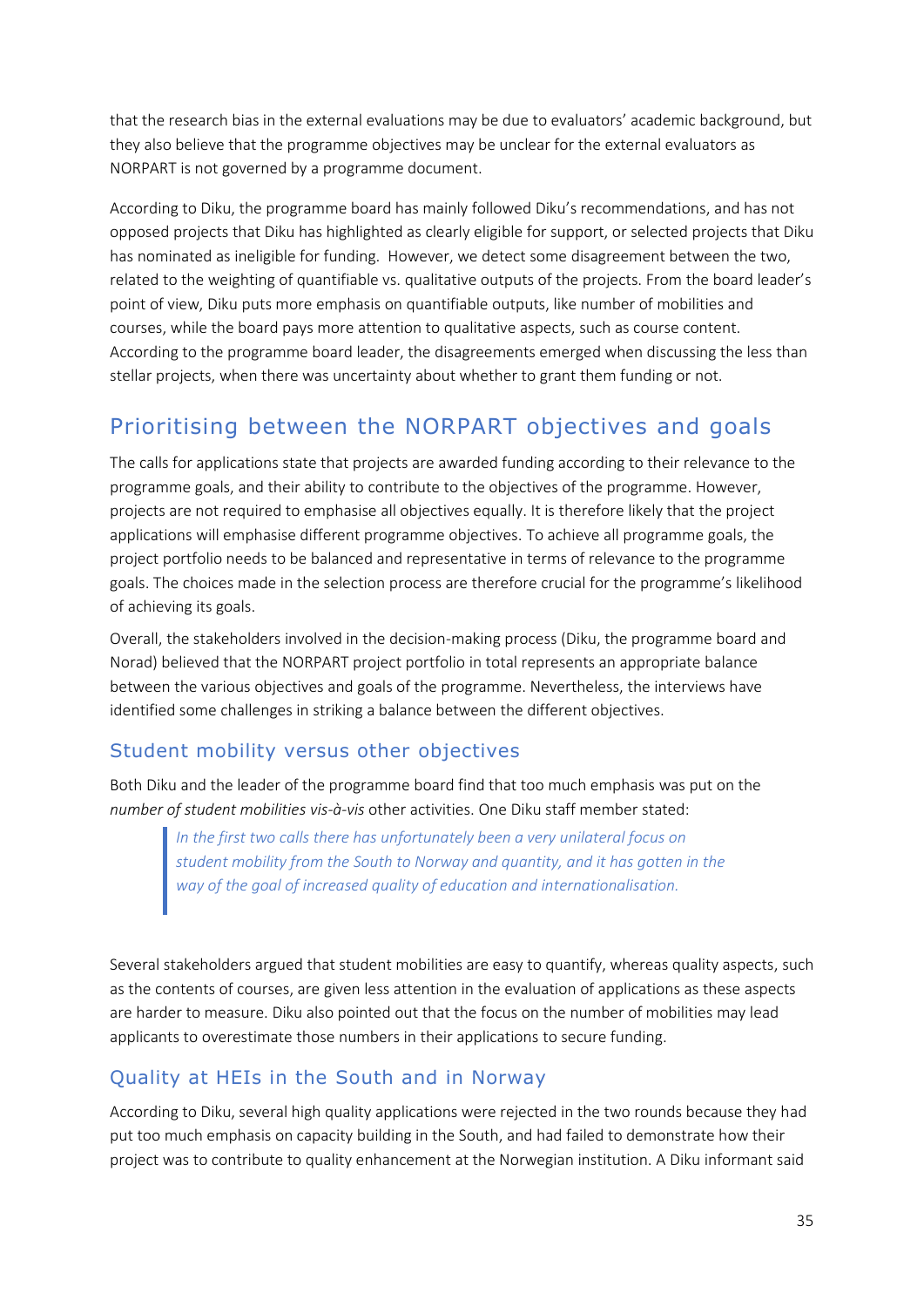in the interview that it has been challenging to communicate to prospective applicants that the project applications should meet both policy areas in the overall goal of the programme:

*The whole idea of a programme like NORPART was to recognise the resources and competencies that exist in the South, and that Norwegian higher education has something to learn from the South. It is a prerequisite for the entire programme […] that both goals can coexist in the programme and thus also reinforce each other.*

Diku pointed out that the proposals that were indeed successful, were precisely those able to demonstrate that they would contribute towards both the higher education and developmental policy goals.

According to Diku, the Norwegian institutions had a better understanding of the NORPART programme in the second call. Those rejected in the first call received an evaluation and gave a clearer answer to the objectives in response to the second call.

The finding demonstrates that applications that are not sufficiently balanced in terms of adhering to both sides of the dual programme goal, are less successful.

### Other considerations - Relationship to other programmes

It is an explicit goal in both Norwegian higher education and development policy that various efforts build on each other, and thus facilitate continuity and synergies.<sup>45</sup> Although this is not an explicit objective or goal of the NORPART programme, nor a selection criterion, many of the projects that have been awarded funds, are rooted in, or somehow connected with other former or current development programmes, such as NORPART's predecessor, the Quota Scheme. Considering that a number of Norwegian HEIs used the Scheme strategically, e.g. to build partnerships, it is relevant to ask whether this has had any positive effect in the selection process in NORPART.

According to interviews with Diku and the board leader, there is no clear evidence to suggest that project applications with a link to the erstwhile Quota Scheme have been more successful than others. Although many successful applications in the selection process were based on a Quota Scheme legacy, and many NORPART project coordinators in HEIs in the South are previous Quota students, several applications with a Quota Scheme legacy have also been rejected. According to the programme board leader, one recurring reason was lack of anchoring at the institutional level at the partner institution.

Some partnerships are also based on long-term partnerships through programmes other than the Quota Scheme, such as NORHED, NOMA or NUFU. Some partnerships are rooted in several of these programmes.

Our case study supports the finding that many of the successful applicants have collaborated through other programmes previously. All three case partnerships build on collaboration through one or several of the above-mentioned programmes. Former Quota students are project managers or key personnel in two out of three cases. The following example from one of the cases illustrates how the various efforts build on each other: The person initiating the NORPART project had originally been a student through a NOMA project, later a PhD student in Norway through the Quota programme, and

<sup>45</sup> See e.g. Meld. St. 24 (2016-17).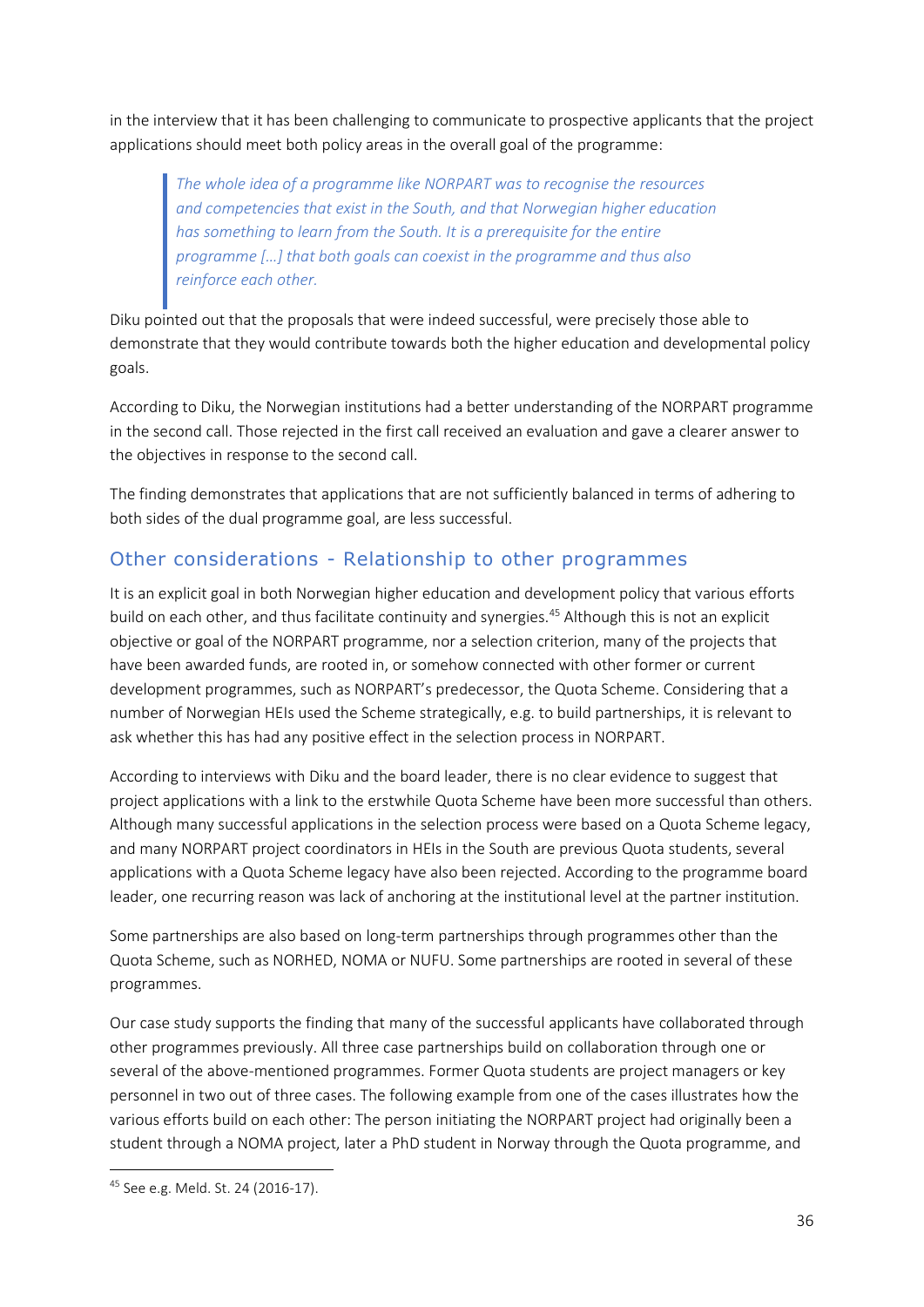was now hired as a *post doc* at the Norwegian HEI, running a partnership with a university in his home country.

# Reporting and project follow-up

Reporting and project follow-up represent the final "stage" in the administration of the NORPART programme. As part of the evaluation, we have looked at both of these processes, and how the institutions experienced them.

### Reporting

The *delegasjonsvedtak* states that all projects that are awarded funding for more than one year shall submit annual reports to Diku on status *vis-à-vis* approved implementation plan, costs *vis-à-vis* approved budget, results, plus plan and budget for the next time period. The optimal project reports should give the programme administrator sufficient information about project progress as well as challenges, whilst keeping the reporting burden at a manageable level.

In Diku's own assessment, the reporting requirements are reasonable considering the size of the allocations. They are mindful of trying not to ask project managers for information that is superfluous. Diku has been going through a process of streamlining and simplifying the reporting format, and expect further changes *in lieu* of a revision of Diku' general grant scheme administration procedures.

The project coordinators do in general find the reporting requirements reasonable. In the survey, four out of five responded that the requirements are reasonable, while only one out of five find the requirements too comprehensive.

Our case study corroborates the findings from the survey. One of the coordinators even stated that he found the annual reporting to be a useful status update for the project. Another project coordinator found the annual reporting requirements sensible but argued that the format could be more narrative. A similar argument was raised by one Diku informant. She held that a more narrative approach would provide richer information about progress and status, and give a better picture than quantitative questions, e.g. about which courses have been implemented when.

### Follow-up

An important question in assessing Diku's follow up of projects is whether the projects received the information and assistance they needed. In addition to individual follow-up of projects, Diku organises start-up seminars as well as annual seminars with topics based on feedback from the projects. To Diku, it is important to keep in touch with the projects, to get a more complete picture of the project portfolio than what they can gain from the annual reporting.

Projects are in general satisfied with the follow-up from Diku. Four out of five project managers find that Diku's efforts to follow up on their project to a *large degree* or a *very large degree* are adequate in order to meet the project's needs, and only 3 percent responded to a *small degree*.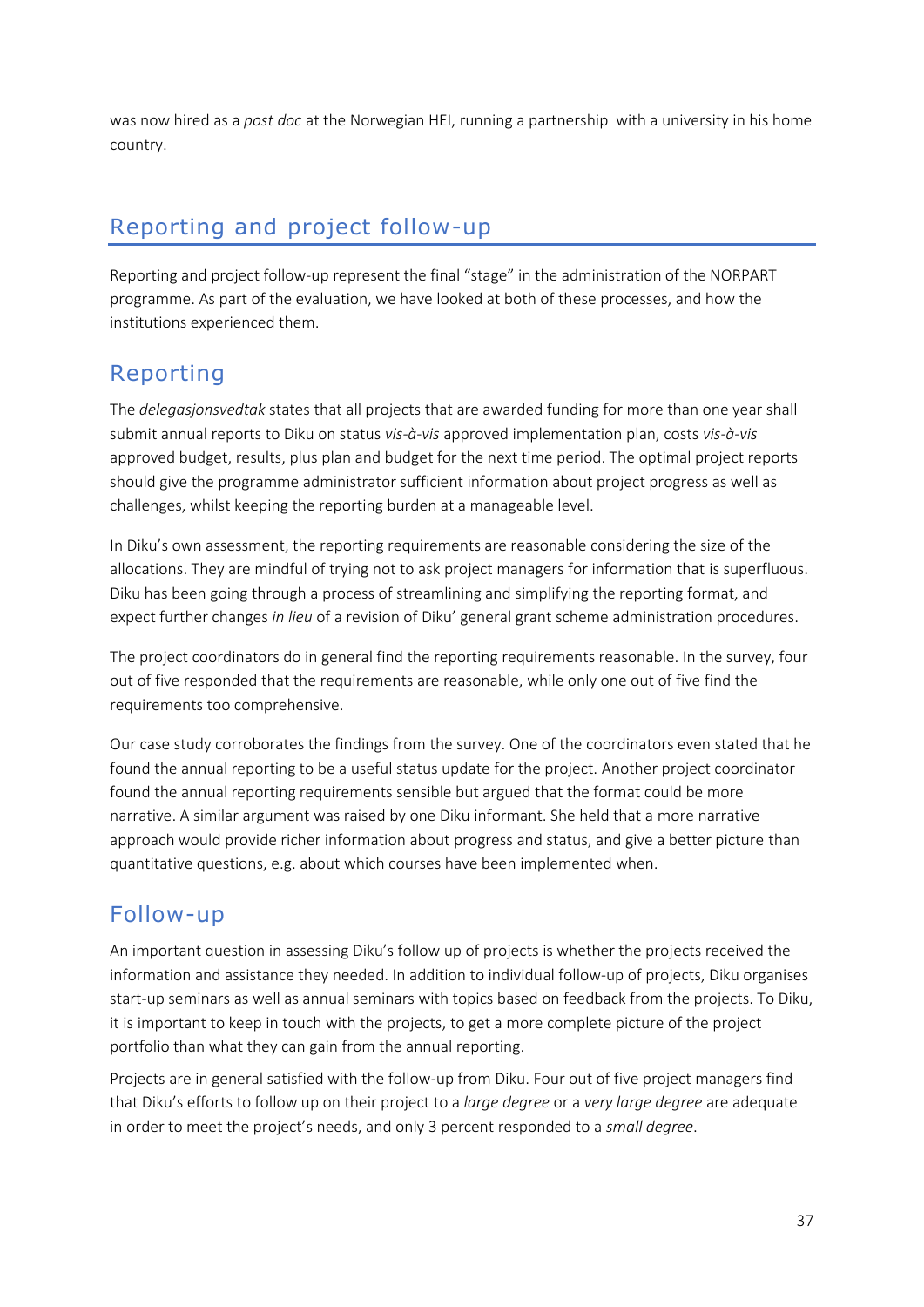### Figure 3.3: "In your opinion, are Diku's efforts to follow up on your project adequate in order to meet the project's needs?" (N=38)



The positive assessments are corroborated in interviews with project coordinators. Most coordinators find that it is easy to get in touch with and get assistance from Diku. One project manager brought up both the workshops and the individual follow-up as positive:

*The workshops have been good, to see how other are doing it, to get feedback on how things are going. We think the response from Diku is very good, and we get answers fast. There are not many people working with NORPART at Diku, but we are satisfied with the response time. The fact that this is a new programme - Diku is very flexible, they understand our challenges and issues.*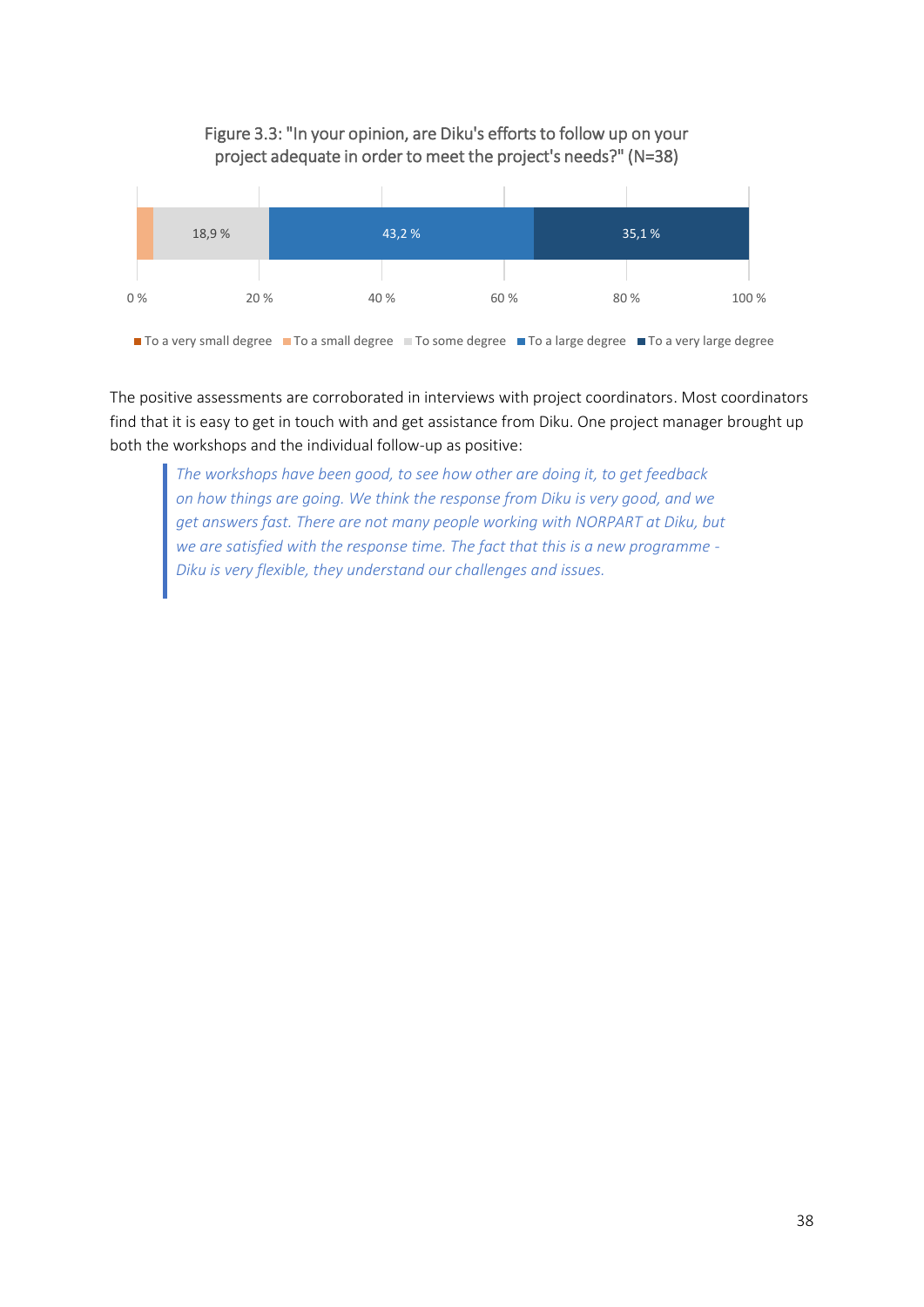# 4 Achievement of objectives

*The aim of this chapter is to describe and discuss the results and achievements of NORPART thus far. First, we discuss the achievements in relation to the four discrete objectives of the programme:* 

- *1) Increased mobility of students from developing countries to Norway, including mobility in connection with work placements;*
- *2) Increased mobility of students from Norway to developing countries, including mobility in connection with work placements;*
- *3) Strengthened partnerships for education and research between developing countries and Norway;*
- *4) Increased quality and internationalisation of academic programmes at participating institutions.*

*Second, we discuss whether the results of the programme thus far seem promising for achieving the overall aim: "to enhance the quality of higher education in Norway and in developing countries through academic cooperation and mutual student mobility".*

*Because the NORPART projects are either in their initial phase (2018 projects) or in the middle of their project period (2016 projects), it is too early to conclude regarding the programme's achievements. Therefore, the main purpose of this chapter is to assess whether the programme so far seems to be on the right track toward achieving its objectives. Furthermore, the discussion will relate mainly to short-term achievements, i.e. the outcomes of the programme (column 5 in figure 2.1). Assessing the long-term impact is premature at this stage and will only be discussed briefly.*

### Student mobility

In this section we describe and discuss the programme's achievements in relation to objectives 1 and 2. For each objective, we describe the quantifiable outputs, i.e. the number of mobilities, and assess whether the results so far are promising with regards to achieving the goal of increased mobility. We then discuss the quality aspect in terms of how the students benefit from their mobilities, and the benefits of work placements specifically.

Our assessments of the quantifiable outputs related to student mobility are based on the projects' annual reporting to Diku from December 2019. Because the 2018 projects are still in the early stages of their project period, we have chosen to assess the progress of the 2016 projects only. It is worth noting that for some of the 2016 projects, Diku has approved a reduction in the number of planned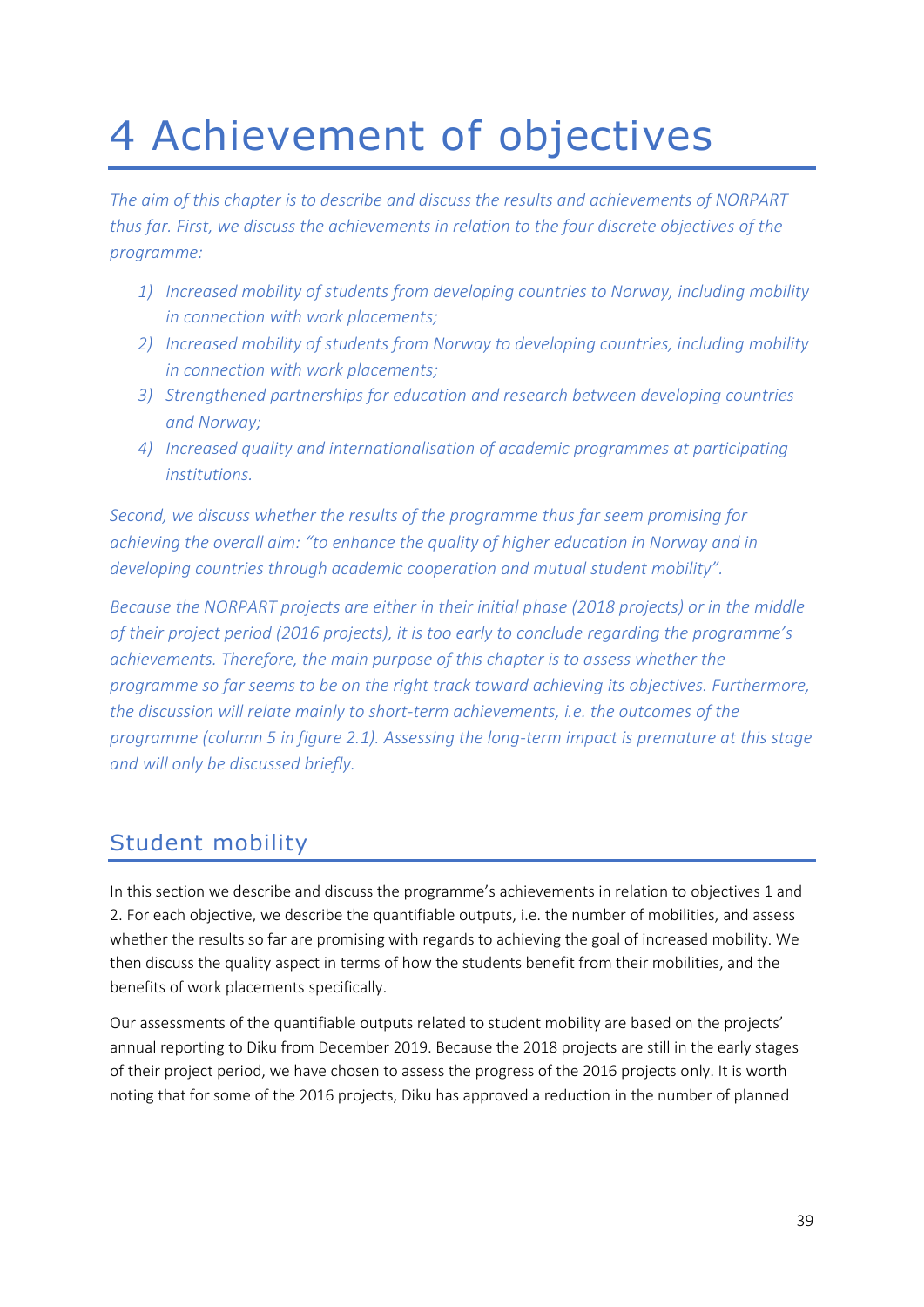mobilities.<sup>46</sup> Our discussion is based on the planned number of mobilities *after* this reduction, not the number that the projects originally planned in the applications.

# Increased mobility of students from developing countries to Norway

Almost 1 300 incoming student mobilities are planned for the NORPART projects. This equals an average of 28 incoming students to Norway per project. According to the project plans, students from the partner countries come mainly for long-term mobilities: more than 90 percent will stay for three months or longer. The main purpose of the incoming mobilities is semester exchange, and about 80 percent of the mobilities are at the MA level.

The projects seem to be on track towards achieving the planned number of incoming mobilities. In December 2019, with 60 percent of the project period completed (three of five years), the 2016 projects had completed 54 percent of the planned incoming mobilities. According to Diku, many projects plan to increase the number of mobilities for the last years of their project period.<sup>47</sup> Thus, we consider that the planned number of incoming mobilities is achievable within the five-year project period. The planned number, however, is not sufficient to achieve an *increase* in mobility from the NORPART countries to Norway. According to a letter from SIU to the MER, in order for the number of outgoing mobilities in NORPART to be equal to that of the Quota Scheme, an average of 35 mobilities per project is needed.<sup>48</sup> Thus, we conclude that it is unlikely that this objective will be achieved by the 2016 projects, as the average number of incoming mobilities per project is 28.

However, as discussed in chapter 2, we question the relevance of this objective to achieving the overall goal of the programme. Furthermore, we also question the relevance of a direct comparison of the mobility numbers of NORPART to those of the Quota Scheme. When the Quota Scheme was discontinued, the standing committee on church affairs, education and research expressed a desire that *at least as many* students should come to Norway from developing countries through the new programmes that followed the Quota Scheme, implying that the number of mobile students should be compared directly to that of the Quota Scheme. However, a direct comparison of the number of mobilities in NORPART and in the Quota Scheme is misleading. First, whereas the Quota Scheme funded mobility only, the NORPART projects also receive funding for activities that benefit the nonmobile students, with the goal of having a greater impact at the institutional level than what was achieved through the Quota Scheme. In other words, the NORPART programme benefits more students than the mobile ones. Second, whereas the Quota Scheme supported full degrees, NORPART primarily supports exchange stays. This means that regardless of the total number of mobilities through NORPART, the students stay in Norway for a shorter period than under the Quota Scheme, arguably contributing less towards "internationalisation at home".

<sup>&</sup>lt;sup>46</sup> This can be due to, for instance, unexpected costs or changes in the length of stays.

<sup>47</sup> SIU (2017).

<sup>48</sup> Letter from SIU to the Ministry of Education and Research 24.02.2016.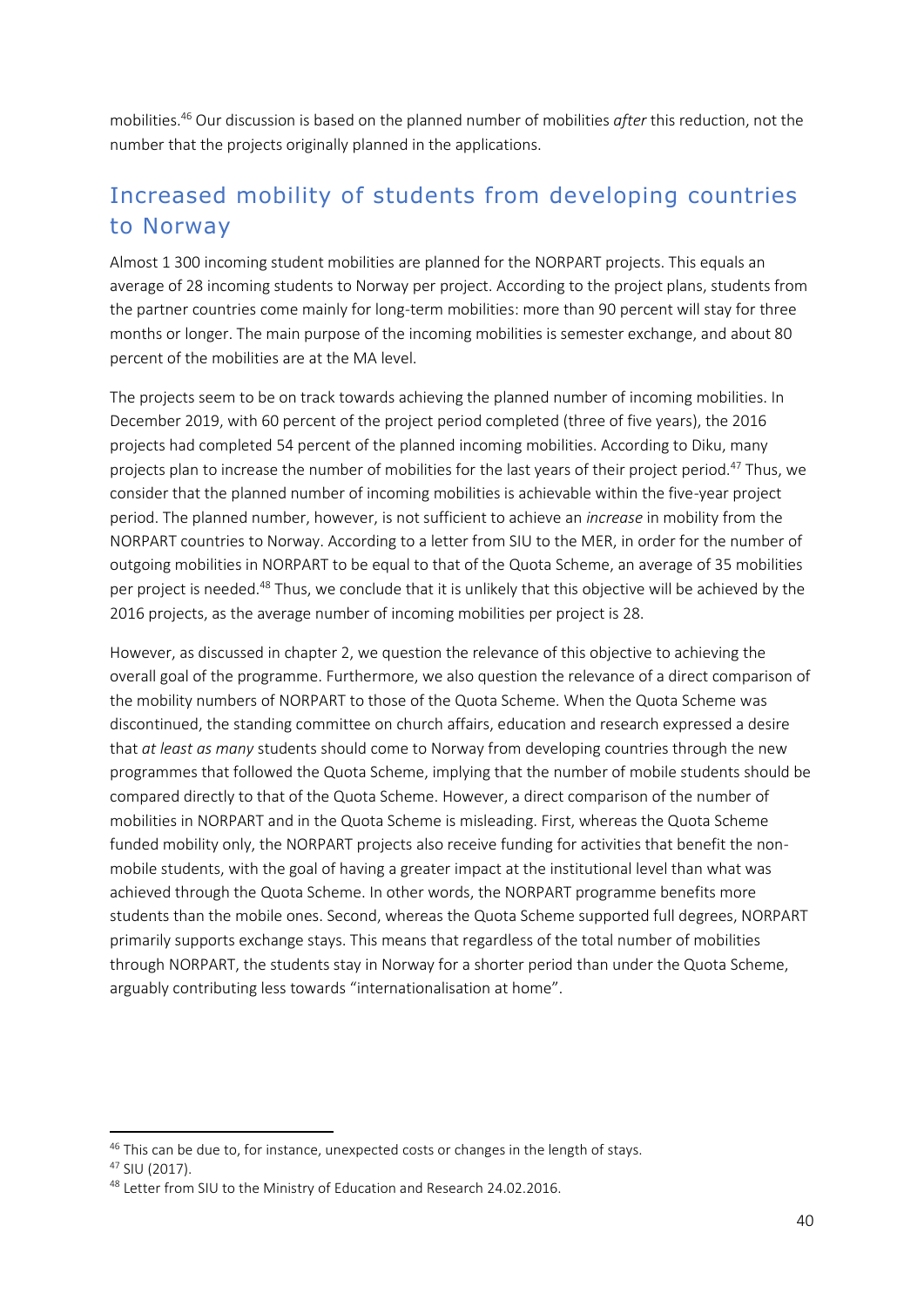## Increased mobility of students from Norway to developing countries

About 880 outgoing mobilities are planned for the NORPART portfolio, averaging 19 students per project. The outgoing mobilities are mainly at the MA level. Whereas the incoming mobilities are mainly long-term, the outgoing mobilities have a slight overweight of short-term stays (about 60 percent). The most frequent purposes of the outgoing mobilities have been joint courses; data collection; and summer schools, intensive courses, or research schools.

The status as of December 2019 indicated that the 2016 projects were somewhat behind schedule: 43 percent of the planned outgoing mobilities had been completed. The lag relates particularly to longterm mobilities. Only 22 percent of the planned long-term mobilities from Norway to partner countries had been completed. Several informants in the case study pointed to problems in recruiting Norwegian students. Other studies have also found that recruiting Norwegian students for mobility to non-western countries can be challenging.<sup>49</sup>

Assessing whether the number of mobile students from Norway to developing countries has increased is challenging. In assessing the development in number of *incoming students*, the Quota Scheme numbers can be used as a point of comparison, although there are differences in the nature of exchanges between the two programmes as discussed above. For outgoing mobilities, there is no similar point of comparison to assess whether an increase has taken place. An option is to compare the total number of outgoing mobilities to the NORPART countries before and after the NORPART programme was introduced. However, there is currently few available statistical data on short-term mobilities, as it is not mandatory to report such mobilities to the Database for Statistics on Higher Education (DBH). A recent evaluation of the Panorama strategy made an effort to combine available data from the DBH and projects' reporting to Diku, in order to estimate whether there had been an increase in student mobility between the Panorama countries and Norway after the introduction of the Panorama strategy.<sup>50</sup> Making similar estimations has been outside the scope of this evaluation. However, to assess achievement on objective number 2 in the future, a similar effort should be made to establish a data material on student mobility from Norway to the NORPART countries.

### Personal gains from mobilities

In addition to assessing the quantity of mobilities we have assessed how the mobile students benefit individually from their stays.

### Incoming students

Overall, the incoming students to Norway that we have interviewed are very satisfied with their stays. Our main impression is that they benefit greatly and encounter few problems. Most of them emphasise the academic gains as the most important benefit of their stay. A recurring theme in the interviews was that their stay provided them with opportunities they would not have had at home, such as academic courses that are not offered at their home university, library resources, lab facilities or software.

<sup>49</sup> See Dahle et al. (2019); Nordhagen and Wold (2018).

<sup>&</sup>lt;sup>50</sup> See appendix 1 in Dahle et al. (2019).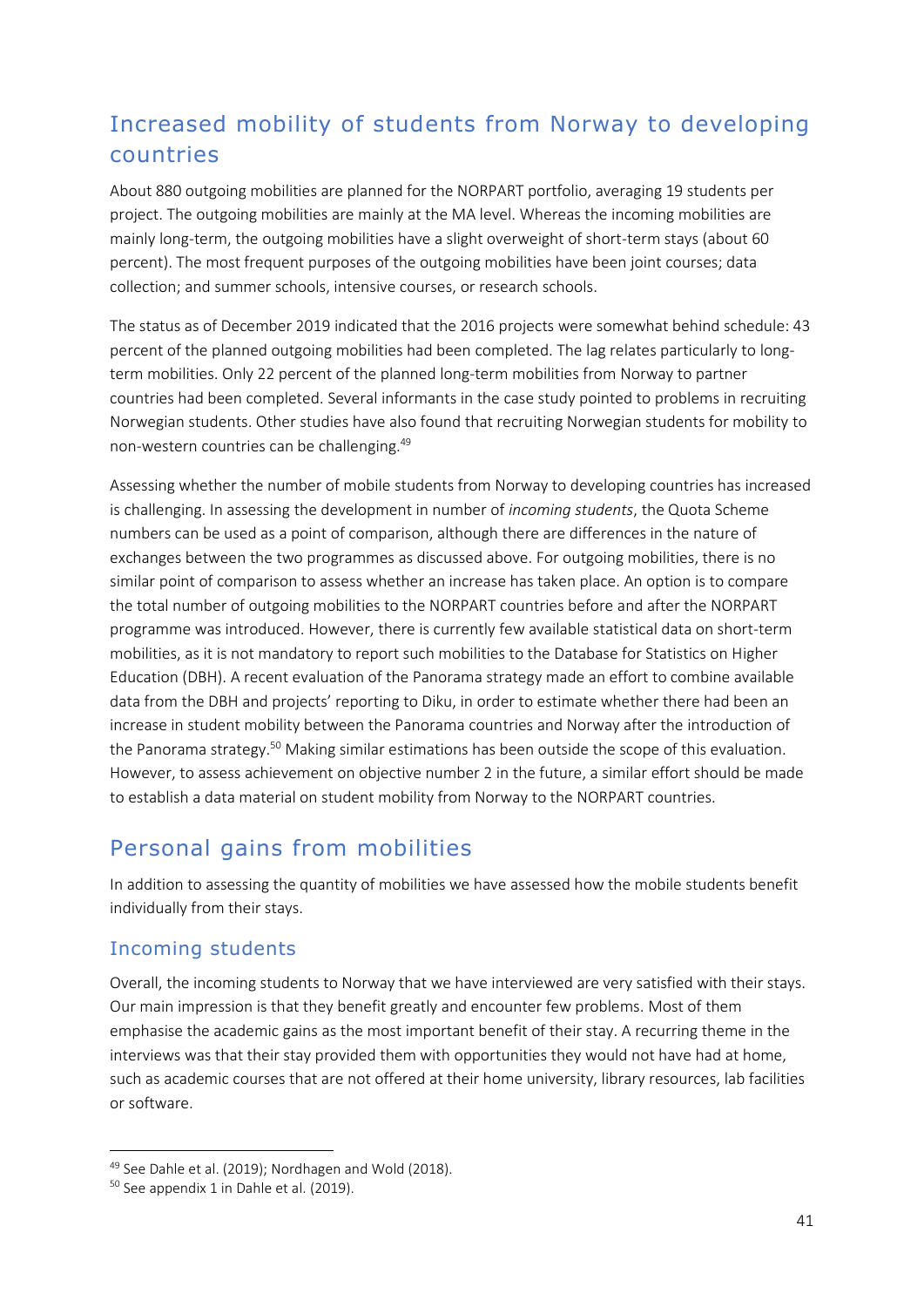The students also appreciated the opportunity to meet new people and experience a different culture. Several emphasised that gaining international experience was an important motivation behind their choice to go to Norway. Through their stay they were acquainted with new perspectives and were given an opportunity to share their own views and experiences:

*"Because we are in Europe, it was a lot of European points of views and data […] I always got to contribute from my point of view, which was very different from the European students' point of view".*

-Incoming student

As we do not have quantitative data for the incoming students (see chapter 1, page 12), we have not been able to systematically compare the benefits of long and short stays. However, many of the interviewed students wished their stays had been longer. One person pointed out that a longer stay would make it easier to overcome language barriers, and it would enhance the learning outcomes of their studies.

### Outgoing students from Norway

Overall, the Norwegian students are very satisfied with their stay, and we find no systematic differences between long- and short-term mobilities.<sup>51</sup> For both groups, about 95 percent answered that, overall, they were satisfied or very satisfied with their stay. Furthermore, about 95 percent in both groups stated that they were satisfied or very satisfied with their *learning outcomes.*

Figure 4.1 shows that around 55 percent of the students have gained knowledge and experiences relevant to their further studies to a large or very large degree. About 60 percent have gained knowledge and experiences relevant to their future career to a large or very large degree. A report from Diku and NOKUT,<sup>52</sup> found similar results regarding the academic relevance of exchange stays to all parts of the world: around 55 percent of exchange students agreed that their stay was academically relevant to their studies at home.<sup>53</sup>

<sup>&</sup>lt;sup>51</sup> We have compared stays of less than three months with stays of three months and more. The survey data do not allow us to make a more fine-grained comparison of different lengths of stays, as this would give a very low N in some categories.

<sup>52</sup> Diku and NOKUT (2018, p. 23-24).

<sup>53</sup> Question wording: «Det er god faglig sammenheng mellom utvekslingsoppholdet og emnene i studieprogrammet hjemme».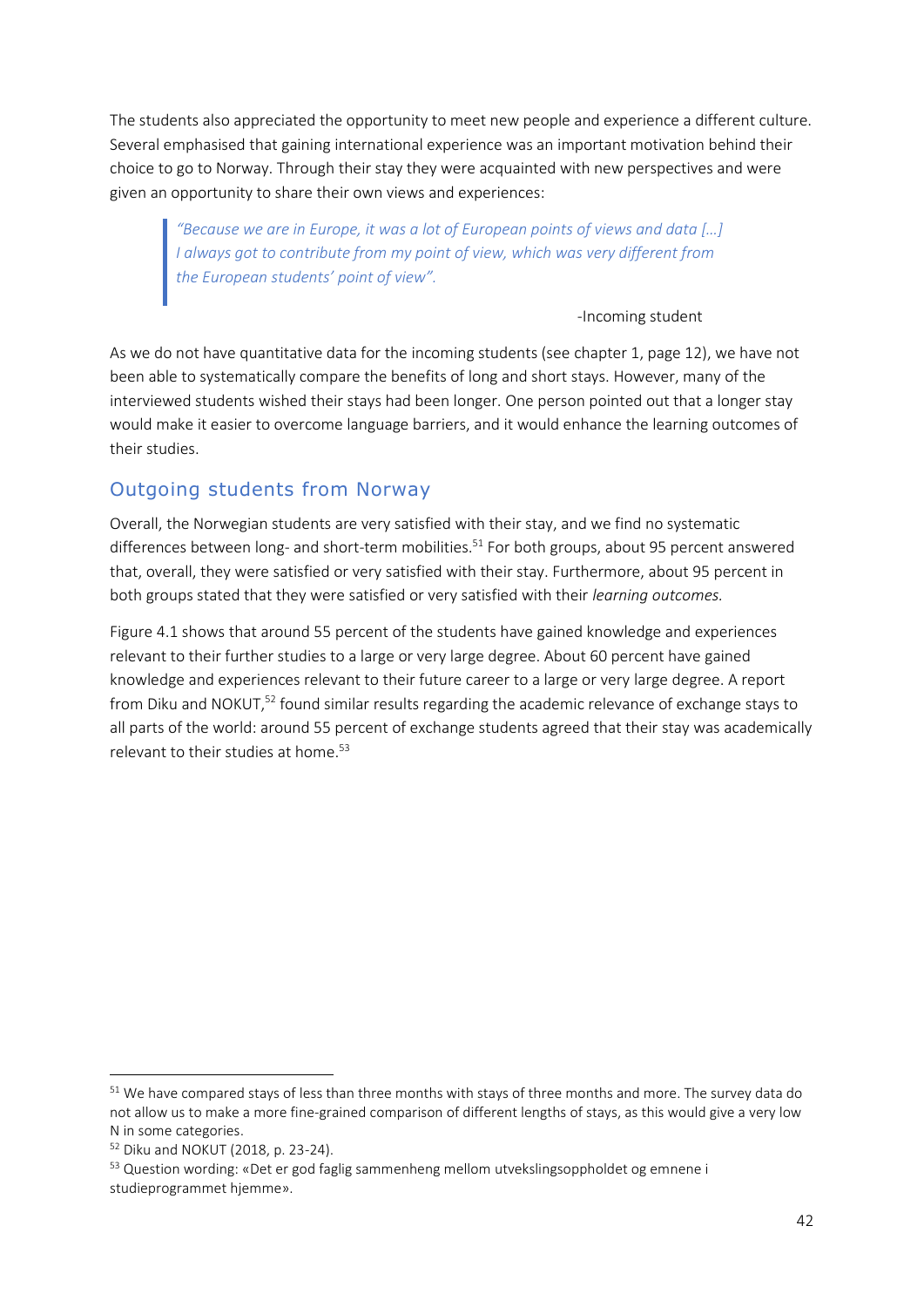

### Figure 4.1: "To what degree did the stay in [country] give you..." (N=108)

Furthermore, the figure indicates that many students benefit more culturally than academically from their stays. This finding is also mirrored in the reports by Diku and NOKUT.<sup>54</sup> Figure 4.1 shows that about 95 percent state that they have increased their knowledge about other cultures. Other findings from our study support this assumption as well: In the survey we included an open text box asking students to elaborate on their satisfaction with the stay, and many emphasised the cultural experience rather than the academic benefit:

*"I think the stay in [country] gave me more of a cultural education, than a profession specific education, but I think the total of all the experiences have strongly contributed to my personal growth."*

Outgoing student

### Work placements

The two objectives related to student mobility include mobility in connection with work placements. So far, 49 students have completed work placements through the NORPART programme: 16 incoming, 29 outgoing and 4 internally in Norway.

In both interviews and in the survey, both incoming and outgoing students who have had work placements as part of their mobility, express great satisfaction with this opportunity. An incoming student described the placement with a Norwegian company as "valuable". For the two outgoing students we interviewed who had work placements as a part of their stays, this opportunity was an important motivation behind the mobility. One of them emphasised that the internship provided him with the opportunity to use in practice what he had learned theoretically during his education, and to experience how the international office of a Norwegian business works.

<sup>54</sup> Diku and NOKUT (2018, p. 30).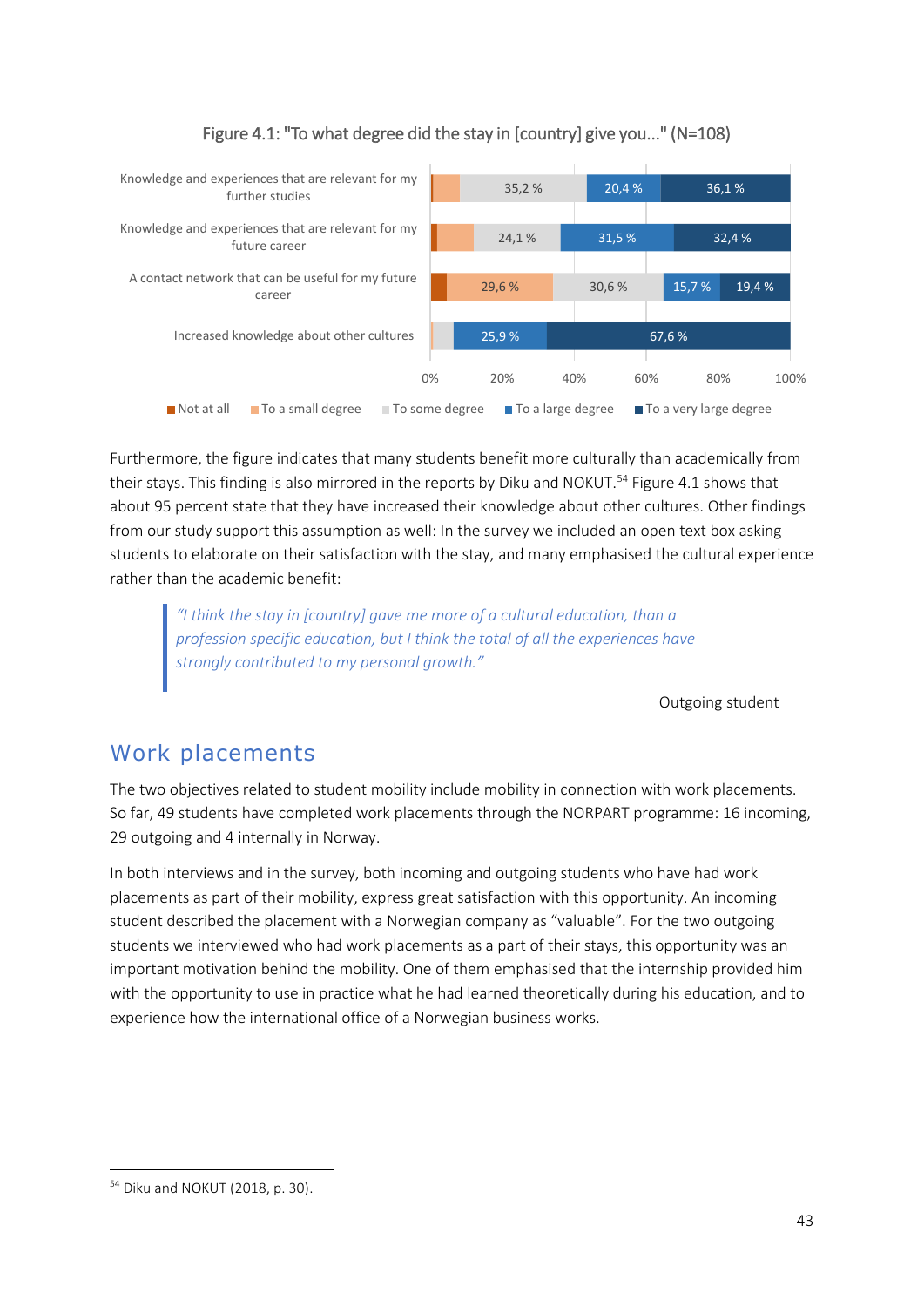# Indications of strengthened partnerships

Overall, our findings indicate that the projects are well under way towards strengthening the partnerships. The partners are satisfied with their collaboration, and a large share have implemented institutional structures that can make it easier to collaborate in the future. However, we also find that administrative challenges and lack of administrative capacity, especially in the South, may be barriers to continuing the partnerships after funding from NORPART ends.

The current NORPART project portfolio is to a large degree based on existing collaborations. As many as 77 percent of the respondents in the survey answered that funding from NORPART had allowed them to extend or intensify existing collaborative activities. This is slightly higher than for the partnership programmes UTFORSK and INTPART, where 70 percent of the projects are based on existing collaboration.<sup>55</sup> Interestingly, most of the NORPART project coordinators (71 percent) answer that they have collaborated with their main partner for 10 years or more.

The fact that most of the current NORPART partnerships are based on pre-existing relationships, often between individual academic staff, may increase the possibility that partnerships will sustain after the project period. Arguably, the previous personal relationships that evolved into NORPART partnerships were reinforced through their activities. In turn, this reinforcement would provide a solid basis for continuation and sustainability of the partnership.

Most survey respondents (about 80 percent) also answered that they plan to continue the collaboration after the current project period is over. Furthermore, the project coordinators are positive to the prospect of expanding cooperation to other academic disciplines, and one-third of the projects already have expanded. Moreover, 65 percent of coordinators in the South, and 50 percent in the North, think it is likely that cooperation will expand to include other academic disciplines in the future. We see these results as an indication that many of the partnerships have already been strengthened, and that it is likely that many will be further strengthened in the future.

RCN and Diku (2019) point out that establishing structures that facilitate student and staff mobility are key elements in the early phases of establishing robust partnerships. The survey shows that in many cases, structures for institutional cooperation have been established as a result of the NORPART project (see figure 4.2).<sup>56</sup> Two-thirds of NORPART projects have established exchange agreements, whereas one-third have established opportunities for visiting scholars outside the project.

<sup>55</sup> Dahle et al. (2020, p. 61).

<sup>&</sup>lt;sup>56</sup> Figure 4.2 shows answers from Norwegian project coordinators, as they have the main responsibility for the project and most likely have the most overview over which structures have been implemented. For the projects where we have an answer from the coordinator in the South but not the Norwegian coordinator, we have included answers from the South. This concerns four projects.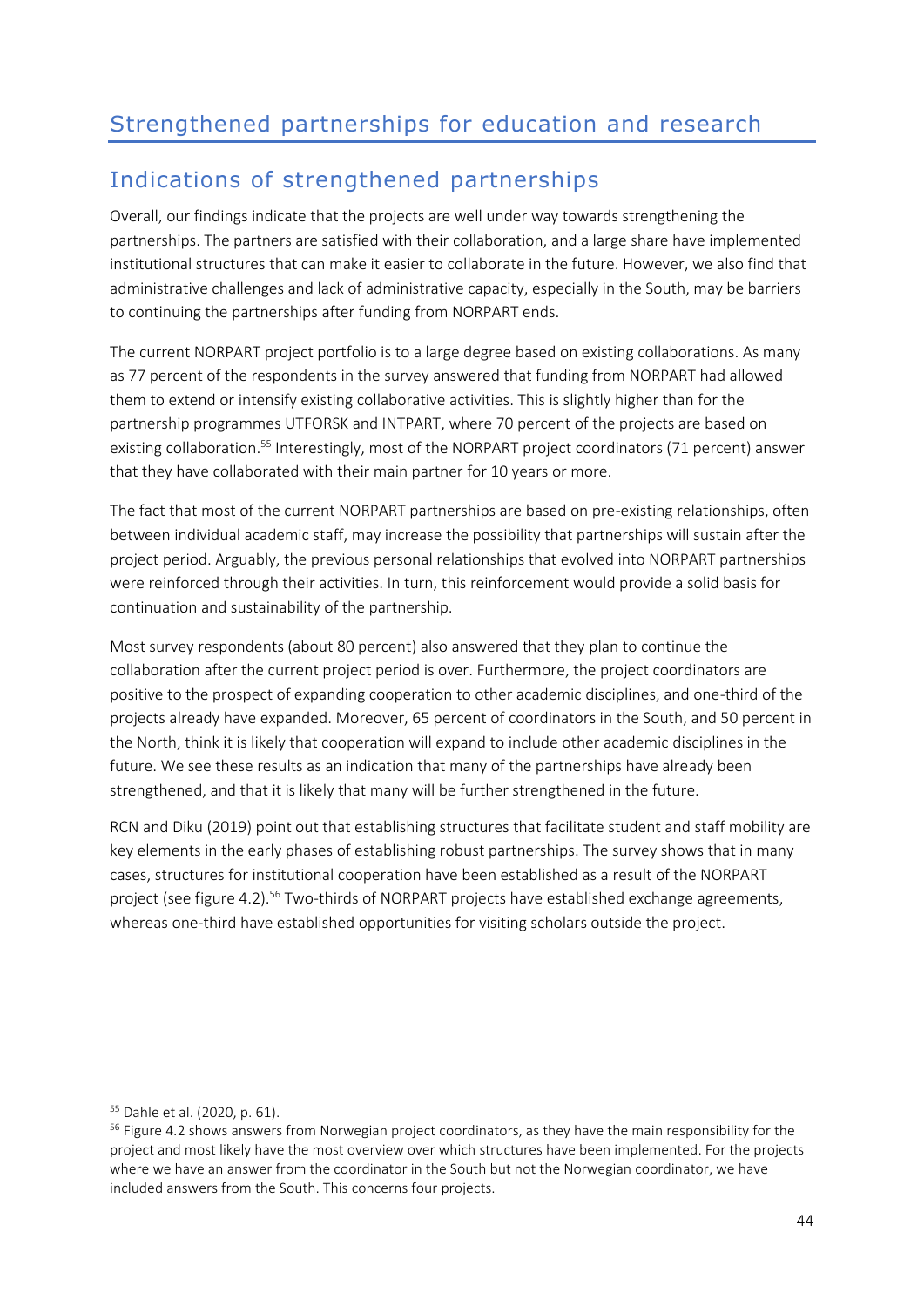### Figure 4.2: "As a result of the NORPART project, have any of the following structures for institutional cooperation been established between the partner institutions?" (N=42)



Furthermore, other evaluations underline the role of administration in partnerships projects.<sup>57,58</sup> The involvement of the administrative set-up in the cooperation can be an important strategy for making the partnerships long-lasting, as the administration can relieve academic staff of administrative project tasks and establish routines for mobility of staff and students.<sup>59</sup> Altogether 69 percent answered that they have involved the administration. Interestingly, this is a larger share than in INTPART where Diku explicitly require projects to involve administrative resources. Only 46 percent of the INTPART projects had adhered to this requirement, according to a survey conducted by Diku.<sup>60</sup> The share of NORPART projects that has established exchange agreements, is also larger than in INTPART (67 vs. 50 percent).

### Are the partnerships balanced?

Satisfaction with the collaboration is an important prerequisite for continuing the partnership after current funding ends. The overall impression from the survey, as well as from the case studies, is that project coordinators on both sides of the partnership are satisfied with the way in which the cooperation works. This is illustrated in figure 4.3, which presents project coordinators' views on three different statements about the character of the partnership: balance, relevance and equal benefit. Project coordinators on average agree that the partnership is balanced, although coordinators from the South agree slightly more than those from Norway. Both groups also agree that the partnership is relevant to their department's or institution's strategy and that the partnership yields equal benefits for the involved partners, which may motivate further collaboration. In total, project coordinators at partner institutions view the partnership as slightly more balanced, relevant, and with equal benefits for both parties.

<sup>57</sup> Dahle et al. (2020).

<sup>&</sup>lt;sup>58</sup> Diku often expects partnership projects to involve administrative resources at the institution, this is for instance the case for INTPART.

<sup>59</sup> RCN and Diku (2019, p. 45).

<sup>60</sup> RCN and Diku (2019).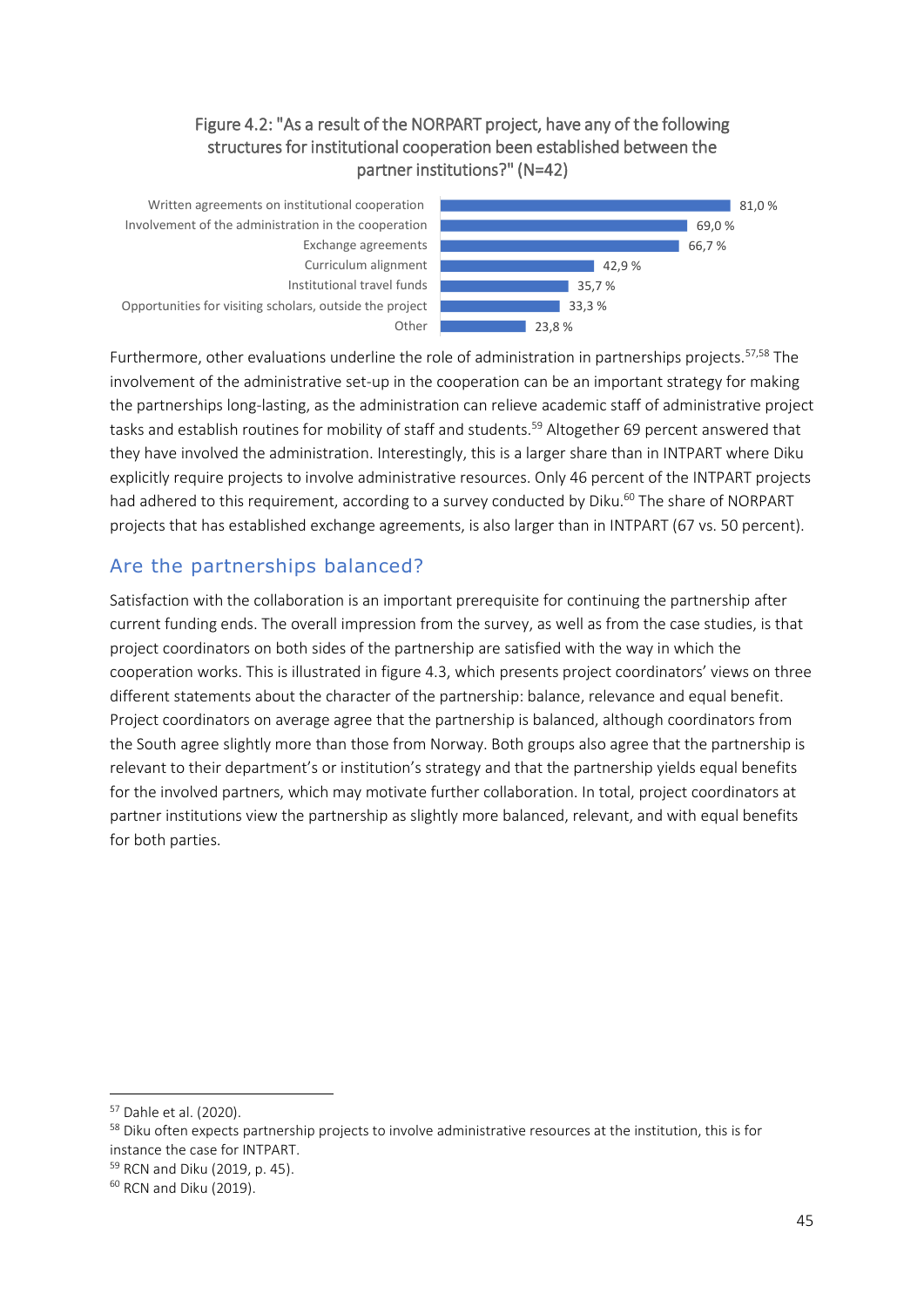### Figure 4.3: "Please indicate to what extent you agree/disagree with the following statements about your partnership:" (mean, scale from 1-5. N=68)

The partnership is balanced: Expectations and levels of contribution match

The partnership is relevant to the strategy of my department/institution

The partnership involves capacity exchange with equal benefits for both institutions





# Challenges in the partnerships

Previous evaluations have identified some common challenges in international collaboration projects in the educational sector, such as differences in academic quality, systemic differences (e.g. start/end of semesters, transferral of study credits, systems for approval of new courses and challenges related to infrastructure).<sup>61</sup> The survey asked the project coordinators to indicate the degree to which they had experienced any of these challenges in the partnership. In general, most respondents experienced only minor challenges. Therefore, we here present only the challenges that stood out the most.

Differences in administrative systems is one of the most common challenges. But only 20 percent of coordinators in both Norway and the South experienced this as challenging to a large or very large degree. Administrative challenges were also a recurring theme in interviews. As mentioned previously in this chapter, several projects have for instance experienced that the bureaucracy in the partner country in the South makes it time-consuming to get approval for new courses or degrees. In the survey, 16 percent of project coordinators from Norway saw bureaucracy at the partner institution as challenging to a large or very large degree.

Different administrative systems also affect the students. For instance, an incoming student told us that the study credits from the stay in Norway would not be approved by her home university, and therefore her home-based studies were delayed by one semester due to the exchange. Improvement of systems for approval and recognition of educational credits from partner institutions (credit transfer) is listed as a potential project activity in the calls. However, it is possible that the high expectations regarding mobility numbers can motivate projects to start with mobilities before systems for credit transfer are in place.

Although a majority of the projects has involved administrative resources (se figure 4.2, page 41), limited administrative capacity is a challenge for some projects. Inevitably, some administrative work will fall on project coordinators, and 45 percent of coordinators in Norway and 25 percent of their counterparts in the South feel they lack staff resources to a large or very large degree. Furthermore, in both the interviews and the open text field in the survey, project coordinators from both sides call for the programme to provide more funding for administration.<sup>62</sup> A Norwegian project coordinator in one of the case studies saw lack of administrative capacity in Norway as well as at the partner institution as

<sup>61</sup> Dahle et al. (2020, p. 69).

 $62$  The calls for applications state that "the cost of salaries, renumeration of consultants, honorariums and indirect costs cannot exceed 20 percent of the total project budget".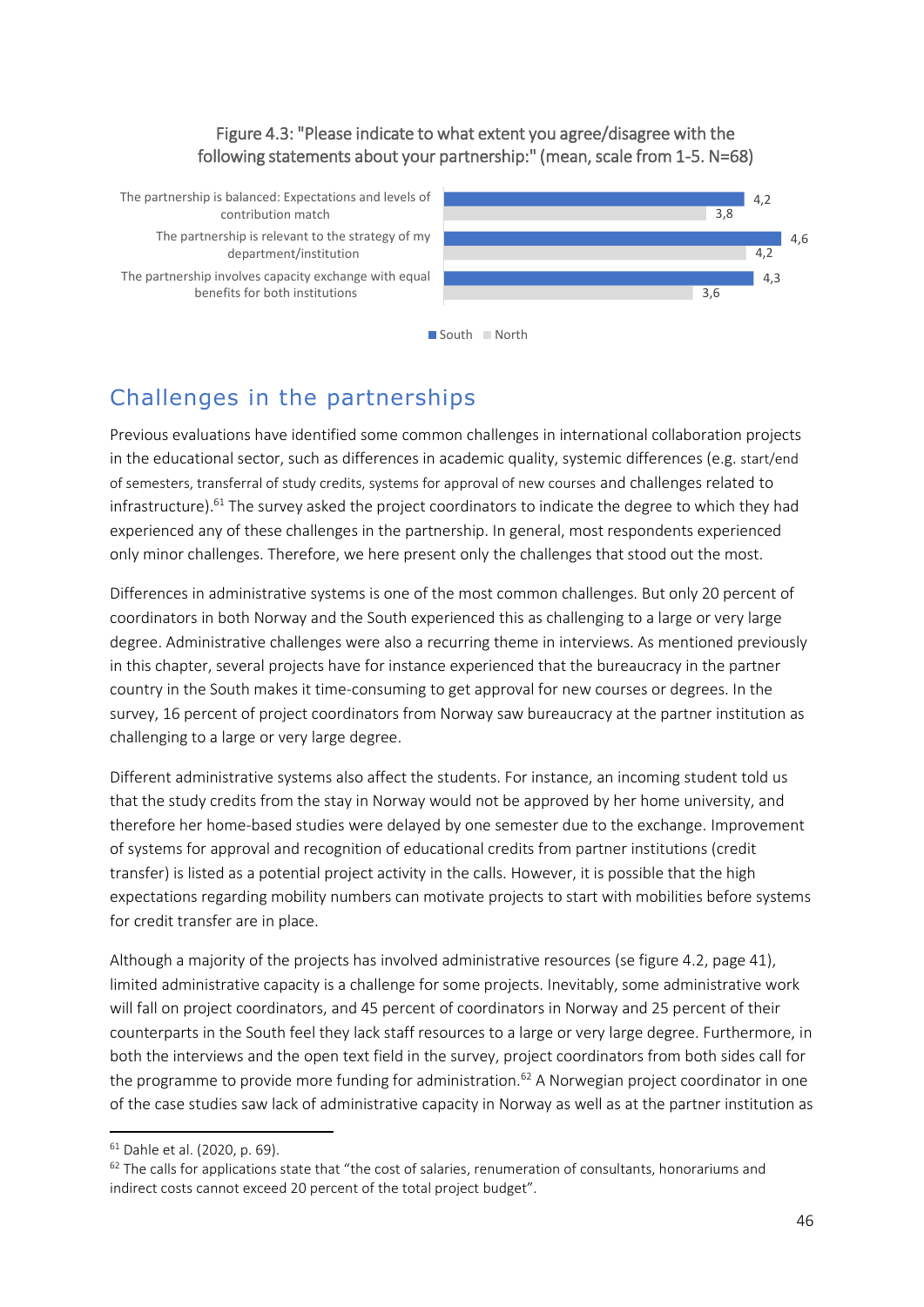the single most important barrier to continued cooperation, and another stated that they would probably not have applied for NORPART if they had known how much administrative work it would entail.

Lack of funding for administrative tasks is a common feedback in Diku funded projects.<sup>63</sup> However, based on the above examples we argue that this is an especially salient challenge for HEI cooperation with the Global South. Because of the systemic differences and comprehensive bureaucracies at partner universities, the implementation of cooperative activities seems to be extra cumbersome. Without sufficient staff capacity to follow up on these processes at the partner university, bureaucracy can cause delays in the implementation of project activities. One may therefore argue that NORPART should allow more funding to be spent on administration. Some of the additional funds could be allocated to the partner university if needed. This should, however, be followed by demands for reporting, to avoid misuse of funds.

# Increasing quality and internationalisation of academic programmes at participating institutions

In this section we discuss the NORPART programme's achievements in relation to objective 4: "increasing quality and internationalisation of academic programmes at participating institutions". We first provide an overall assessment of *whether* the projects have contributed to this objective. Second, we discuss *how* the different activities funded by NORPART can contribute towards achieving this objective, i.e. student mobility, staff mobility and other project activities.

### Overall assessment

The overall impression from the survey to project coordinators, as well as from the case studies, is that the projects do contribute towards internationalisation and increased quality of education for the involved academic programmes, but to a larger degree for institutions in the South than in Norway. Figure 4.4 shows how project coordinators assess their project's contribution towards increased quality of education at their department. The higher the mean score, the more the project coordinators consider that the project contribute to increased quality, on average. The assessments of the Norwegian project coordinators and their partners from the South diverge substantially. Project coordinators from the South have a mean score of above four, indicating that they, on average, believe that the project to a large degree contributes towards increased quality at their department. Norwegian project coordinators have a mean score of 3.2 indicating that they on average find that the project contributes to increased quality only to some degree.

<sup>&</sup>lt;sup>63</sup> See for instance Dahle and Nordhagen (2017).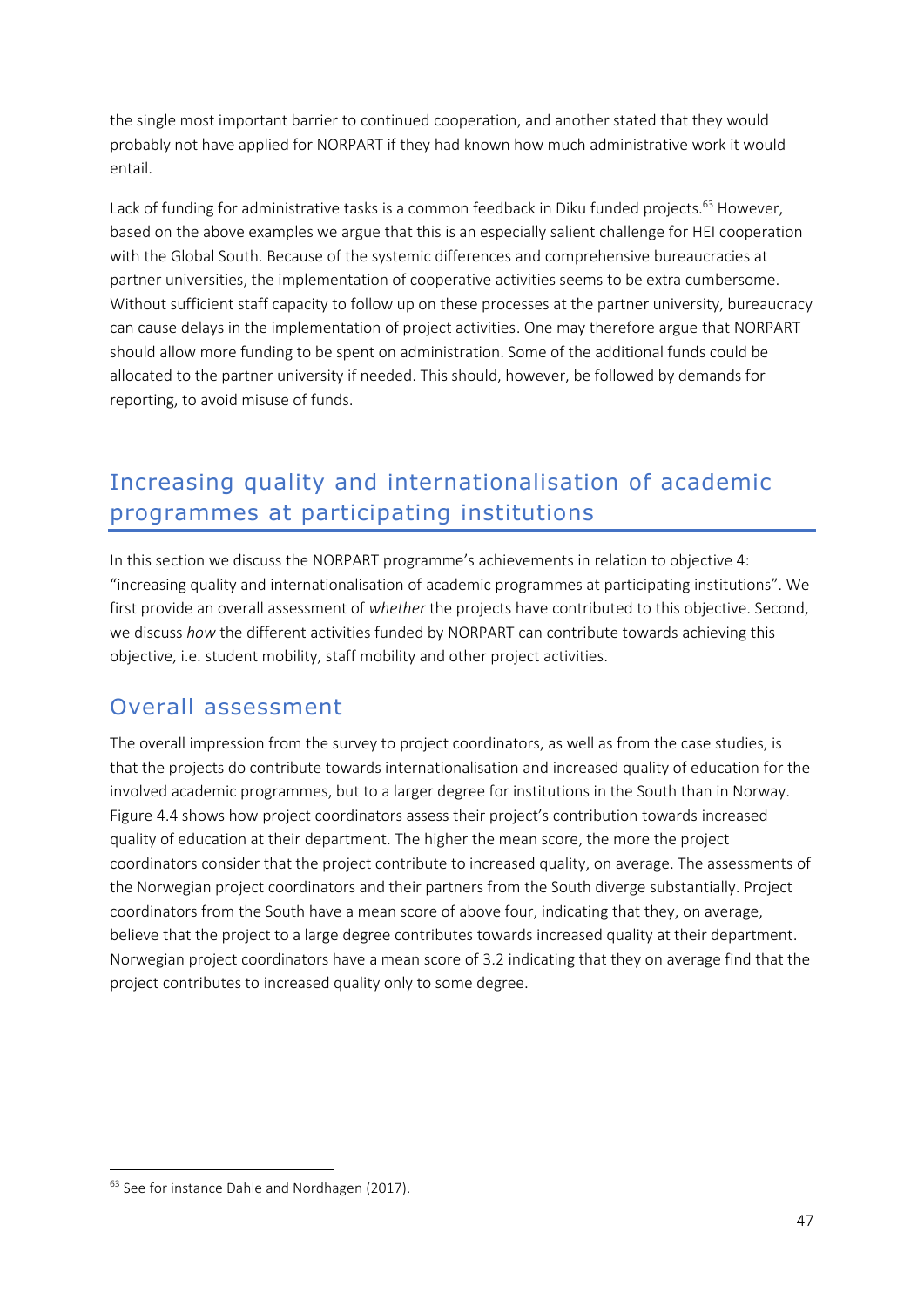### 4,39 South Figure 4.4: "In your opinion, to what extent does your project contribute to increased quality of education at your department?" (mean, scale from 1-5. N=68)



3,16

*It is not balanced, because it benefits mostly our students. Now we send many students to [Norwegian partner university], so I feel that many of our students get benefits from the programme.*

Project coordinator, South

### A Norwegian project coordinator stated that:

North

*"South probably benefits more than us. […] For us it is more about smaller changes. We have pre-empted development of courses that otherwise would have taken us longer, pedagogical development with online courses. But we probably would have done this on our own eventually. But I think it would have been worse for [partner institution] to develop a master programme without the project".* 

#### Project coordinator, Norway

This project coordinator also pointed out, however, that he would have been disappointed if it were the other way around – that the Norwegian institution benefited more than the one in the South. Thus, he saw it as reasonable that the institution in the South benefited more.

### Student mobility

International student mobility is held to contribute towards enhanced quality and internationalisation of higher education. Outgoing students from Norway gain new insights while they are abroad, and incoming students contribute with international perspectives that can be shared with non-mobile staff and students in classroom discussions and the like, thus contributing towards what is known as *internationalisation at home*.

Project participants in both Norway and the partner countries hold that visiting students contribute towards internationalisation of the academic programmes they attend. During their stay they share perspectives from their home country and region, thus contributing to "internationalisation at home". This effect is especially beneficial for study programmes that focus on developing countries or that are in other ways international in nature. One Norwegian faculty member described that: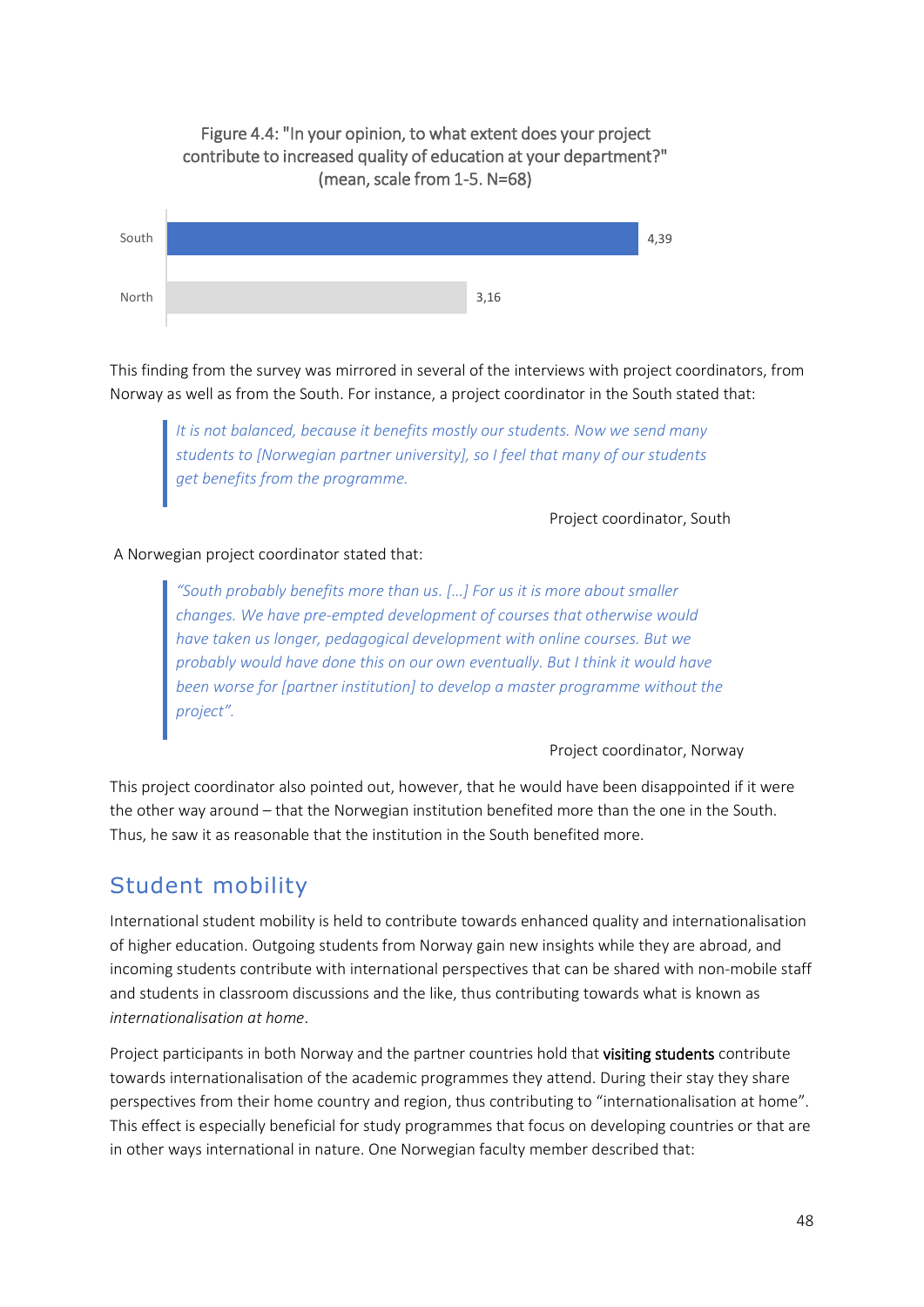*"They [the incoming students] contribute to internationalisation, to understanding emerging economies, to understanding Africa [...] It is different from having students from western cultures. It means that you to a larger degree have to think differently in your assumptions about how society works"*

#### Faculty member, Norway

Most of the interviewed students from the South who returned from stays in Norway think their mobility stay can improve the quality of education at their home institution. This was also brought up by several other project participants. Familiarisation with teaching methods, software, equipment, and subjects not taught at home, can be shared when they return. Upon return, several of the students from the South have been asked to share their experiences through holding presentations for fellow students, or in meetings with staff and leadership. For instance, one project coordinator in the South told us that when the mobile students return, they work in groups with non-mobile students and share what they have learned through using lab facilities in Norway that they do not have access to at home. Another project recruited mobile MA students as lecturers at the BA level upon return.

The Norwegian students who returned from stays in the South are more in doubt as to whether their mobility stay can benefit their home institution. By contrast to the students from the South, the Norwegian students have to a small degree been asked to share their experiences upon return. Findings from the survey show that half of the students have not at all or only to a small degree experienced that their home institution have used their experiences and knowledge upon return to Norway. Thus, there seems to be an unexploited potential for spreading the knowledge and experiences of Norwegian students who returned from stays through NORPART.

### Staff mobility and other activities

NORPART funds mobility for staff and different cooperative activities such as guest lecturing and supervision; summer schools and intensive courses; development of joint courses; and development of joint degrees. Based on the project portfolio, it seems that most projects have a mix of shorter activities such as summer schools and more comprehensive endeavours such as the development of courses or degrees.

Staff mobility has a positive impact on institutions in the South, both through staff returned from visits to Norway and visiting Norwegian staff. In interviews, returnee staff frequently emphasised that experiences and knowledge from their visits in Norway can feed into teaching at their home university, both in their own teaching and research as well as that of colleagues. One mobile staff member told us that she had learned a new research method during her stay in Norway. Later, she and a visiting Norwegian staff co-hosted a seminar about this research method at her home university, and now this method is taught at their department by several staff members.

In another case project, it was an important goal for the partner in the South to increase the share of staff with PhD level training, as only 40 percent of the staff had PhDs. Through the NORPART project, some staff undergoing PhD training could attend PhD level courses in Norway. Academic leadership at the institution used mobile PhD students and staff strategically for capacity building at the institution, and described that: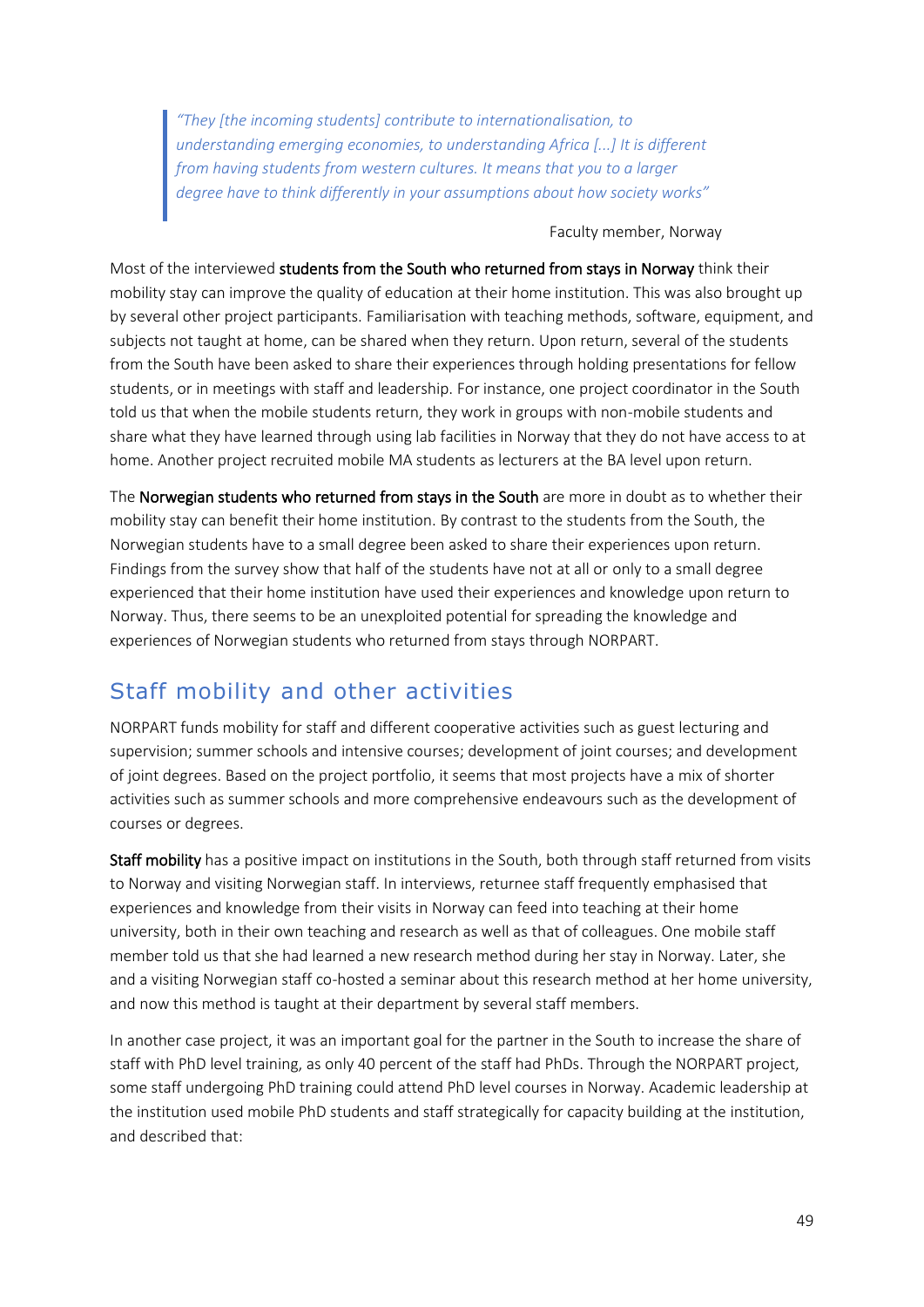*We will use these people [mobile staff and PhD students] to improve capacity and research, and we will expose our students to these people that have built their capacity. Teaching will be very much improved.*

#### Academic leadership, South

Thus, staff mobility contributed to improved quality of education at the department.

The case studies have revealed several examples of visiting Norwegian staff having a significant impact on the quality of education at institutions in the South. In one of the case projects, Norwegian staff visited the partner institution to hold a short course in pedagogy. This course had been held several times and was attended by staff members from the entire institution, thus having an impact on the quality of teaching beyond the department that hosted the NORPART project. All the informants from the partner institution emphasised the positive impact this seminar had on the quality of education at their institution. In yet another case project, Norwegian visiting staff had held a seminar on research and publication at the partner institution, which was attended by academic staff from the entire country. Several interviewees from the partner institution praised the benefits of the seminar. One of the staff members who attended pointed out that this course benefited a larger number of students than the number of students who benefit from student mobility:

*"We need more research skills, and this is what the project has been providing. They [the seminars] have benefitted more candidates than those [students] who have been moving around. Indirectly this has more impact […]"*

#### Faculty member, South

Mobile Norwegian staff relate that their stays have been beneficial for the host institution and the individual staff member. It allows the mobile staff to gain insight into the context in the partner countries, which adds to their competence as researchers and lecturers. However, our case studies indicate that these sojourns to a lesser degree benefit the Norwegian home department beyond the specific project. We have for instance seen no examples of staff systematically sharing their experiences upon return for them to benefit non-mobile students and staff.

NORPART also funds the development of courses and degrees. For the 2016 projects a total of 43 courses and six degree programmes are planned. The corresponding numbers for the 2018 projects are 50 courses and seven degree programmes. Many of the projects also include revision and improvement of existing courses. It is a time-consuming task to develop courses and degrees, and several projects have experienced delays in the implementation of courses or degrees due to comprehensive bureaucratic processes at the partner institution. It is therefore premature to assess their contribution towards increased quality and internationalisation.

### Long-term impact

### Enhanced quality of higher education in Norway and developing countries

In this section, we briefly discuss the NORPART programme's achievements in relation to the overall goal of the programme: "Enhancing the quality of higher education in Norway and developing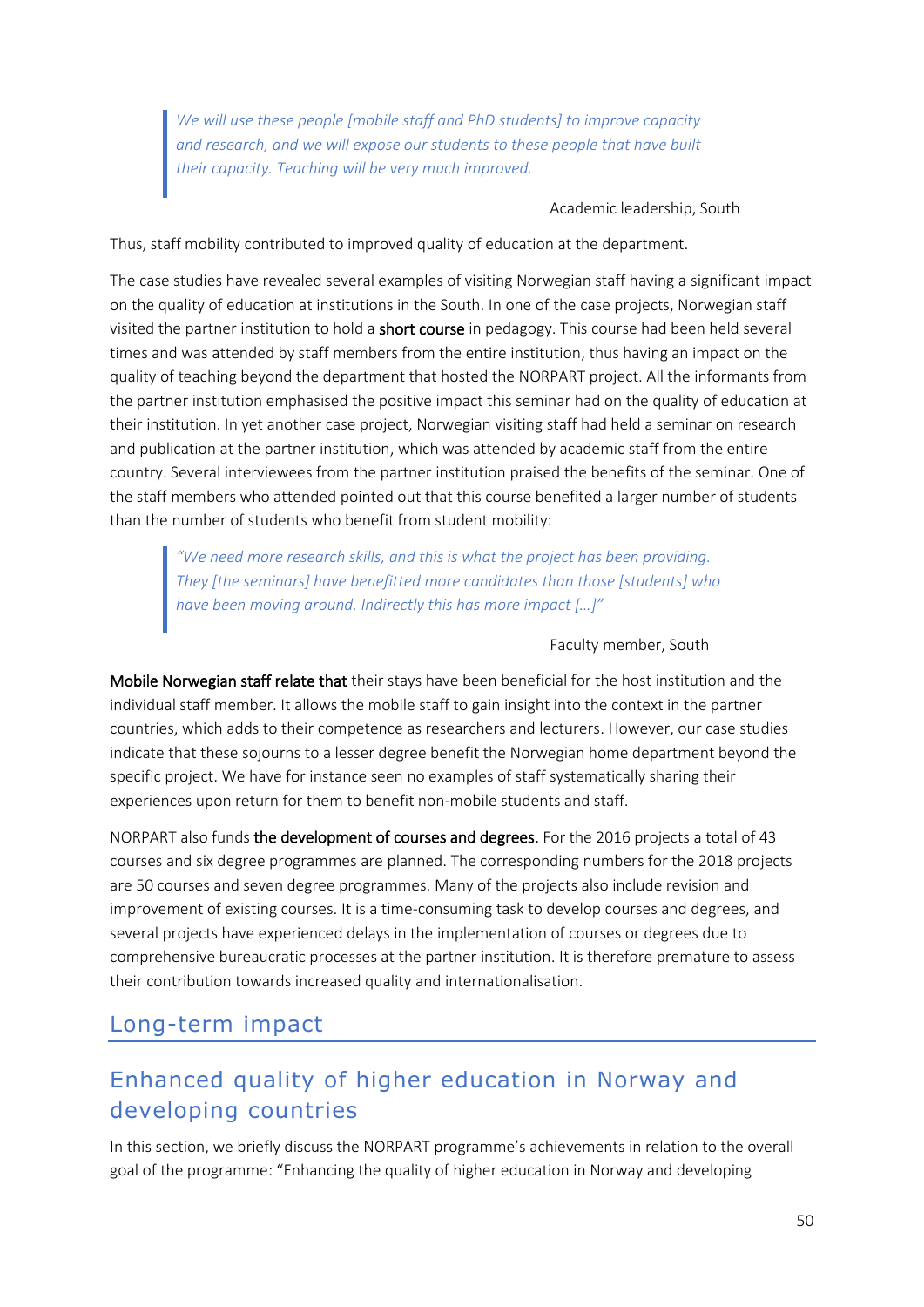countries through academic cooperation and mutual student mobility". This goal refers to changes that are expected to manifest themselves in the long term, i.e. the expected durable *impact* of the programme.

Given that many projects are still at an early stage, we only briefly consider whether the results of the projects thus far seem promising for achieving this overall goal. As discussed in chapter two, we perceive this goal as very ambitious, and argue that the programme currently lacks activities directed towards the national level.

The overall goal implies that NORPART is expected to result in quality improvements not only at the departmental level, but also at an institutional level and further to the national system for higher education. We asked the project coordinators to assess to what extent they think their project contributes towards enhanced quality of education at their institution, beyond the department(s) directly involved in the project. For both sides of the partnerships, coordinators are less convinced that their projects have an effect at this level than at the departmental level (see figure 4.5). Norwegian coordinators have a mean score of 2.4, indicating that they on average think the project contributes to a relatively small degree. Coordinators in the South experience that the projects have a greater effect on the quality of education at their institution, with a score of 3.6.



Figure 4.5: In your opinion, to what extent does your project contribute to increased quality of education at your institution, beyond the involved departments? (mean, scale from 1-5. N=67)

We have also analysed project coordinators' assessment of their project's impact on the quality of education at their institution, in relation to how institutionalised the cooperation is. The degree to which the projects have implemented structures for institutional cooperation can be used as an indicator of institutionalisation (see figure 4.2, page 41). We find that coordinators of projects that have implemented two or fewer structures, tend to experience less impact on the quality of education at the institutional level than coordinators of projects that have implemented more than two structures. This finding indicates that institutionalisation of the cooperation does indeed facilitate impact at the institutional level, and that the projects should be encouraged to establish such structures.

As projects mainly take place at the departmental level, the aim to improve the quality of education at the institution and nationally may seem overambitious. At the same time, we have seen examples of project activities that contribute to quality enhancement beyond the department directly involved in the project, at least in the South. The two seminars on pedagogy and publication discussed earlier in this chapter are examples of such activities. One of these was open for institutions in the entire country. The effects of student mobility, on the other hand, seem to be confined to the departmental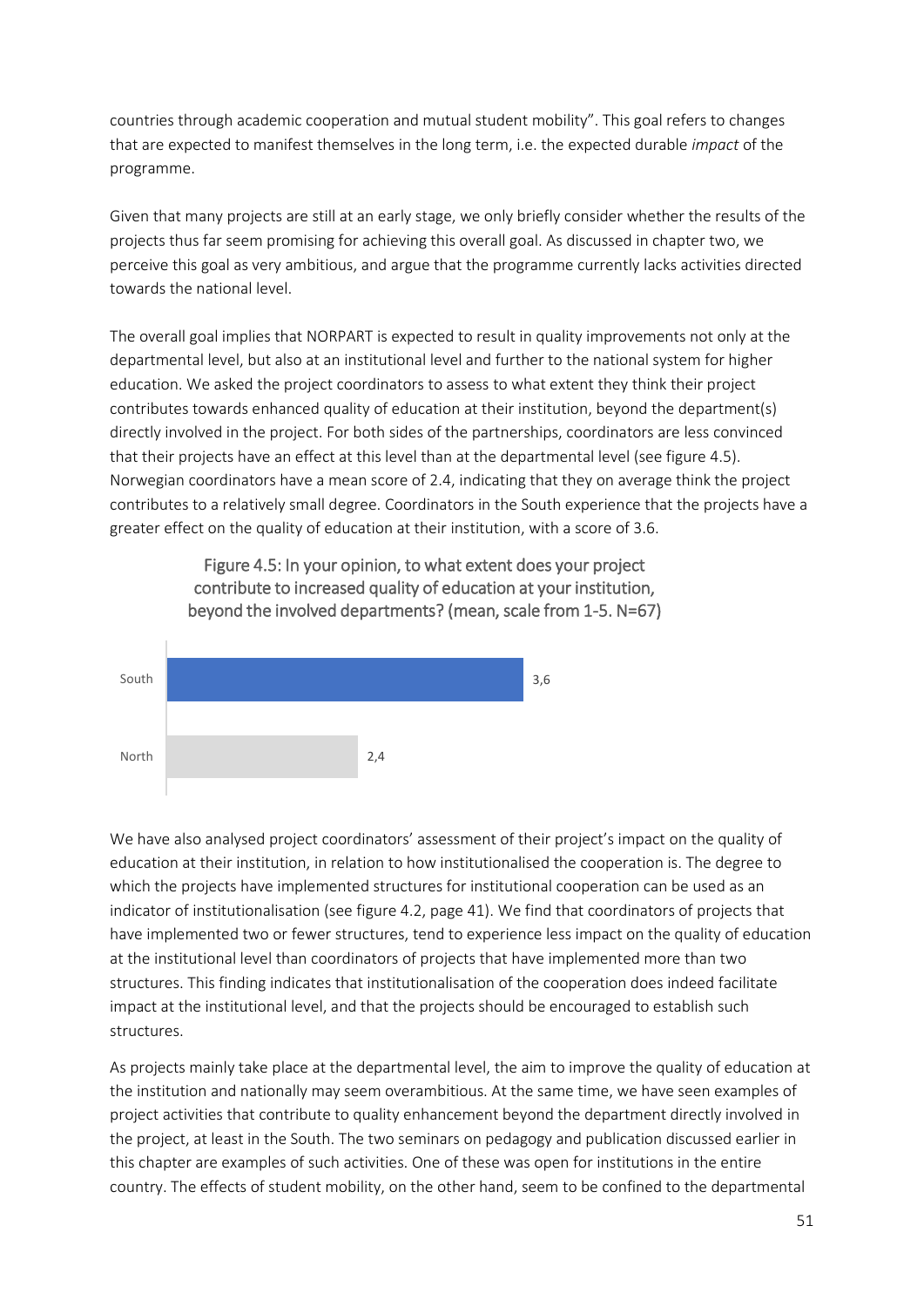level, as this is primarily where the sharing of experiences and international perspectives takes place. While acknowledging that mobility of students play an important role in institutional partnerships, it is our assessment that placing too much emphasis on the sheer mobility numbers reduces the flexibility of the programme, and potentially leads projects to prioritise funds for mobility at the expense of activities that would have more impact at the institutional and national levels. Increased flexibility would allow the projects to adapt their activities more freely to the context and needs of each of the partners, thus potentially providing greater impact.

### Ripple effects to wider society

As argued in chapter 2, the aim to enable the partners to effectively address local and global challenges could be more clearly stated in programme documents, and further operationalisation of the goal is needed. Based on feedback from Diku, we have interpreted the aim to entail that 1) the involved HEIs collaborate with organisations and businesses outside of the academic sector, thus nurturing local development processes, and 2) that the programme has ripple effects to wider society.

It is our assessment that it is too early to conclude regarding the potential effects of the programme on this goal, as it is far to the right in the impact chain; activities have to be implemented, and results and outcomes achieved in order for the potential impact to materialise. This was also pointed out by several project coordinators in the interviews when the issue of ripple effects was broached. Furthermore, several informants pointed out that this goal is difficult to measure, as it is hard to isolate the effect of the NORPART project alone from other causes.

Project data show that most of the projects have at least one network partner, which can be an important step to achieve this goal. In interviews, several project coordinators in the South stated that their project has made their university better known outside the academic sphere, which may be a first step towards closer interaction with other parts of society. It is important to point out, however, that it is primarily non-academic network partners that are relevant for achieving effects outside the academic sphere. Therefore, to enhance achievement of this goal, Diku should consider encouraging applicants to include non-academic network partners.

### Potential for improved environmental sustainability: Experiences with digitalisation

As discussed in chapter 2, environmental sustainability is not an explicit part of the NORPART goal structure. Still, it is an important issue in Norwegian higher education policy, which has gained more attention since the NORPART programme was first developed. Diku has requested that the evaluation makes recommendations as to how to enhance the environmental sustainability of the NORPART programme. Increased use of digitalised meetings and teaching is one way that the programme can improve its environmental sustainability. Therefore, in this section we look at 1) the extent to which digitalised methods of collaboration have been used in the projects thus far, and 2) project coordinators' experiences with such methods, and their views on, the potential for these methods to replace international air travel.

Digitalisation is listed as one of the educational activities that can be supported by NORPART in the two calls. Survey data show that half of the projects include the production of digital tools/resources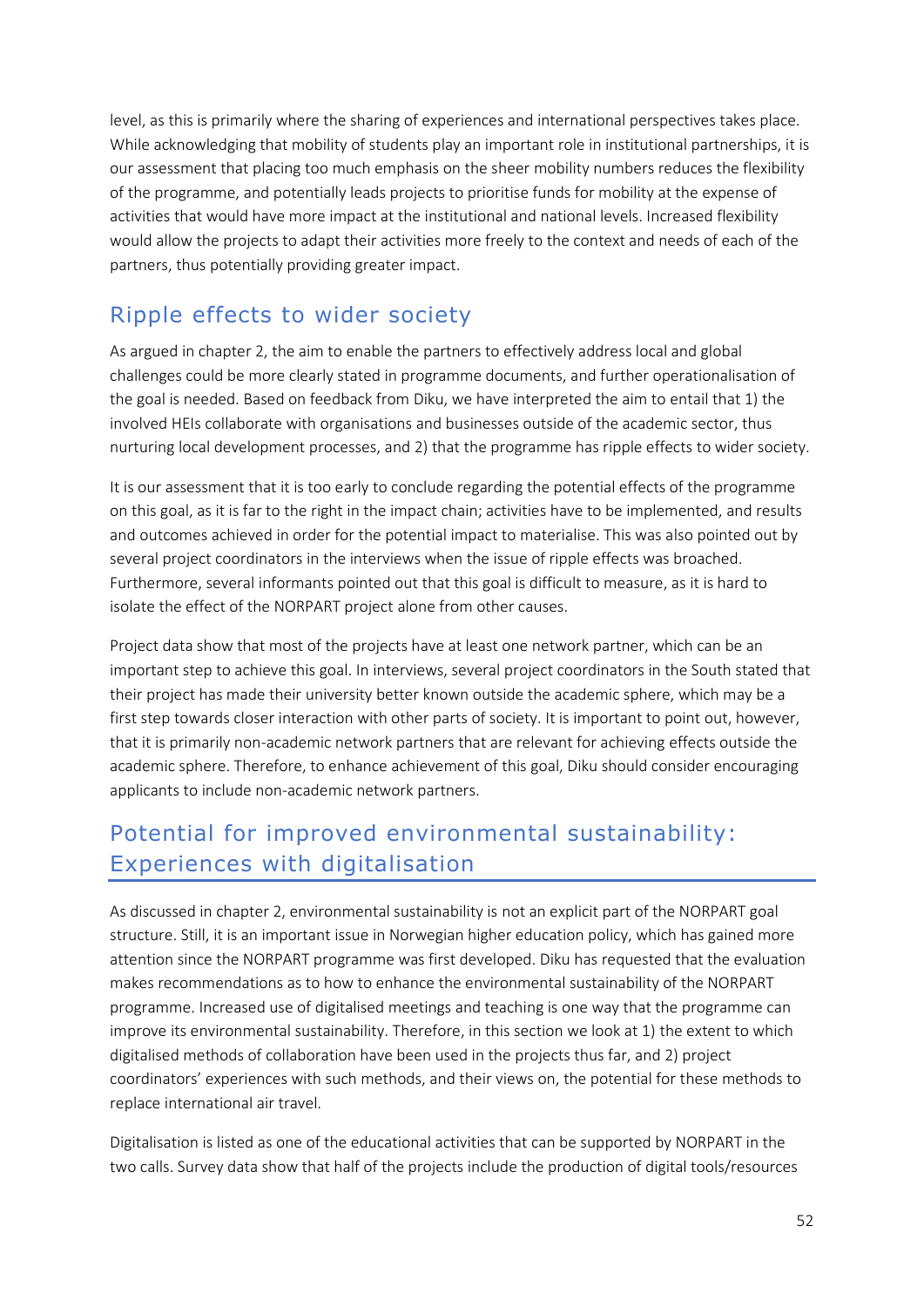for teaching and collaboration. The tools include online courses and course materials; websites; blogs; and digital supervision. Many projects also point out that they use digital tools for communication as an integral part of the day-to-day project administration.

Findings from the case study as well as from the comment field in the survey indicate that the implementation of digital tools by and large has worked well. However, project coordinators point out some barriers against increased digitalisation replacing international travel in the projects. Firstly, replacing physical meetings with digitalised communication works better in well-established relationships than in new project collaboration. To build trust between the partners and a mutual understanding of the project, several project coordinators point out that physical meetings are essential. As a large share of the projects that have been funded by NORPART so far are based on long-term collaboration, there seems to be a good foundation for replacing some physical meetings with digital ones. However, increased demands for digitalised rather than physical meetings can make it harder to establish well-functioning projects in cases where one or more partners are new to each other.

Availability and stability of high-speed internet connectivity can, as discussed in chapter 2, be a challenge in many countries in the Global South. Importantly, the digital divide exists both *between* and within countries.<sup>64</sup> Internet coverage may be better in urban than in rural areas, which entails that the use of digitalised communication may make collaboration with some participants more cumbersome.

Finally, several project coordinators point out that meeting physically is important not only for academic staff, but also for students. Digitalised and streamed courses come at the cost of reduced interaction and cultural exchange. This benefit of physical mobility is to a large degree lost if students take online courses offered by a partner university, rather than travelling physically. As discussed previously in this chapter, it seems that the Norwegian students who have gone on mobility stays through NORPART have benefited more culturally than they have academically, and some expressed discontent with the academic level at the partner institution. We are therefore hesitant as to whether digitalised courses offered by partner universities in the South would be an attractive option for Norwegian students. Furthermore, the opportunity to use physical resources such as lab facilities and libraries, which was highlighted by many students from the South, is also lost.

<sup>&</sup>lt;sup>64</sup> Rivera-Illingworth and Renken (2020).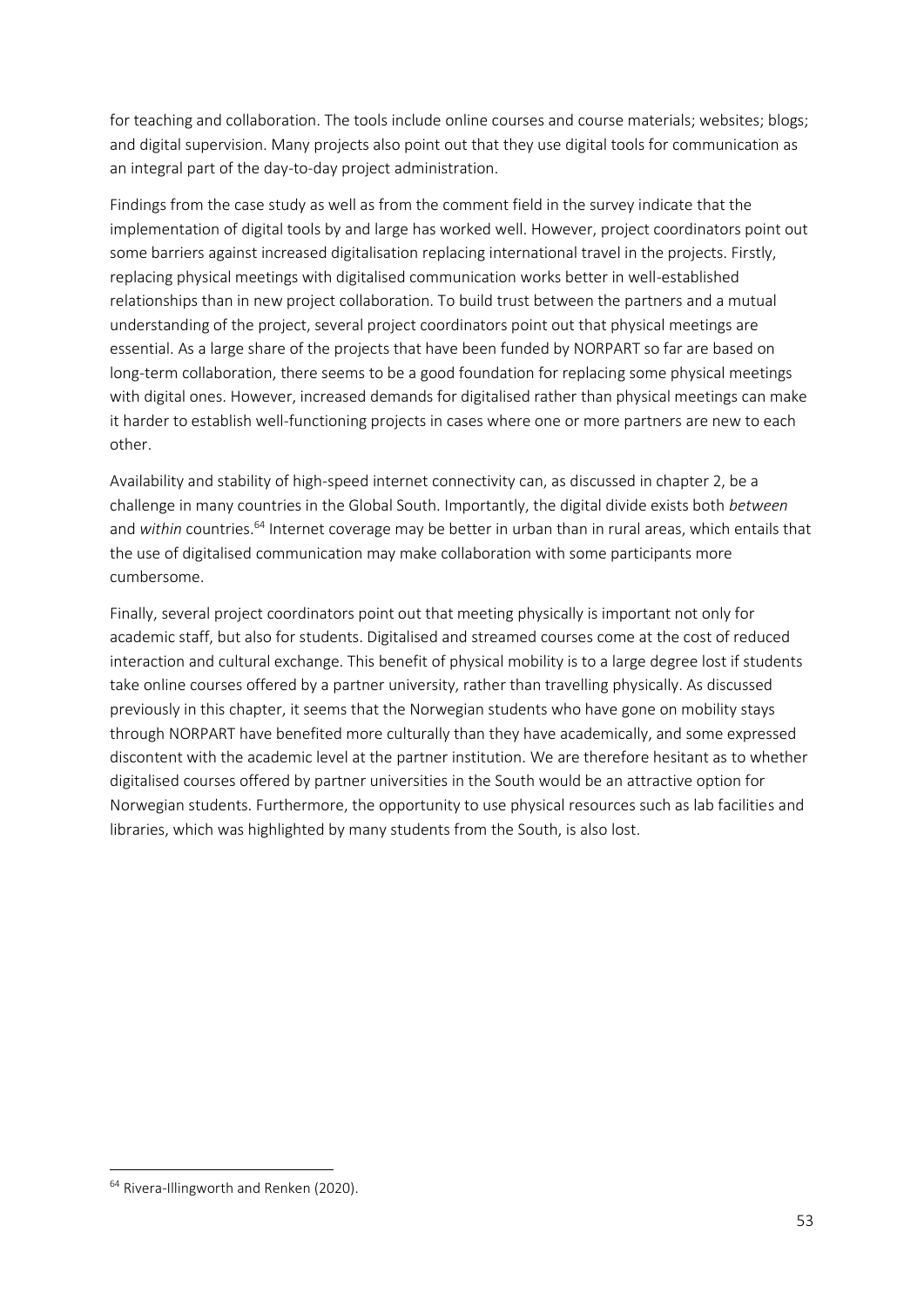# 5 Conclusions and recommendations

*This chapter summarises the main findings of chapters 2-4 and recommends changes to NORPART that could strengthen the programme and enhance its ability to reach the overall goal.*

*Overall, we find that the NORPART programme shows promising results with respect to some of its objectives. Available empirical evidence indicates that the programme contributes to strengthening partnerships, and towards enhancing the quality of education of involved academic programmes at participating institutions, especially in the South. The programme will, however, not reach its objective of increasing the number of incoming students, compared to the Quota Scheme level. The evaluation also points to challenges in recruiting Norwegian students for mobility to the partner countries.*

*Furthermore, the evaluation indicates that the programme has potential to enhance the quality of education at the institutional level, in line with the overall goal of the programme. It is too early, however, to conclude on this matter.*

### Programme design

We find that Diku, in collaboration with the MFA, the MER and Norad, has done a good job of designing a programme expected to meet multiple, partly conflicting policy aims. However, we find the goal formulation too ambitious, as the programme does not have the necessary resources and activities<sup>65</sup> available to achieve quality enhancement at a national level. We argue that limiting the goal formulation to *quality enhancement at the involved institutions* increases the realism and achievability of the goal. Although not heavily emphasised in the calls, the programme is also expected to produce ripple effects to wider society.

We find the objective of *increasing* mobility of students from developing countries to Norway to be somewhat in conflict with the other three objectives. As the number of students coming to Norway through the Quota Scheme was quite high, increasing those numbers might hinder the achievement of the other three objectives, especially the objectives of strengthened partnerships and increased quality and internationalisation of academic programmes, which ultimately may have a larger effect on quality improvement at the institutional level.

<sup>&</sup>lt;sup>65</sup> Activities aimed at the policy level. Relevant examples are Key Action 3 activities from the Erasmus+ programme.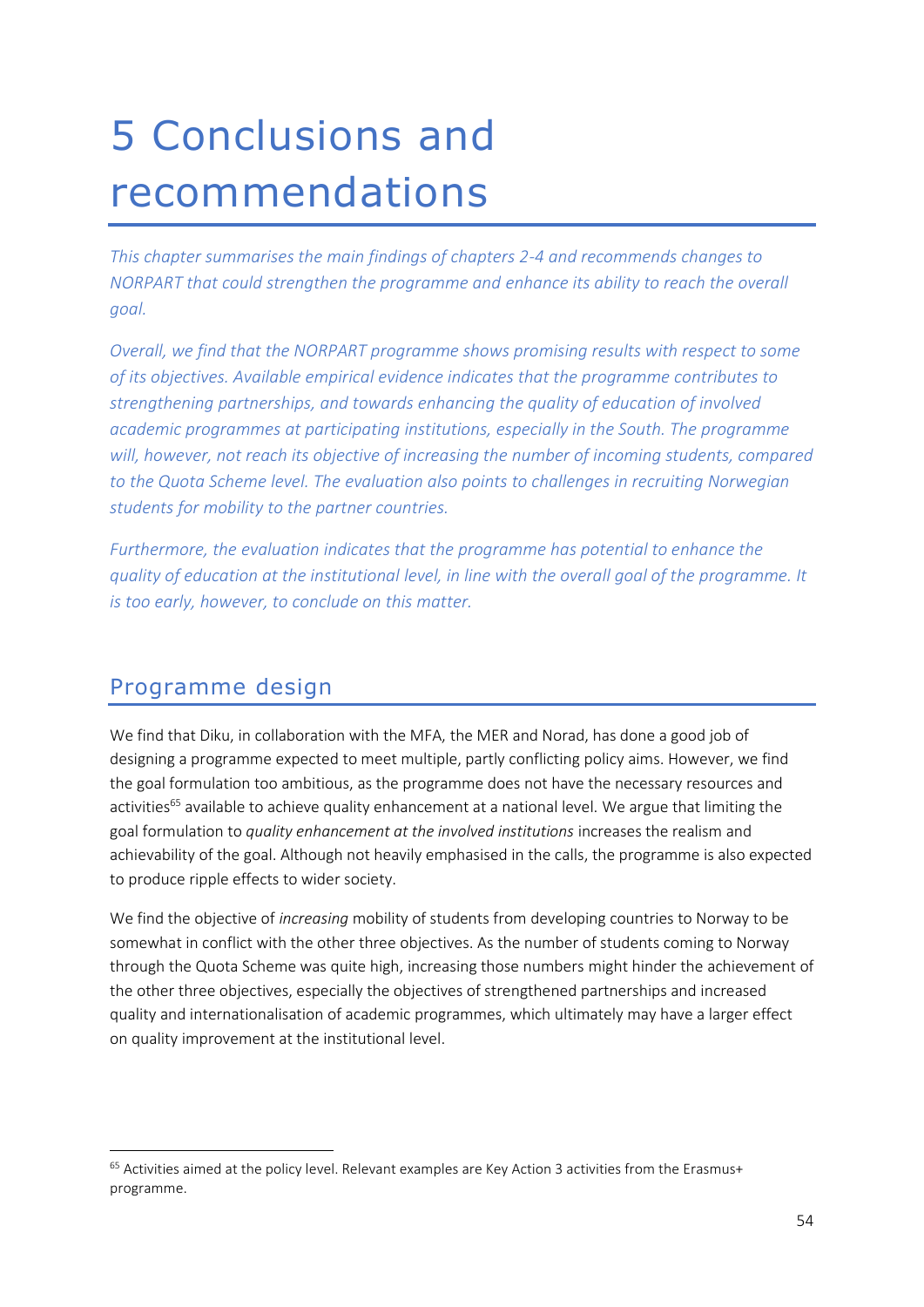As the objective of increasing student mobility from developing countries is rooted in the provisions set by the Standing Committee on Education and Research, a decision to reduce the ambitions concerning incoming student mobility has to be made at the political level.

*Partner countries*: The policy areas' diverging priorities are expressed in the list of eligible partners in which several of countries can hardly be defined as developing countries. While the MFA wants to consolidate the list to concentrate the efforts on fewer countries, the MER prefers a broader pool of potential collaborators. Both ministries seem willing to compromise to accommodate the sometimesconflicting priorities.

*Introduction of full degrees*: One of the preconditions for discontinuing the Quota Scheme set by the Standing Committee on Research and Education was that the new programme would allow for full degree studies. While many Norwegian HEIs are proponents of the introduction of full degree studies, the MFA and Norad believe it is more important to build capacity at HEIs in the South and are concerned about brain drain. A positive design feature of the new element of full degree scholarships is that students would then be recruited by partner institutions, which may reduce the risk of brain drain and contribute to capacity building when the students return home.

*Environmental sustainability:* Although international collaboration can contribute towards high quality education, which is a prerequisite to equipping the world's citizen's with the means to fight climate change, the objectives of increasing student mobility to and from developing countries are directly at odds with the aim of environmentally sustainable development. This paradox needs to be tackled at a political level.

*Comparison of NORPART to similar programmes:* The desk study of DIES Partnerships and Linnaeus-Palme identified several elements that can be useful inputs for NORPART. First, while increased mobility is a NORPART objective, DIES Partnerships and Linnaeus-Palme use mobility as a means to achieve other objectives. Assigning this role to mobility in the goal hierarchy highlights the purpose of the mobility and focuses attention on quality aspects, rather than quantity. Second, Linnaeus-Palme requires projects to apply through a framework application, to ensure anchoring of the project at the institutional level, in line with the partnership model. Another observation from the desk study is that compared to other programmes, NORPART appears to be very broad and ambitious.

Based on our review of the programme design, we recommend that:

- $\bullet$  The ambition of the overall goal is reduced from the national to the institutional level.
- ◆ The objective of *increasing* incoming student mobility is reconsidered, as it is channelling focus and resources away from other activities that may have a greater effect on the overall goal of the programme. Such a decision has to be made at the political level. Alternatively, stakeholders may consider establishing a partly separate funding scheme that funds mobility only and works as a supplement to other funding sources, inspired by the model of Linnaeus-Palme.
- ◆ The calls and the forthcoming programme document further emphasise and operationalise the goal of *ripple effects of programme to wider society*, and encourage projects to collaborate with non-academic network partners.
- Environmental sustainability and the development of digital tools for cooperation is given a central place in the next call for applications and project selection process, for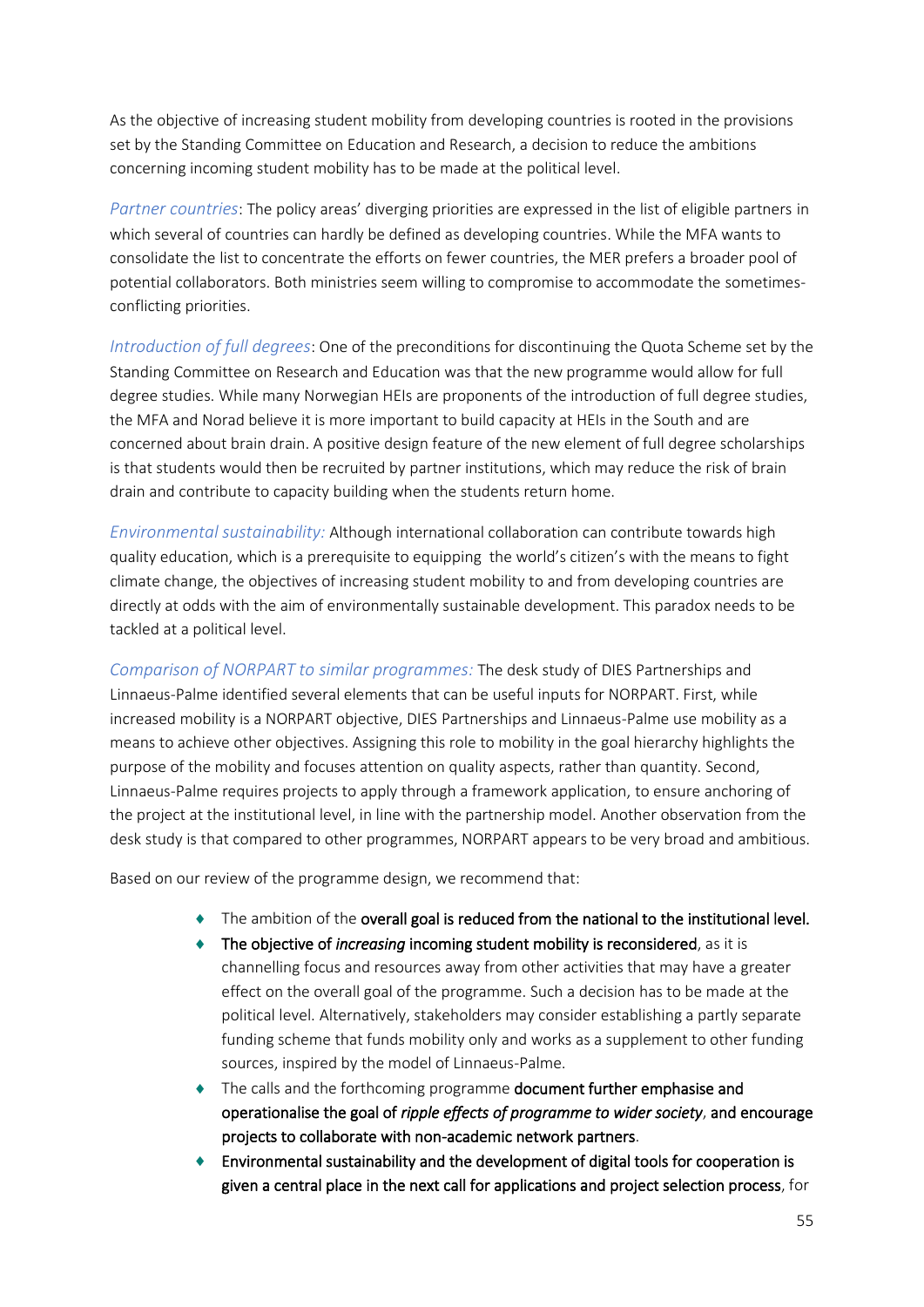instance by rewarding projects that develop digital tools for cooperation and/or replace some physical with digital meetings.

- **Consider shifting the balance towards longer student mobility stays** to reduce the adverse environmental impact of programme.
- In order to complement rather than compete with capacity building efforts: Continue the application of strict award criteria in the selection of students for full degree scholarships: only award scholarships when no relevant study programme is available at the relevant level at the student's home institution, and when there are plans to develop such a study programme.

### Administration and selection process

*The calls for applications*: We find that the two calls for applications (2016 and 2018) include sufficient and relevant information about the programme aims, its regulations and eligible activities. The selection criteria are clearly stated and improved from the first to the second call. Most project coordinators find that the calls include the necessary information and find the application process to be streamlined and efficient.

*Project selection process:* The evaluation indicates a need to look closer at the roles and the division of labour between Diku and the programme board. Both Diku and the programme board find that too much emphasis is put on the number of student mobilities *vis-à-vis* other activities in the selection of projects. There are also concerns that qualitative aspects such as course contents are given less attention in the selection process as they are not as easily measurable.

Our findings indicate that many projects that succeed in the selection process are based on partnerships through other similar efforts, among them the Quota Scheme, NUFU and NOMA.

*Reporting and project follow-up*: Most project coordinators find the NORPART reporting requirements reasonable. In general, they are also satisfied with the follow-up by Diku and find that the follow-up meets their projects' needs.

Based on these findings, we recommend that:

 $\bullet$  The current system for reporting and follow-up be continued, as project coordinators express a large degree of satisfaction with these features.

# Achievement of objectives

As programme success depends on project success, and the first project period is not yet over, it is too early to conclude as to whether NORPART has achieved its objectives. In line with standards for midterm evaluations, we have therefore assessed whether the results so far seem promising. We find that the NORPART programme is well underway to achieve objectives 3 and 4 to some degree, while delivering on objective 1, increased incoming mobility is unlikely, and ascertaining achievement on objective 2, outgoing mobility, is not possible with the available data. Furthermore, our findings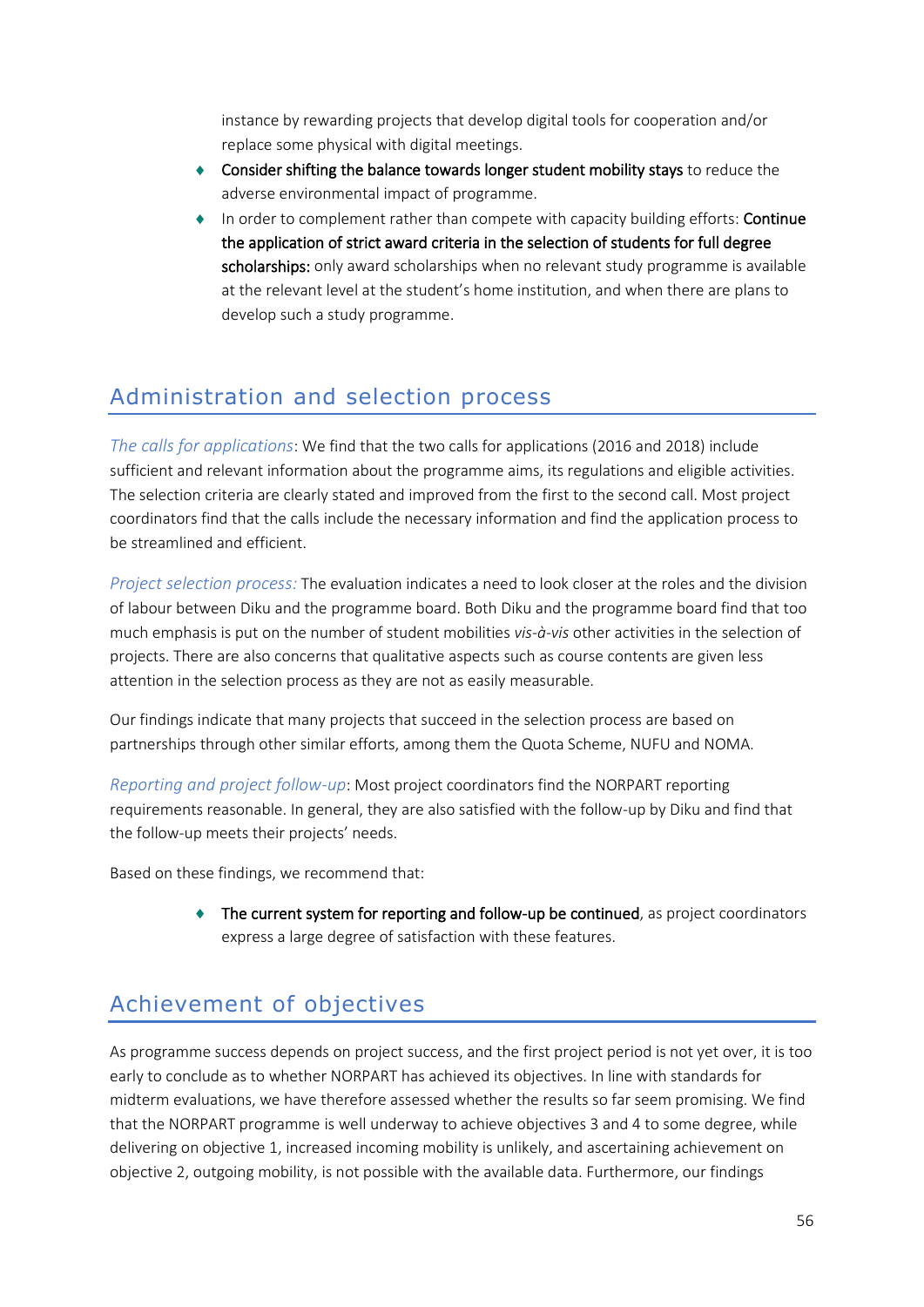indicate that the institutions in the South benefit more from the programme than the Norwegian institutions.

*Objective 1:* We find that the objective of increased incoming student mobility will not be achieved. Even though the projects are well underway towards achieving the planned number of incoming mobilities, the planned numbers are not sufficient for achieving an increase compared to the Quota Scheme. We find that the incoming students to Norway benefit greatly from their stay, and that many have shared their experiences upon return to their home institution, indicating that their stay can also benefit non-mobile students.

*Objective 2*: The projects have had somewhat less progress towards their planned number of outgoing mobilities, especially long-term outgoing mobilities. Whether the planned number constitutes an increase in outgoing student mobility has not been possible to ascertain within the scope of this evaluation. We find that the outgoing students from Norway are very satisfied with their stay, although many emphasise the cultural rather than the academic benefits. We find no systematic differences in self-reported benefits between shorter and longer stays. We find some underused potential in the dissemination of the experiences of students returning from mobility stays.

*Objective 3:* Our findings show that the programme is well underway towards achieving strengthened partnerships for education and research. This is supported by the fact that most project coordinators are satisfied and wish to continue the collaboration, and that many of the projects have established mechanisms that facilitate institutional cooperation. The project coordinators in the South view the partnerships as somewhat more balanced than coordinators in the North. Furthermore, we find that systemic differences and lack of administrative capacity are important barriers to strengthened partnerships. We argue that this is an especially important issue for HEI cooperation with countries in the Global South.

*Objective 4:* Available evidence indicates that the NORPART programme does contribute towards enhanced quality and internationalisation of the involved academic programmes, but more so in the South than in Norway. We find that staff mobility and other activities such as courses and workshops can have a significant positive impact on the quality of education at institutions in the South. This can benefit the non-mobile students, for instance through higher quality of teaching. It is our assessment that these activities have a greater beneficial impact on the institutions in the South than student mobility.

*Impact:* Although the overall goal of the programme is ambitious, it seems that the NORPART programme has some potential for contributing towards enhanced quality of higher education in Norway and in developing countries. We have seen examples of activities that contribute towards quality improvement at the institutional level, and even other institutions in the country. We have also seen that the effects at the institutional level are the greatest for the more institutionalised partnerships. However, we believe that the programme would have a greater impact if it put less emphasis on increasing student mobility. The current emphasis on the quantity of student mobilities reduces the programme's flexibility and diverts funds away from activities that could have had a greater positive impact on the quality of education in Norway and the partner countries alike. Furthermore, we find that it is too soon to assess the ripple effects of the projects to wider society but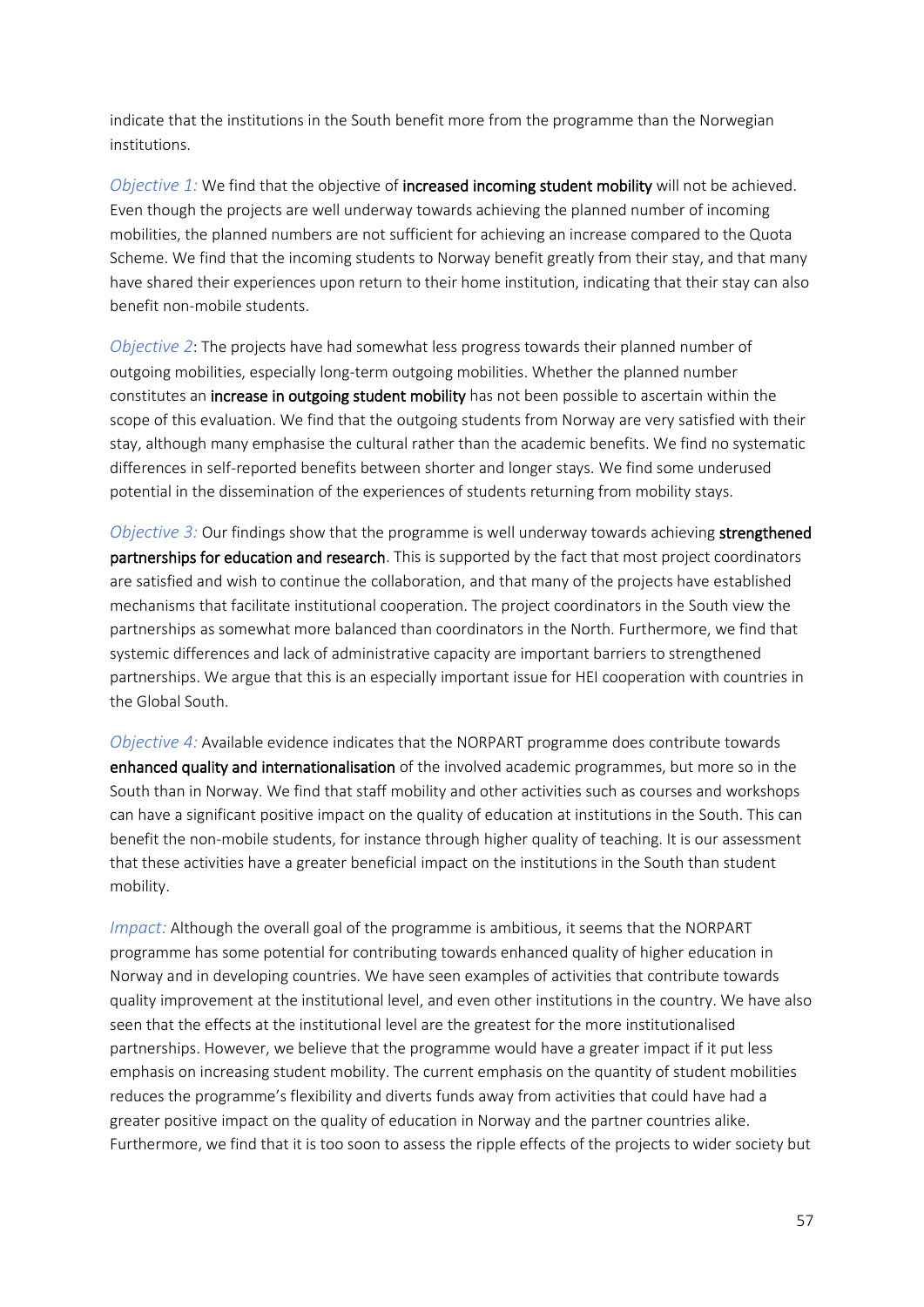argue that the use of non-academic network partners is an expedient mechanism for achieving this goal.

*Environmental sustainability:* We find that around half of the projects already include the development and use of digitalised tools for cooperation. Experiences from project coordinators indicate that the use of digitalised platforms rather than physical meetings works better for wellestablished partnerships than for projects where the partners are relatively new to one another. As the NORPART projects are mainly based on pre-existing cooperation, we believe that there is a potential for increased use of digitalised communication. At the same time, some positive effects may be lost when replacing physical with digital meetings, such as networking opportunities, and this should be weighed against the benefits of increased digitalisation.

Based on these findings, we recommend that:

- $\bullet$  If Diku wishes to assess achievement of objective number 2, a data set that enables this should be established.
- Diku should consider increasing the maximum allocation for project administration. It could also be considered whether some of the extra funds should be allocated towards project coordinators in the South. If implemented, this should be accompanied by demands for reporting and transparency to forestall the misuse of funds.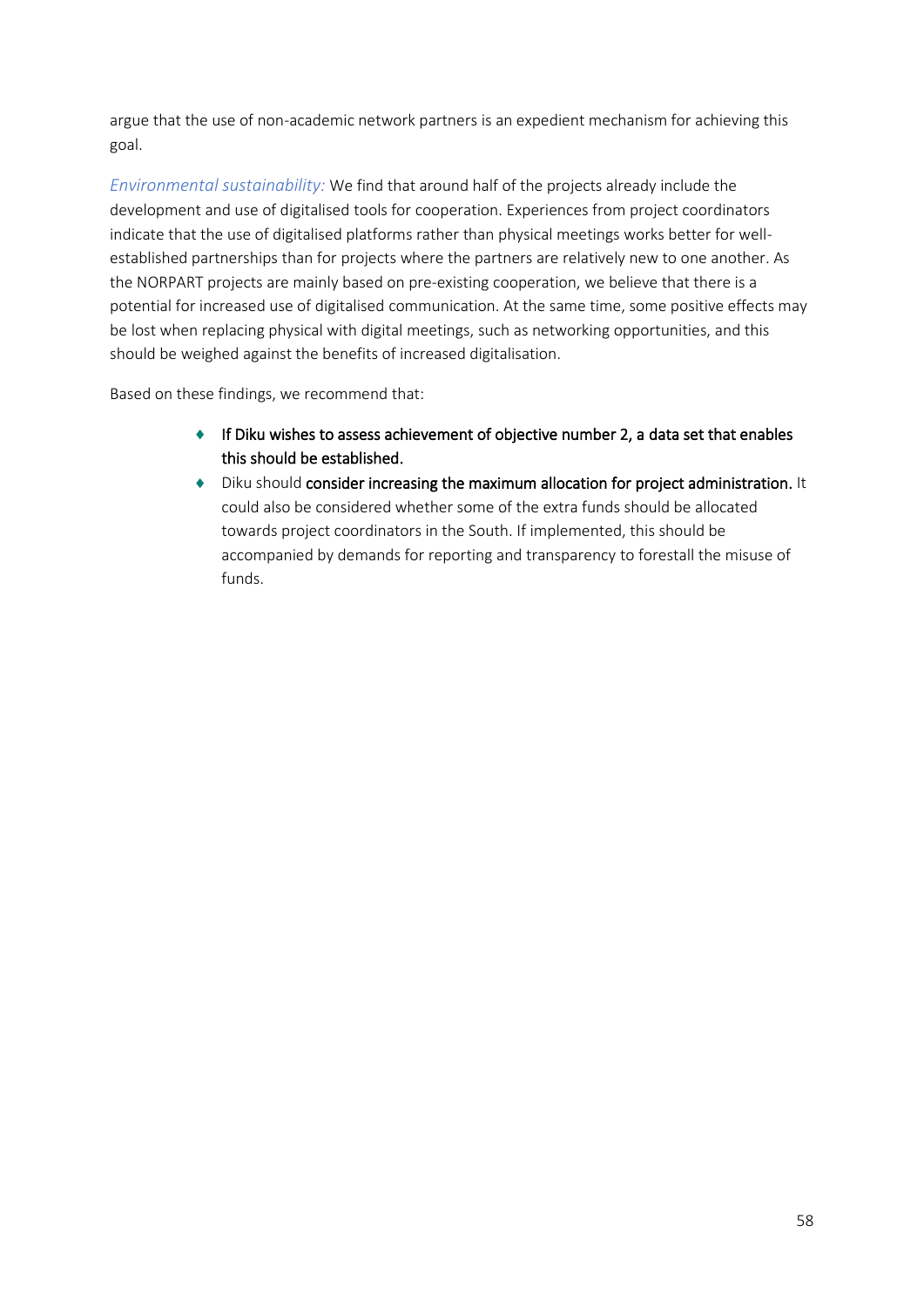# **Literature**

- DAAD. (2020). *Leaflet: Procedures and guidelines for supporting DIES-Partnerships with higher education Institutions on Developing countries*. Available from: [https://www2.daad.de/hochschulen/ausschreibungen/projekte/de/11342-foerderprogramme](https://www2.daad.de/hochschulen/ausschreibungen/projekte/de/11342-foerderprogramme-finden/?s=1&projektid=57555677)[finden/?s=1&projektid=57555677](https://www2.daad.de/hochschulen/ausschreibungen/projekte/de/11342-foerderprogramme-finden/?s=1&projektid=57555677)
- Dahle, Malin, Amund Eikrem, Kristin Bårnås, Kristian Rostoft Boysen and Jostein Ryssevik. (2019). *Studentmobilitet til Panorama-landene. En kartlegging av mobilitetsmønstre og vurdering av virkemidler.* (ideas2evidence rapport 6:2019).
- Dahle, Malin and Inger C. Nordhagen. (2018). *Evaluation of the High North Programme.* (SIU Report series 2/2018).
- Dahle, Malin, Jostein Ryssevik, Amund Eikrem, Kristin Bårnås and Kristian Rostoft Boysen. (2020). *Mot mer og bedre kunnskapssamarbeid? Evaluering av Panorama-strategien.* (ideas2evidence rapport 2:2020).
- deWit, Hans and Phillip G. Altbach. (2020). "Time to cut international educatin's carbon footprint". *Universityworldnews.com.* Available from: https://www.universityworldnews.com/post.php?story=20200108084344396
- Diku and NOKUT. (2018). *Utbytte fra utveksling og andre utenlandsopphold. En analyse av data fra studiebarometeret 2017.* Available from: https://www.nokut.no/globalassets/nokut/rapporter/ua/2018/utbytte fra utveksling og andr [e\\_utenlandsopphold\\_4-2018.pdf](https://www.nokut.no/globalassets/nokut/rapporter/ua/2018/utbytte_fra_utveksling_og_andre_utenlandsopphold_4-2018.pdf)
- Diku. (2016). *NORPART - Call for applications 2016.*
- Diku (2018a). *Evaluering av avviklingen av kvoteordningen* (Rapportserie, nr. 2, 2018). Available from: <https://diku.no/rapporter/evaluering-av-avviklingen-av-kvoteordningen>
- Diku. (2018b). *NORPART - Call for applications 2018.*
- Eriksen, A. and Samdal, O. (2019). «Vi vil gjerne ha en ny kvoteordning». *Khrono.* Available from https://khrono.no/annelin-eriksen-kvoteordningen-kvotestudenter/vi-vil-gjerne-ha-en-nykvoteordning/266645
- Hanushek, Eric A. and Ludger Woessmann. (2012). "Do better schools lead to more growth? Cognitive skills, Economic Outcomes, and Causation". *Journal of Economic Growth*, 17 (4): 267-321.
- Meld. St. 4 (2018-2019). *Long-term plan for research and higher education 2019–2028.* White paper from the Ministry of Education and Research.
- Meld. St. 14. (2008-2009). *Internationalisation of Education in Norway.* White paper from the Ministry of Education and Research.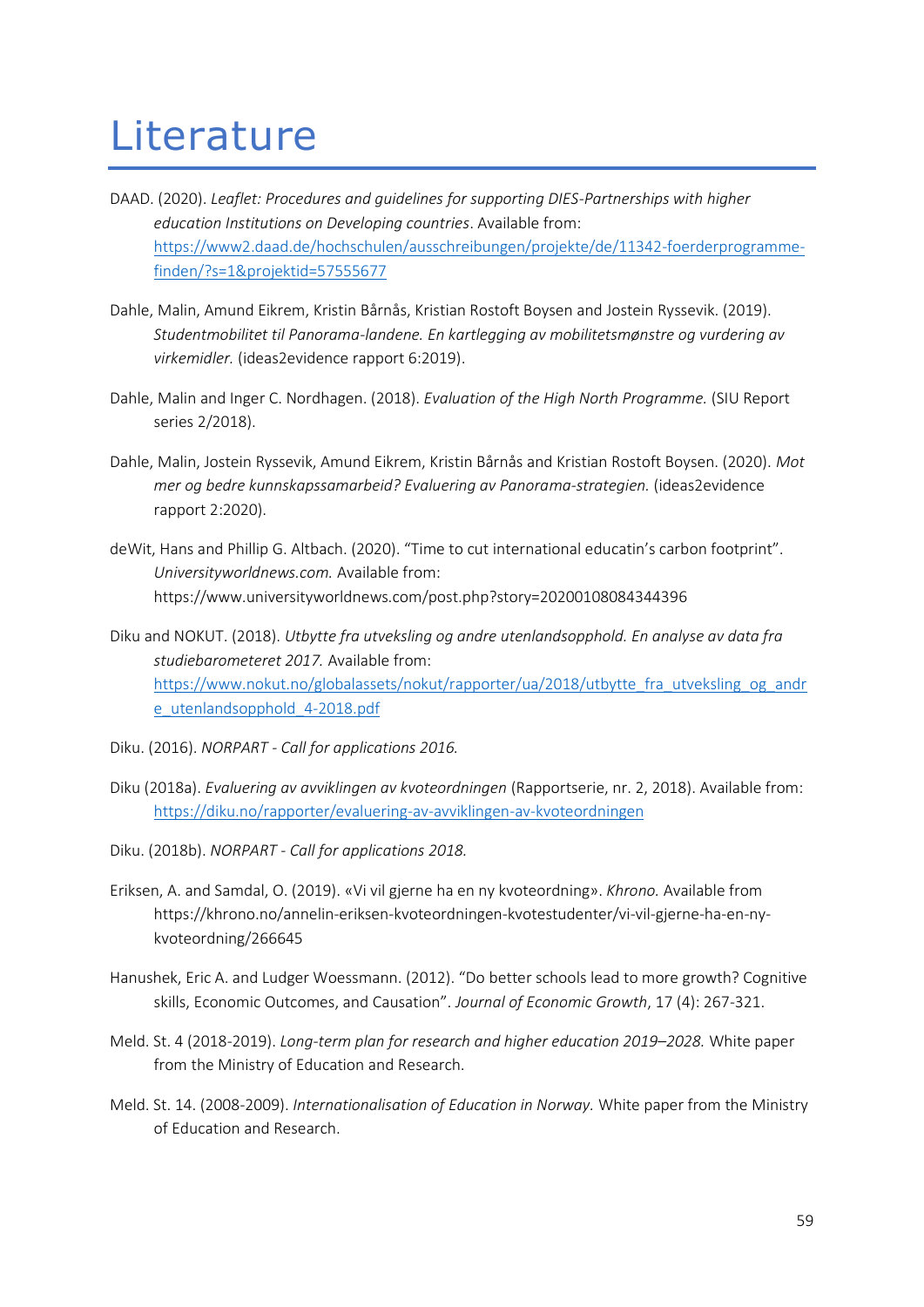- Meld. St. 16 (2016-2017). *Quality Culture in Higher Education.* White paper from the Ministry of Education and Research.
- Meld. St. 17 (2017-2018). *Partner Countries in Norway's Development Policy.* White paper from the Ministry of Foreign Affairs.
- Meld. St. 24 (2016-2017). *Common Responsibility for Common Future.* White paper from the Ministry of Foreign Affairs.
- Meld. St. 25 (2013-2014) *Education for development.* White paper from the Ministry of Foreign Affairs.
- The Ministry of Education and Research. (2015a). *Panorama. Strategi for høyere utdannings- og forskningssamarbeid med Brasil, India, Japan, Kina, Russland og Sør-Afrika (2016-2020).*  Strategy. Available from: [https://www.regjeringen.no/contentassets/ca08629ce24349aab4c7be35584707a5/f-4418](https://www.regjeringen.no/contentassets/ca08629ce24349aab4c7be35584707a5/f-4418-b_panorama_strategi_nett.pdf) [b\\_panorama\\_strategi\\_nett.pdf](https://www.regjeringen.no/contentassets/ca08629ce24349aab4c7be35584707a5/f-4418-b_panorama_strategi_nett.pdf)
- The Ministry of Education and Research (2015b). *Statsbudsjettet for 2016 – Tildelingsbrev for Senter for internasjonalisering av utdanning (SIU).* Available from: [https://www.regjeringen.no/contentassets/ec4ff7dcfea74a3890a104aa3ea1d125/tildelingsbrev](https://www.regjeringen.no/contentassets/ec4ff7dcfea74a3890a104aa3ea1d125/tildelingsbrev-for-2016-siu-l998887.pdf) [-for-2016-siu-l998887.pdf](https://www.regjeringen.no/contentassets/ec4ff7dcfea74a3890a104aa3ea1d125/tildelingsbrev-for-2016-siu-l998887.pdf)
- The Ministry of Education and Research and the Ministry of Foreign Affairs. (n.d.). *Attachment 3 to delegasjonsvedtak 15/4692.*
- Mo, G. B. and Gornitzka, Å. (2019). Vi vil gjerne ha samarbeid rundt eventuelle nye stipendordninger for studenter fra det globale sør. *Khrono.* Available from[: https://khrono.no/globale-sor-gro](https://khrono.no/globale-sor-gro-bjornerud-mo-kvoteordning/vil-gjerne-ha-samarbeid-rundt-eventuelle-nye-stipendordninger-for-studenter-fra-det-globale-sor/265104)[bjornerud-mo-kvoteordning/vil-gjerne-ha-samarbeid-rundt-eventuelle-nye-stipendordninger](https://khrono.no/globale-sor-gro-bjornerud-mo-kvoteordning/vil-gjerne-ha-samarbeid-rundt-eventuelle-nye-stipendordninger-for-studenter-fra-det-globale-sor/265104)[for-studenter-fra-det-globale-sor/265104](https://khrono.no/globale-sor-gro-bjornerud-mo-kvoteordning/vil-gjerne-ha-samarbeid-rundt-eventuelle-nye-stipendordninger-for-studenter-fra-det-globale-sor/265104)
- Nordhagen, Inger C. and Lisa Knatterud Wold. (2018). *Muligheter og hindringer for økt studentmobilitet til Kina.* (ideas2evidence rapport 4:2018).
- OECD. (n.d.). *Evaluating Budget Support. Methodological Approach.* Available from: [https://www.oecd.org/dac/evaluation/dcdndep/Methodological%20approach%20BS%20evalua](https://www.oecd.org/dac/evaluation/dcdndep/Methodological%20approach%20BS%20evaluations%20Sept%202012%20_with%20cover%20Thi.pdf) [tions%20Sept%202012%20\\_with%20cover%20Thi.pdf](https://www.oecd.org/dac/evaluation/dcdndep/Methodological%20approach%20BS%20evaluations%20Sept%202012%20_with%20cover%20Thi.pdf)
- Petition resolution nr. 198, 12, December 2018, from the treatment of Prop. 1 S (2018–2019), in line with Recommendation 12 S (2015–2016).
- Prop 1 S (2015-2016). Proposition to the Storting from the Ministry of Education and Research. Available from: [https://www.regjeringen.no/contentassets/e9b528a9f0ce4adea0a4131b2131999b/nn](https://www.regjeringen.no/contentassets/e9b528a9f0ce4adea0a4131b2131999b/nn-no/pdfs/prp201520160001_kddddpdfs.pdf)[no/pdfs/prp201520160001\\_kddddpdfs.pdf](https://www.regjeringen.no/contentassets/e9b528a9f0ce4adea0a4131b2131999b/nn-no/pdfs/prp201520160001_kddddpdfs.pdf)
- Recommendation 12 S (2015-2016). Recommendation from the Standing Committee on Education, Research and Church Affairs to the Storting. Available from: [https://www.stortinget.no/globalassets/pdf/innstillinger/stortinget/2015-2016/inns-201516-](https://www.stortinget.no/globalassets/pdf/innstillinger/stortinget/2015-2016/inns-201516-012.pdf) [012.pdf](https://www.stortinget.no/globalassets/pdf/innstillinger/stortinget/2015-2016/inns-201516-012.pdf)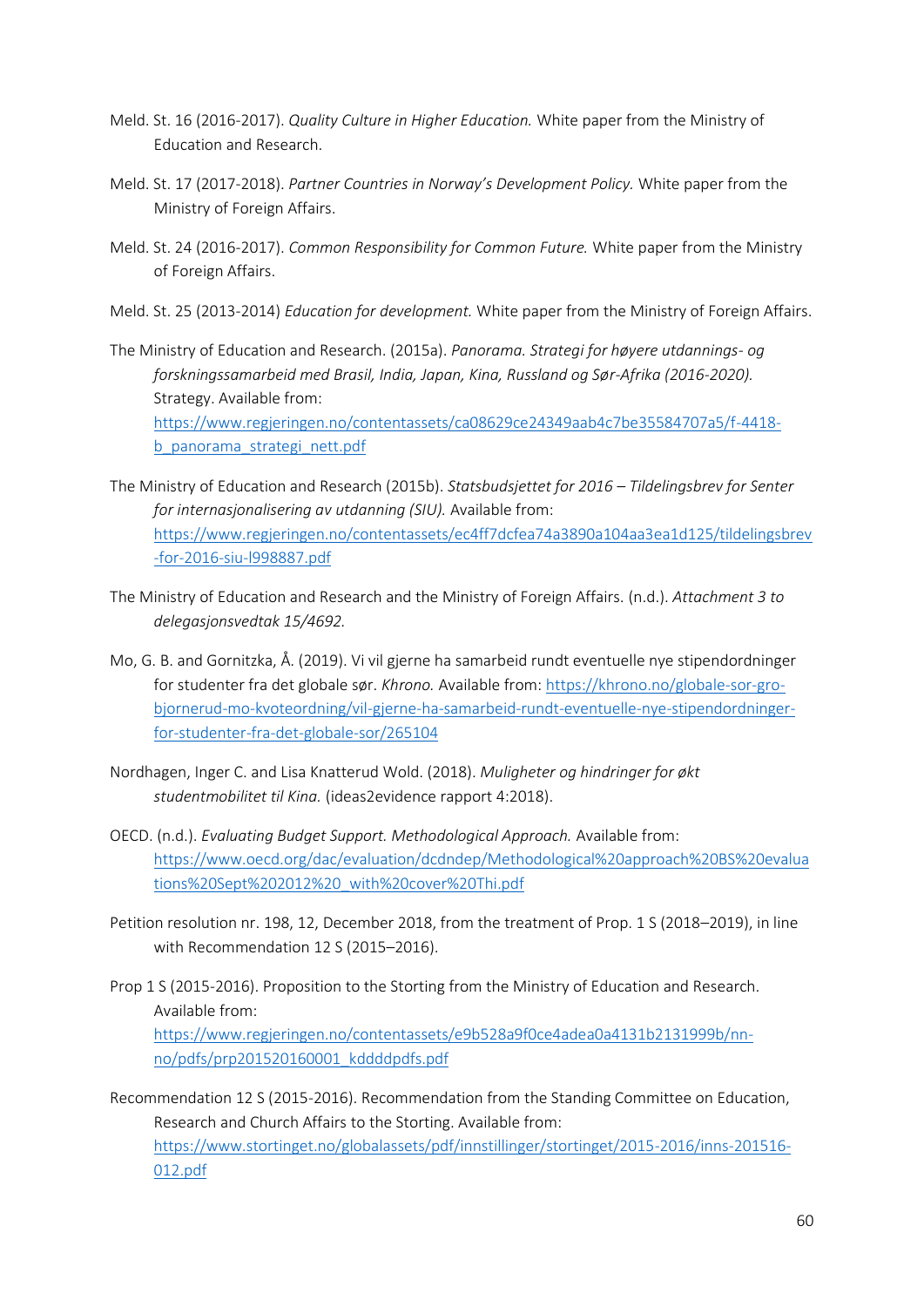- The Research Council of Norway and Diku. (2019). *Review of INTPART Results 2015-18: A Survey and Portfolio Analysis.* Available from: [https://www.forskningsradet.no/contentassets/3c66a8fece4c434fa36edec5b1d40c1f/nfr](https://www.forskningsradet.no/contentassets/3c66a8fece4c434fa36edec5b1d40c1f/nfr-intpart-sammensatt.pdf/)[intpart-sammensatt.pdf/](https://www.forskningsradet.no/contentassets/3c66a8fece4c434fa36edec5b1d40c1f/nfr-intpart-sammensatt.pdf/)
- Riviera-Illingworth, A., R. Heeks and J. Renken. (2020). "Measuring the Global Broadband Divide Using Aggregated Crowdsourced Big Data". *Digital Development, Working Paper Series.* Paper No. 87/2020. Available from: https://www.gdi.manchester.ac.uk/research/publications/di/
- Rockström J., O. Gaffney, J. Rogelj, M. Meinshausen, N. Nakicenovic, H. J. Schellnhuber. (2017). "A roadmap for rapid decarbonization." *Science* 24: 355(6331), 1269-1271.
- Rumbley, L. (2020). "Internationalization of Higher Education and the Future of the Planet". *International Higher Education* 100, 32-34.
- Senter for statlig økonomistyring (SSØ). (2007). *Veileder. Evaluering av statlige tilskuddsordninger.*  Available from: [https://dfo.no/filer/Fagomr%C3%A5der/Tilskudd/Evaluering-av-statlige](https://dfo.no/filer/Fagomr%C3%A5der/Tilskudd/Evaluering-av-statlige-tilskuddsordninger.pdf)[tilskuddsordninger.pdf](https://dfo.no/filer/Fagomr%C3%A5der/Tilskudd/Evaluering-av-statlige-tilskuddsordninger.pdf)
- Shields, R. (2019). "The sustainability of international higher education: Student mobility and global climate change." *Journal of Cleaner Production* 217, 594-602.
- SIU. (2016a). *Redegjørelser om målsettinger og studentmobilitet i NORPART.* Letter from SIU to the MER, 16.03.2016.
- SIU. (2016b). *Utvikling av nytt partnerskapsprogram – avklaringer basert på innspill fra universiteter og høyskoler.* Letter from SIU to the MER, 24.02.2016.
- SIU. (2017). *NORPART Start-up report 2017.* Available from: https://diku.no/rapporter/norpart-startup-report-2017
- Swedish Council for Higher Education (2020a). *Allmänna villkor för bidrag. Ansökingsomgång 2020.*  Available from: [https://www.utbyten.se/globalassets/2.-program/linnaeus-palme](https://www.utbyten.se/globalassets/2.-program/linnaeus-palme-partnerskap/linnaeus-palme-allmanna-villkor-for-bidrag-linnaeus-palme-partnerskap-2020.pdf)[partnerskap/linnaeus-palme-allmanna-villkor-for-bidrag-linnaeus-palme-partnerskap-2020.pdf](https://www.utbyten.se/globalassets/2.-program/linnaeus-palme-partnerskap/linnaeus-palme-allmanna-villkor-for-bidrag-linnaeus-palme-partnerskap-2020.pdf)
- Swedish Council for Higher Education (2020b). «Linnaeus-Palme partnerskap». *Utbyten.se.* Available from:<https://www.utbyten.se/program/linnaeus-palme-partnerskap/>
- The UN. (n.d. a). "Education". *UN.org.* Available from: <https://www.un.org/sustainabledevelopment/education/>
- The UN (n.d. b). "Global partnerships". *UN.org.* Available from: <https://www.un.org/sustainabledevelopment/globalpartnerships/>
- UNESCO Institute for Statistics. (2018). *Student mobility country of origin, 1999 e 2013.* Available at: http://data.uis.unesco.org/.
- United Nations Broad Band commission for sustainable development. (2019). *Connecting Africa Through Broadband. A strategy for doubling connectivity by 2021 and reaching universal access*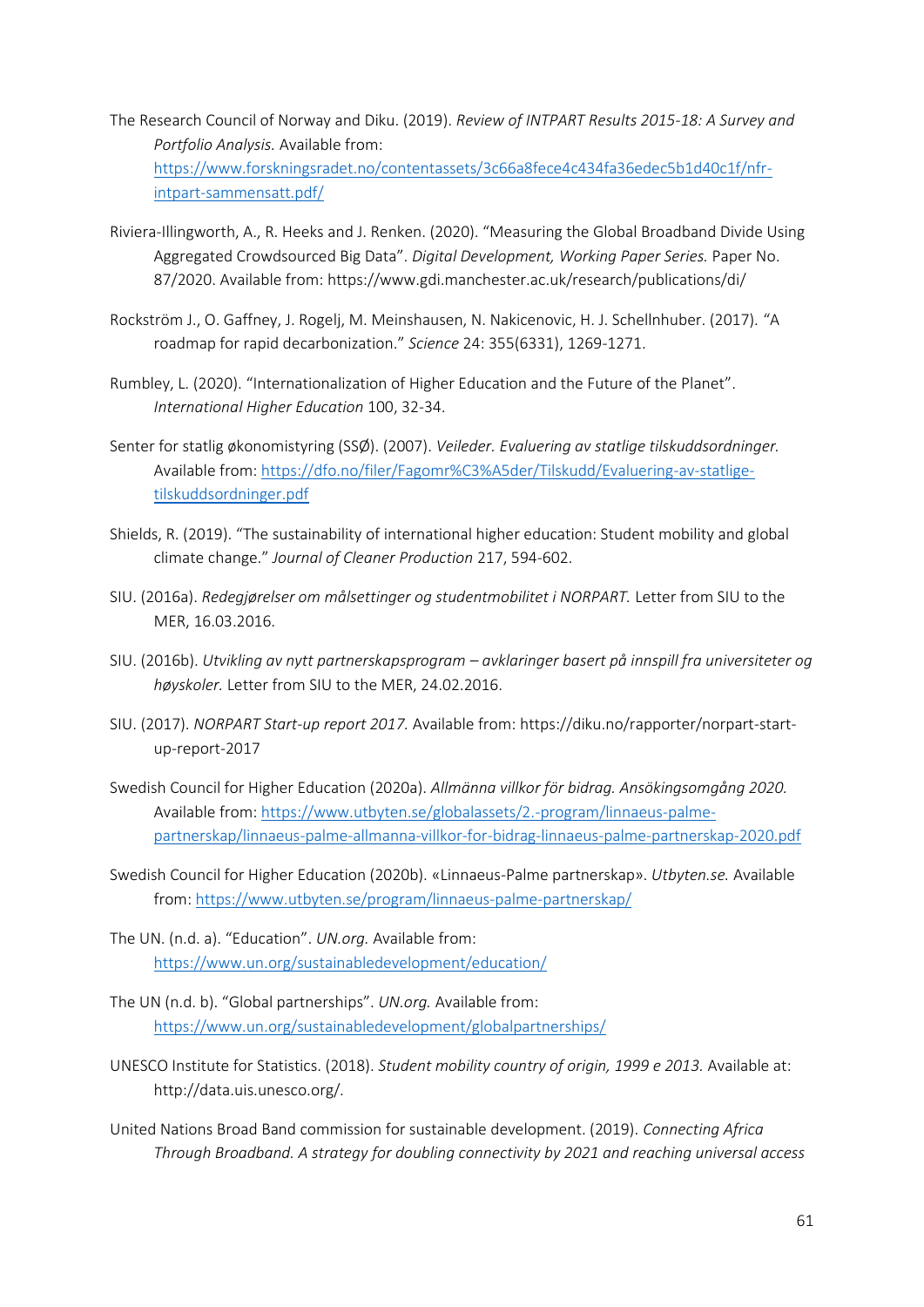*by 203*0. Broadband Commission Working Group on Broadband for All: A "Digital Infrastructure Moonshot" for Africa.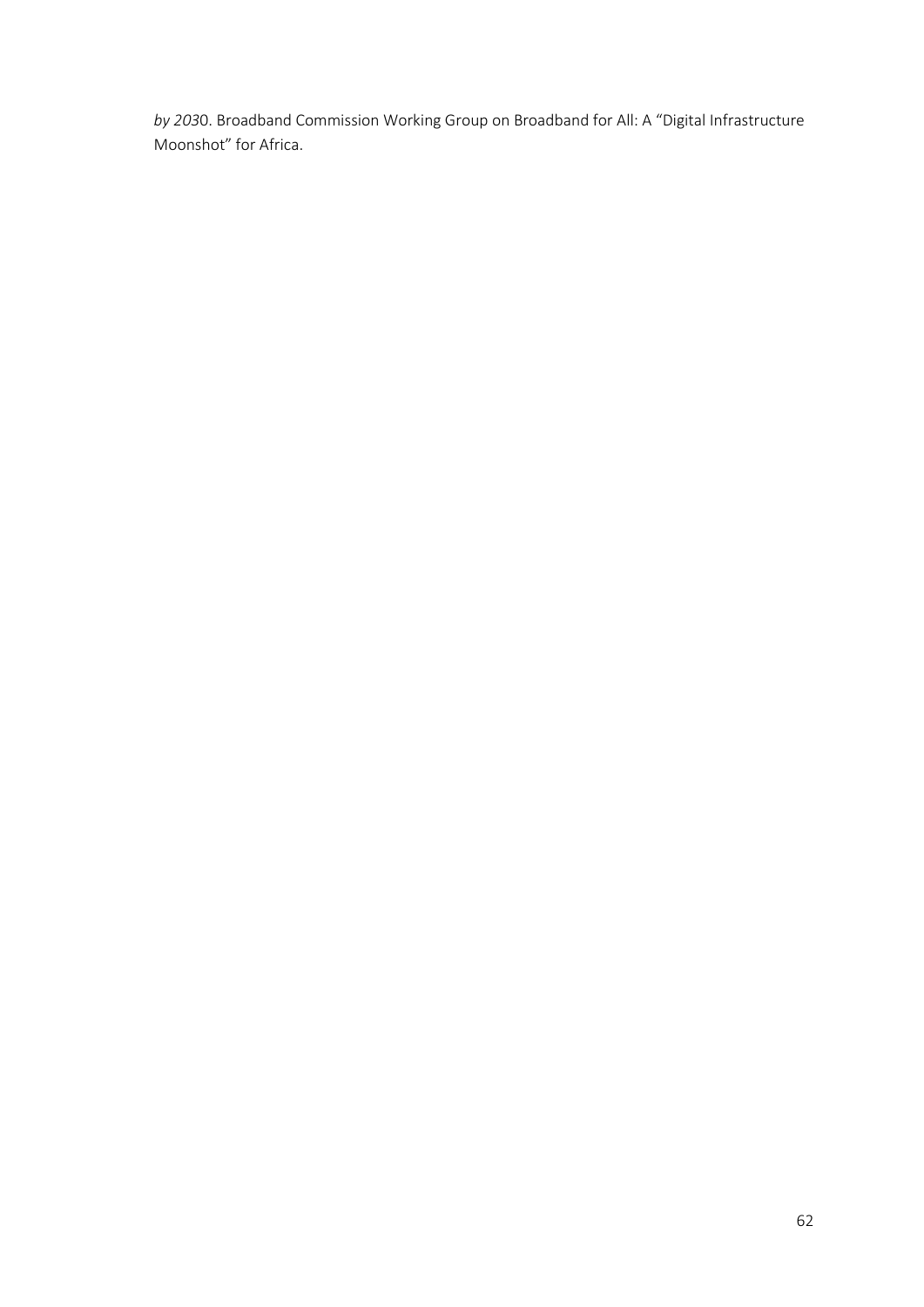# Appendix 1: Survey for mobile students

#### Introduction

Welcome to this survey about your stay in [country name] The survey is part of an evaluation of the NORPART programme. It will take about 10 minutes to complete. Participating in the survey is voluntary. All information about you will be anonymised.

#### Length of stay

How long was your stay in [country name]?

*If you have had several separate stays in [country name] through NORPART, please enter the total number of months you have spent in [country name] so far.*

[drop-down menu, from less than one month to more than 18 months]

#### Spring 2020

Did your stay take place during the spring of 2020?

**O** Yes  $Q$  No

#### Completion of stay

Were you able to complete the planned stay, or was the stay cut short due to the spread of COVID-19?

 $\mathbf{Q}$  I was able to complete the planned stay

- $\bigcirc$  The stay was cut short due to the spread of COVID-19
- $\mathsf O$  I am still on my exchange stay

#### Activities

Which activities did you take part in during your stay?

*Please select all relevant options.*

- ❑ Summer school/intensive course/field course/research school
- ❑ Fieldwork or other data collection
- ❑ Workshop/seminar/conference
- ❑ Work placement/internship
- ❑ Taking courses offered at the host institution
- $\Box$  Receiving supervision
- $\Box$  Other, please specify: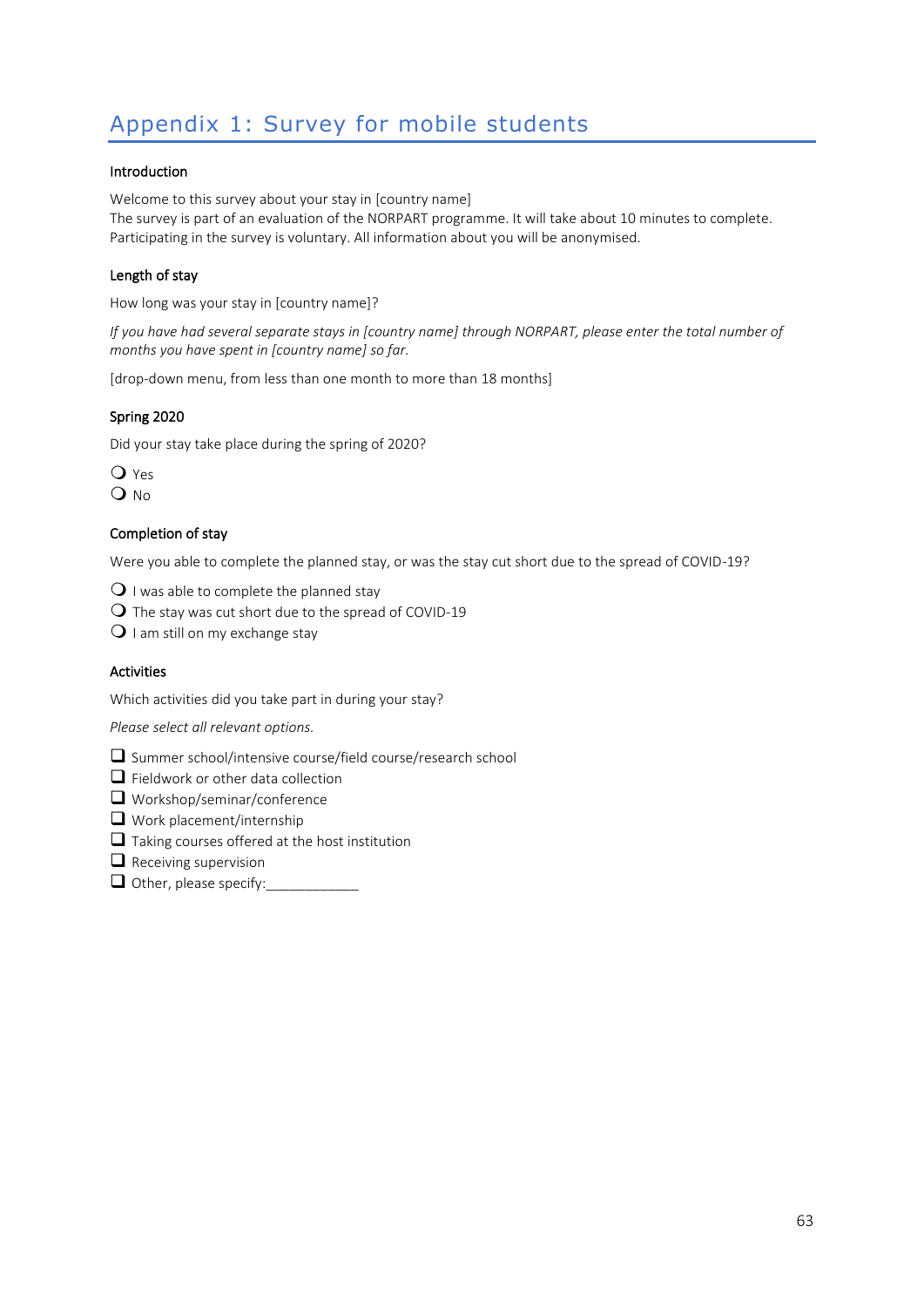### Satisfaction with activities

How satisfied are you with the activities you participated in during your stay?

|                                                                | Very<br>dissatisfied | Dissatisfied | Neither<br>satisfied nor<br>dissatisfied | Satisfied | Very<br>satisfied |
|----------------------------------------------------------------|----------------------|--------------|------------------------------------------|-----------|-------------------|
| Summer school/intensive course/field<br>course/research school |                      |              |                                          |           |                   |
| Fieldwork or other data collection                             |                      |              |                                          |           |                   |
| Workshop/seminar/conference                                    |                      |              |                                          |           |                   |
| Work placement/internship                                      |                      |              |                                          |           |                   |
| Taking courses offered at the host<br>institution              |                      |              |                                          |           |                   |
| Receiving supervision                                          |                      |              |                                          |           |                   |

#### Financial support

How would you characterise the levels of financial support that you received for your stay?

- Grossly insufficient
- Q Insufficient
- $\mathbf O$  Barely sufficient
- Q Sufficient
- $\Omega$  More than sufficient

### Overall satisfaction with learning outcomes

Overall, how satisfied are you with your learning outcomes from your stay?

- Very dissatisfied
- **Q** Dissatisfied
- $\mathbf O$  Neither satisfied nor dissatisfied
- **Q** Satisfied
- Very satisfied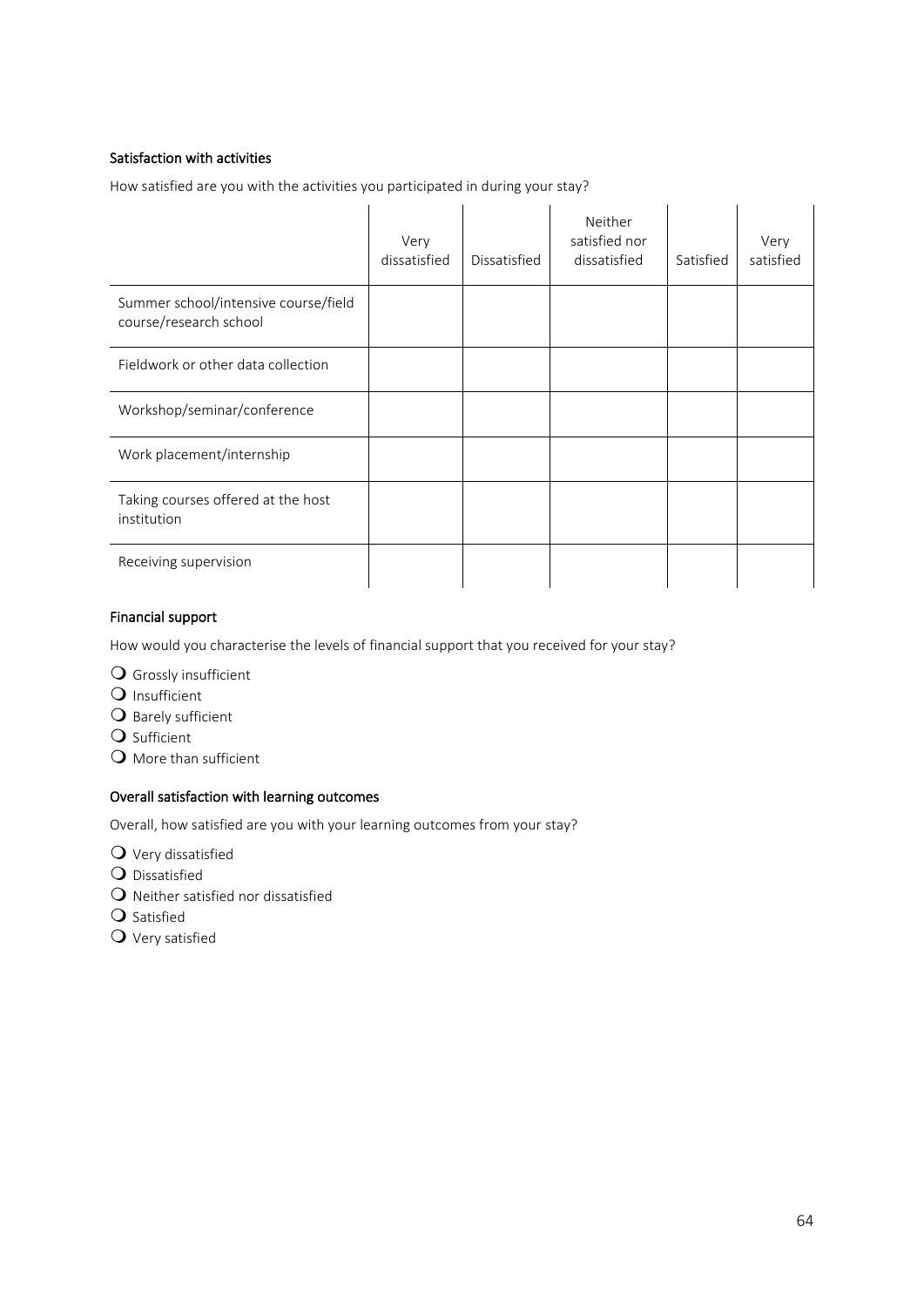### Satisfaction with specific learning outcomes

How satisfied are you with the learning outcomes of your stay, regarding:

|                                                         | Very<br>dissatisfied | Dissatisfied | Neither satisfied<br>nor dissatisfied | Satisfied | Very<br>satisfied | <b>Not</b><br>relevant |
|---------------------------------------------------------|----------------------|--------------|---------------------------------------|-----------|-------------------|------------------------|
| Theoretical knowledge                                   |                      |              |                                       |           |                   |                        |
| Knowledge of scientific<br>work methods and<br>research |                      |              |                                       |           |                   |                        |
| Experience with research<br>and development work        |                      |              |                                       |           |                   |                        |
| Discipline- or profession<br>specific skills            |                      |              |                                       |           |                   |                        |
| Critical thinking and<br>reflection                     |                      |              |                                       |           |                   |                        |
| Cooperative skills                                      |                      |              |                                       |           |                   |                        |
| Communication skills                                    |                      |              |                                       |           |                   |                        |
| Innovative thinking                                     |                      |              |                                       |           |                   |                        |
| Ability to work<br>independently                        |                      |              |                                       |           |                   |                        |

### Benefits of stay

To what degree did the stay in [country name] give you…

|                                                                       | Not at<br>all | To a small<br>degree | To some<br>degree | To a large<br>degree | To a very<br>large degree |
|-----------------------------------------------------------------------|---------------|----------------------|-------------------|----------------------|---------------------------|
| Knowledge and experiences that are<br>relevant for my further studies |               |                      |                   |                      |                           |
| Knowledge and experiences that are<br>relevant for my future career   |               |                      |                   |                      |                           |
| A contact network that can be useful<br>for my future career          |               |                      |                   |                      |                           |
| Increased knowledge about other<br>cultures                           |               |                      |                   |                      |                           |
| Improved language skills                                              |               |                      |                   |                      |                           |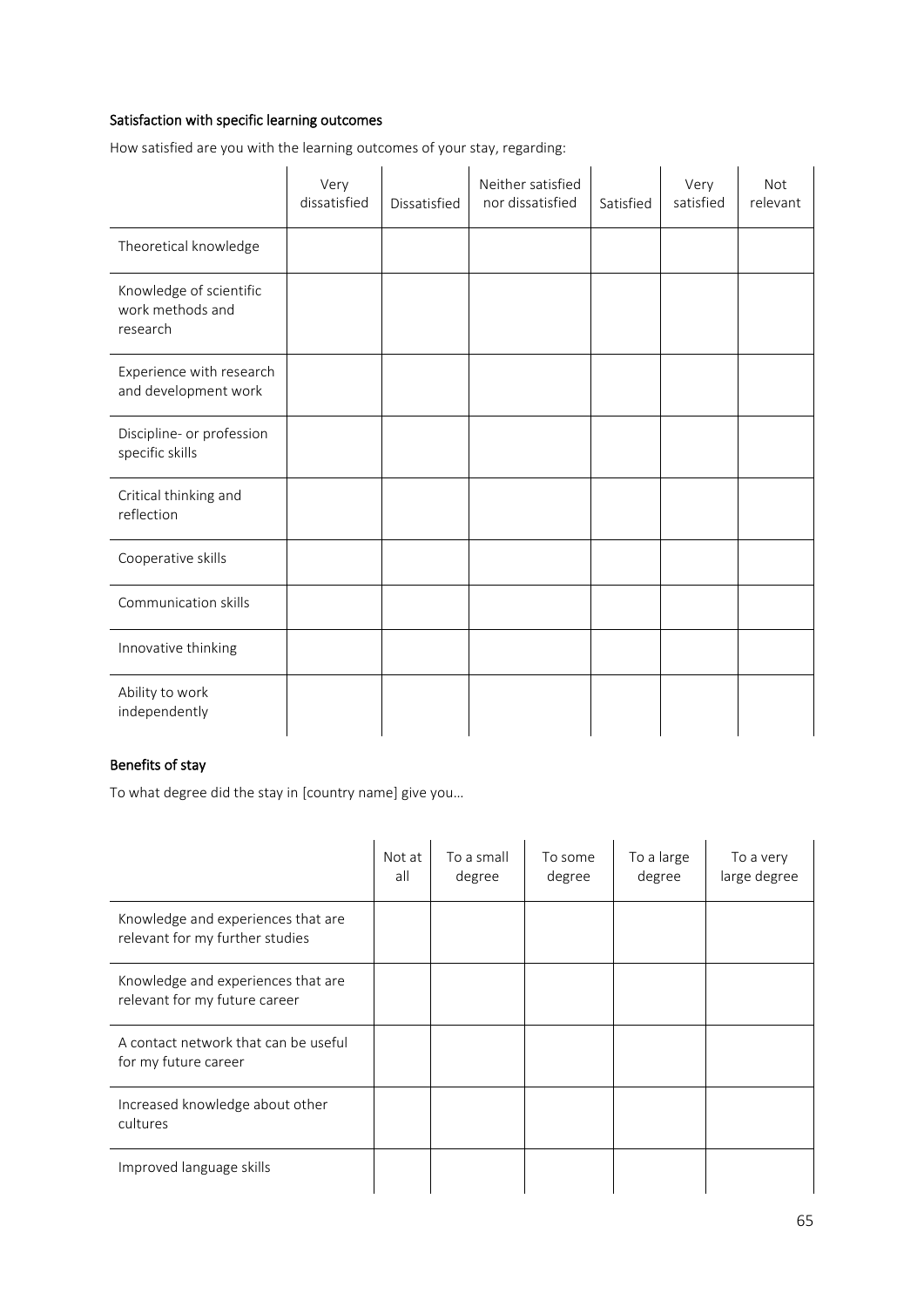### Host institution

Did your host institution/department in any way make use of your competence or experience as an exchange student during your stay?

*(E.g. include you in classroom discussions, invite you to give a talk, invite you to social gatherings etc.)*

Q Not at all

 $\mathbf O$  To a small degree

Q To some degree

 $\mathbf O$  To a large degree

 $\mathbf O$  To a very large degree

#### Home institution

Has your home institution/department in any way made use of your experience as an exchange student in [country name] after your return?

*(E.g. asked you to share experiences from your stay in classroom discussions, invite you to give a talk, etc.)*

 $Q$  Not at all

O To a small degree

Q To some degree

 $\mathbf O$  To a large degree

 $\bigcirc$  To a very large degree

### Problems

During your stay, did you experience any problems with the following:

|                                                                                                   | <b>Not</b><br>at all | To a small<br>degree | To some<br>degree | To a large<br>degree | To a very<br>large<br>degree |
|---------------------------------------------------------------------------------------------------|----------------------|----------------------|-------------------|----------------------|------------------------------|
| Language barriers                                                                                 |                      |                      |                   |                      |                              |
| Communicating with and receiving sufficient<br>information from the host university               |                      |                      |                   |                      |                              |
| Inadequate university infrastructure<br>(computers, labs, internet, library etc.)                 |                      |                      |                   |                      |                              |
| Financial restraints                                                                              |                      |                      |                   |                      |                              |
| Academic quality                                                                                  |                      |                      |                   |                      |                              |
| Cultural differences                                                                              |                      |                      |                   |                      |                              |
| Differences in the educational/academic<br>system (e.g. start/end of semester, course<br>credits) |                      |                      |                   |                      |                              |
| Practical issues (e.g. accommodation,<br>visa/study permit, bank account, transfer of<br>money)   |                      |                      |                   |                      |                              |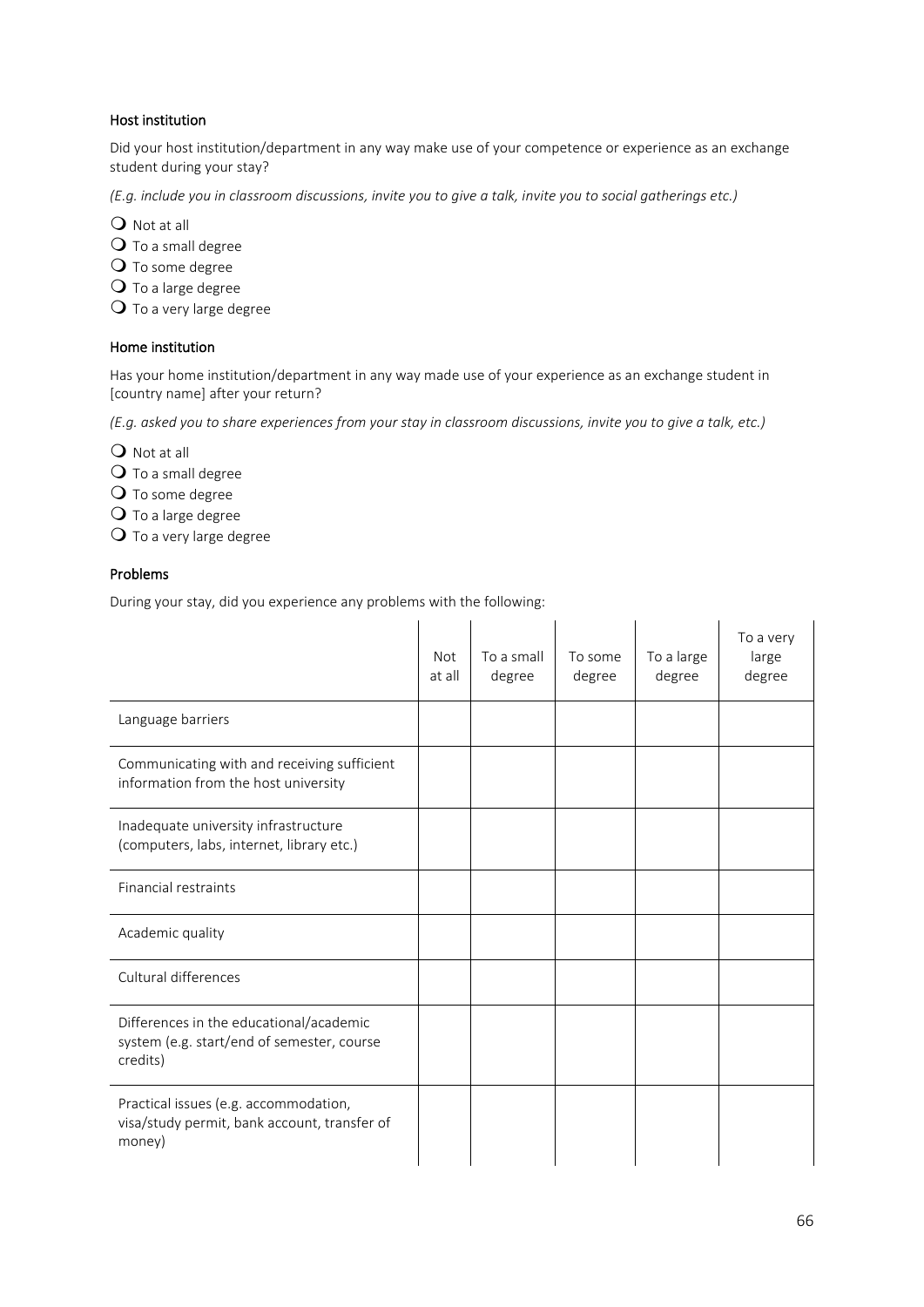|          | Not<br>at all | To a small<br>degree | To some<br>degree | To a large<br>degree | To a very<br>large<br>degree |
|----------|---------------|----------------------|-------------------|----------------------|------------------------------|
| Security |               |                      |                   |                      |                              |

### Challenges

You answered that [...] was a challenge related to your stay. Please elaborate:

| Language barriers                                                                              |
|------------------------------------------------------------------------------------------------|
| Communicating with and receiving sufficient information from the<br>host university            |
| Inadequate university infrastructure (computers, labs, internet, library<br>etc.)              |
| Financial restraints                                                                           |
| Academic quality                                                                               |
| Cultural differences                                                                           |
| Differences in the educational/academic system (e.g. start/end of<br>semester, course credits) |
| Practical issues (e.g. accommodation, visa/study permit, bank<br>account, transfer of money)   |
| Security                                                                                       |
| Overall satisfaction with stay                                                                 |

Overall, how satisfied/dissatisfied are you with the stay in [country name]?

- $\mathbf 0$  Very dissatisfied
- **Q** Dissatisfied
- $\bigcirc$  Neither satisfied nor dissatisfied
- $\mathbf{\Omega}$  Satisfied
- $\mathbf Q$  Very satisfied

### Elaboration of overall satisfaction

Please elaborate: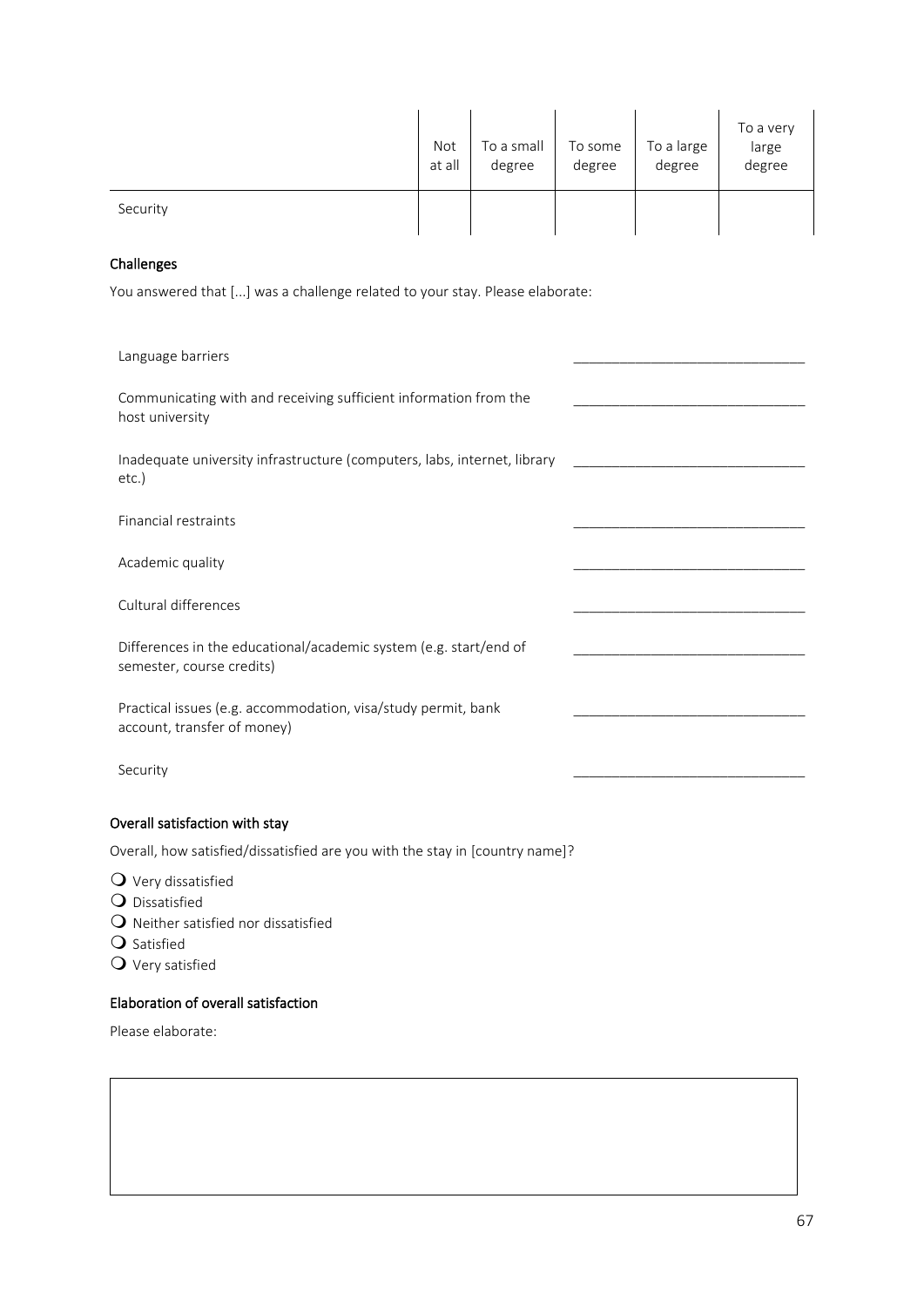### Greatest personal benefit

What has been the greatest benefit of the exchange stay through the NORPART programme for you personally?

#### Alumni network

If an alumni network for NORPART students was established, how interested would you be in becoming a part of this network?

 $\bigcirc$  Not at all interested

 $\mathbf O$  Somewhat interested

**Q** Interested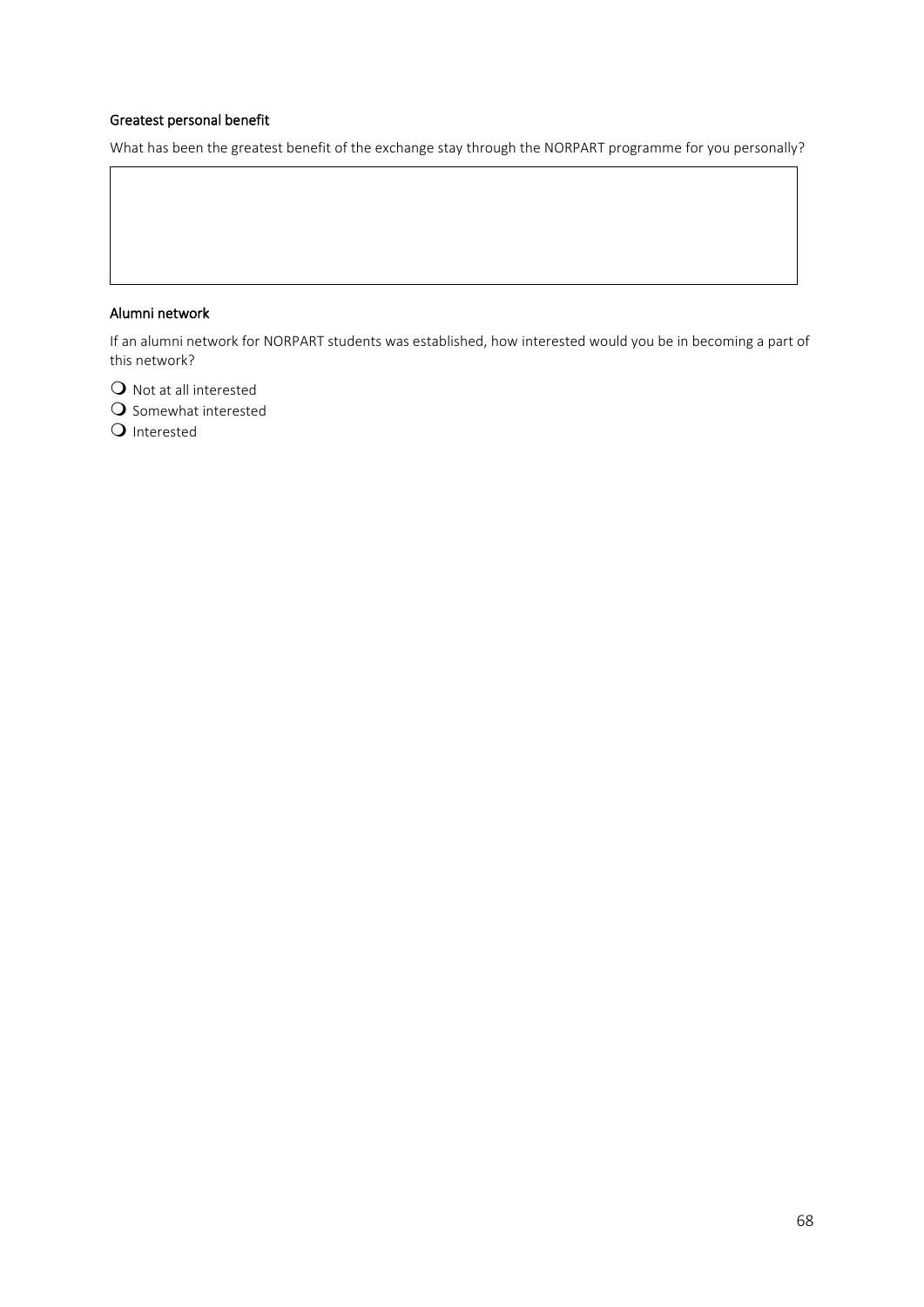# Appendix 2: Survey for project coordinators

#### Introduction

Welcome to this survey about your NORPART project [project title] This survey is part of a review of the NORPART programme. You will be asked questions about how you have experienced the project collaboration and the achievements of your project so far. The survey takes about 10 minutes to complete. Participation is voluntary.

#### Part 1

Part 1: The project collaboration

#### Significance of funding

Which of the following statements most accurately describes the significance of the funding from the NORPART programme?

 $\Omega$  The funding enabled us to extend or intensify existing collaboration activities with one or more of the project partners

 $\Omega$  The funding enabled us to initiate an entirely new collaboration

#### Start of collaboration

When did you first start to collaborate with your main partner?

Q Before 2000

 $Q$  2001 - 2005

 $Q$  2006 - 2010

 $Q$  2011 - 2015

 $Q$  2016 or later

#### Without the funding

Would you have been able to implement the same collaborative activities without funds from NORPART?

 $\mathbf Q$  Yes, to the same extent

Yes, but to a lesser extent

 $\Omega$ <sub>No</sub>

#### Activities

Which of the following activities are included in your NORPART project?

*Please select all relevant alternatives*

□ Incoming students on semester exchange (3 months or more)

- ❑ Outgoing students on semester exchange (3 months or more)
- $\Box$  Incoming students on shorter stays (less than 3 months)
- ❑ Outgoing students on shorter stays (less than 3 months)
- $\Box$  Development of joint educational activities (e.g. joint curricula, courses, programmes)
- ❑ Workshops, seminars, conferences
- $\Box$  Joint teaching and supervision (including guest lectures)
- $\Box$  Training for academic and administrative staff
- ❑ Development of administrative systems, library facilities or other support systems
- ❑ Institutional visits
- $\Box$  Other, please specify: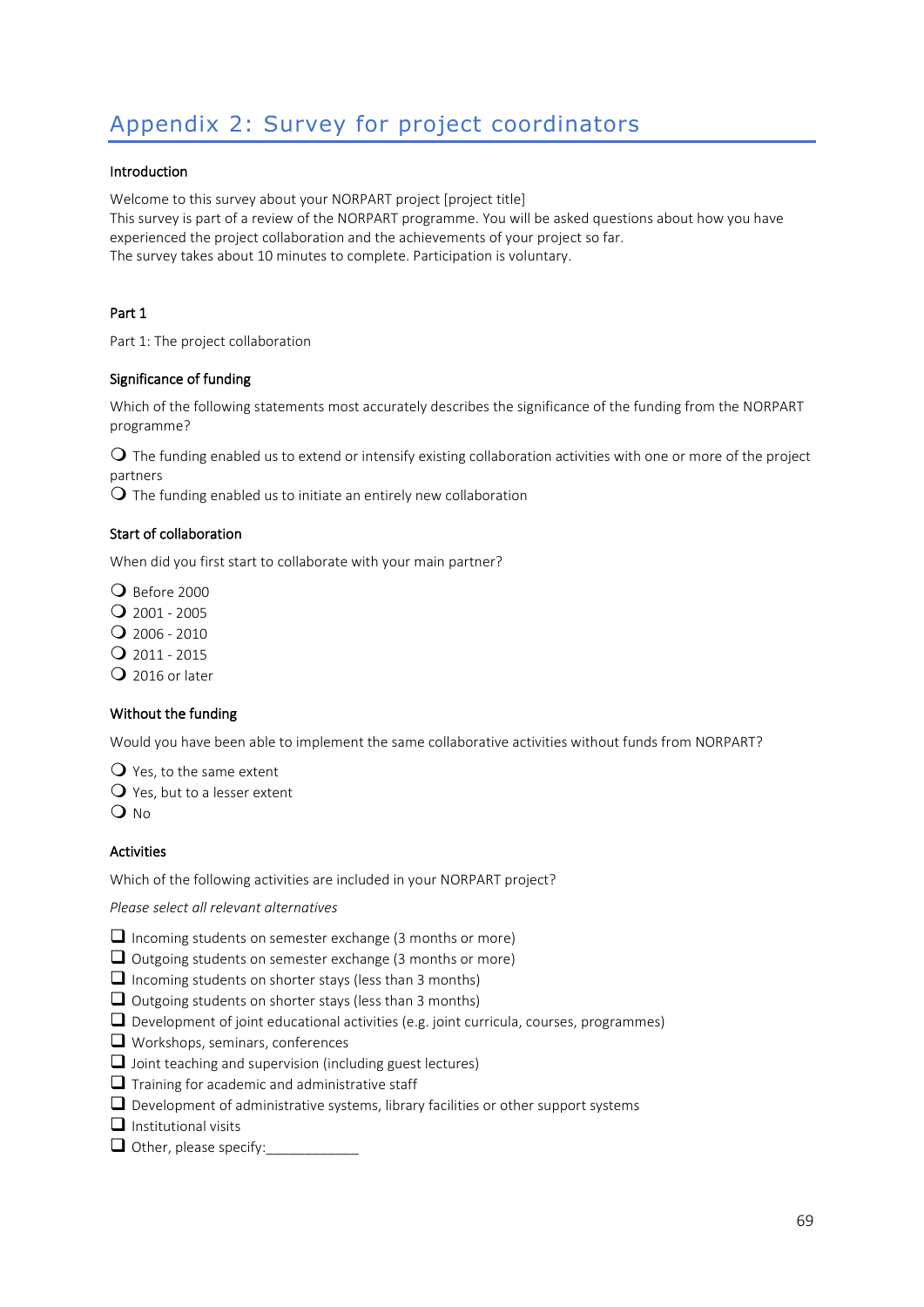### Digital tools

Does your project include the development of digital tools/resources (e.g. digital courses) for teaching and/or collaboration?

**O** Yes O No

### Digital tools follow-up

What kinds of digital tools/resources will be developed through your project?

*Please elaborate.*

#### Description of cooperation

Which of these terms best describes the cooperation with your main partner?

- $\mathbf Q$  Very challenging
- $\bigcirc$  Challenging
- $\Omega$  Neither easy nor challenging
- Q Easy
- Very easy

#### Partnership characterised by

Please indicate to what extent you agree/disagree with the following statements about your partnership:

|                                                                                         | Strongly<br>disagree | <b>Disagree</b> | Neither agree<br>nor disagree | Agree | Strongly<br>agree |
|-----------------------------------------------------------------------------------------|----------------------|-----------------|-------------------------------|-------|-------------------|
| The partnership involves capacity exchange<br>with equal benefits for both institutions |                      |                 |                               |       |                   |
| The partnership is relevant to the strategy of<br>my department/institution             |                      |                 |                               |       |                   |
| The partnership is balanced: Expectations<br>and levels of contribution match           |                      |                 |                               |       |                   |

#### Structures for institutional cooperation

As a result of the NORPART project, have any of the following structures for institutional cooperation been established between the partner institutions?

*Please select all relevant alternatives.*

- ❑ Written agreements on institutional cooperation
- ❑ Exchange agreements
- ❑ Curriculum alignment
- ❑ Involvement of the administration in the cooperation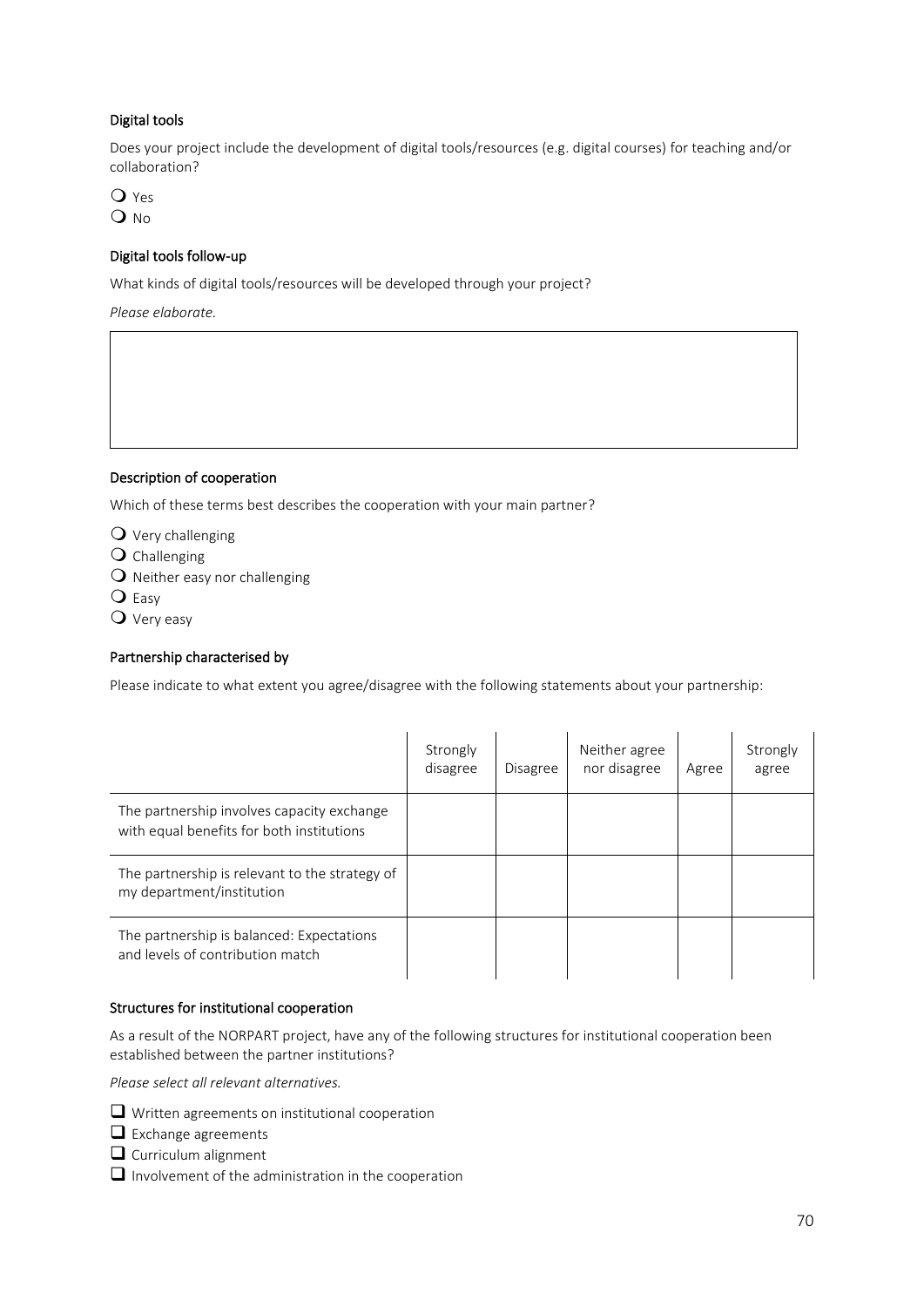❑ Institutional travel funds

❑ Opportunities for visiting scholars, outside the project

 $\Box$  Other, please specify:

### Problems

To what degree have you experienced problems with any of the following in the cooperation with the main partner?

|                                                                                                                                                                     | To a very<br>small<br>degree | To a<br>small<br>degree | To some<br>degree | To a<br>large<br>degree | To a very<br>large<br>degree |
|---------------------------------------------------------------------------------------------------------------------------------------------------------------------|------------------------------|-------------------------|-------------------|-------------------------|------------------------------|
| Bureaucracy at main partner institution/in the<br>partner country                                                                                                   |                              |                         |                   |                         |                              |
| Bureaucracy at my institution/in my country                                                                                                                         |                              |                         |                   |                         |                              |
| Academic quality at main partner institution                                                                                                                        |                              |                         |                   |                         |                              |
| Infrastructure at main partner institution                                                                                                                          |                              |                         |                   |                         |                              |
| Differences in administrative systems (e.g.<br>start/end of semesters, transferral of study<br>credits, systems for approval of new courses)                        |                              |                         |                   |                         |                              |
| Lack of commitment from main partner                                                                                                                                |                              |                         |                   |                         |                              |
| Lack of staff resources from our main partner                                                                                                                       |                              |                         |                   |                         |                              |
| Lack of staff resources from our side of the<br>partnership                                                                                                         |                              |                         |                   |                         |                              |
| Political/societal conditions in the main partner<br>country (e.g. political instability, surveillance,<br>corruption) [only for Norwegian project<br>coordinators] |                              |                         |                   |                         |                              |

#### Other challenges

Have you experienced any other challenges in the collaboration with the main partner?

*Please elaborate.*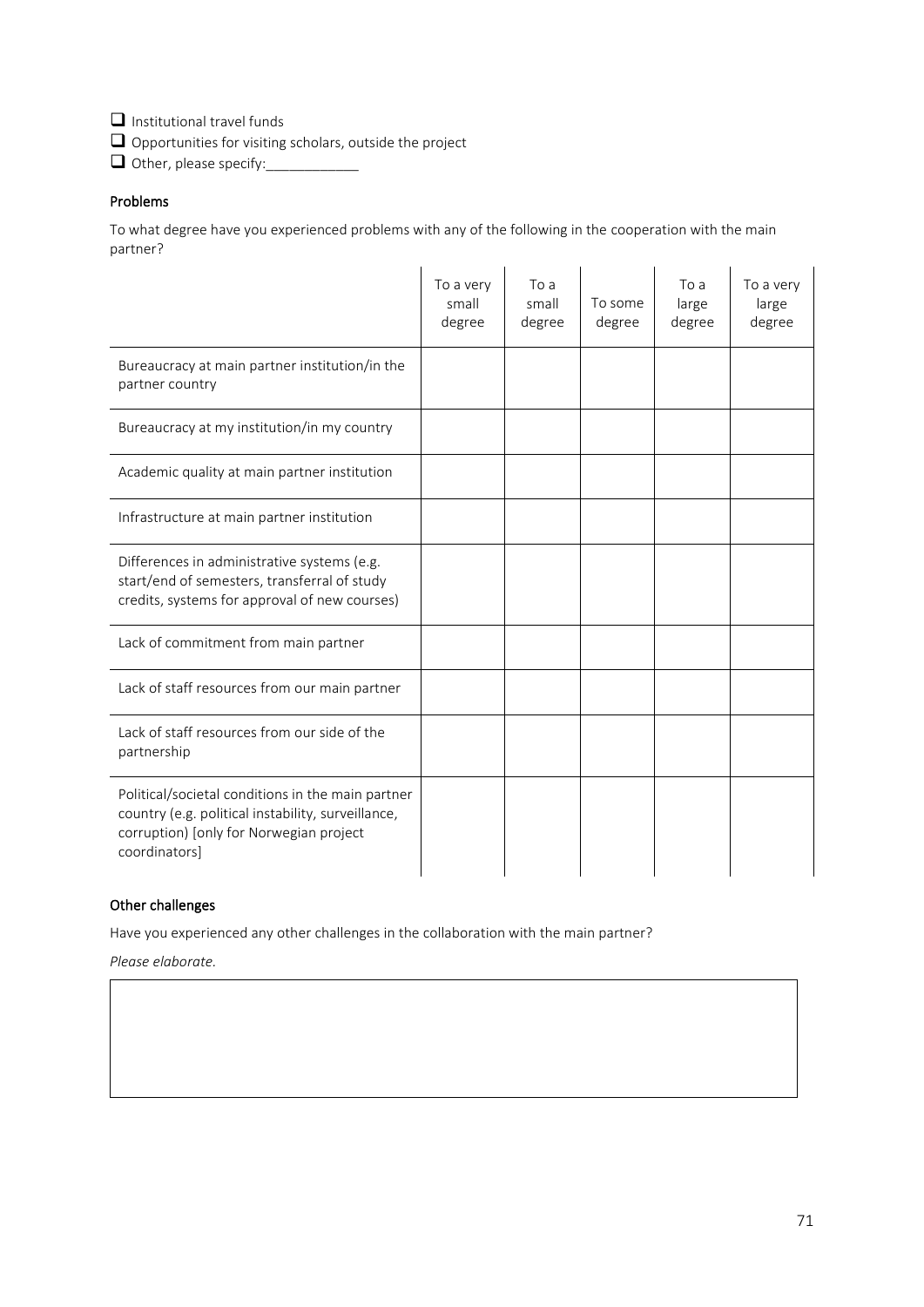## Challenges prevent long-lasting partnership

In your opinion, can any of these challenges prevent a long-lasting partnership with the partner institution?

O Yes O No

Q Don't know

## Elaboration

You answered that some of the challenges you have experienced can prevent a long-lasting partnership with the partner institution.

*Please elaborate.*

### Expand new diciplines

In your opinion, is it likely that the current cooperation can expand to other academic disciplines?

 $\Omega$  The cooperation has already expanded to other academic disciplines

 $\Omega$  The cooperation has not expanded to other academic disciplines yet, but I think it is likely that it will happen in the future

 $\Omega$  No, I do not think it is likely that the cooperation will expand to other academic disciplines

### Expand new partners

In your opinion, is it likely that the current collaboration can expand to include new partners?

 $\Omega$  The cooperation has already expanded to include new partners

 $\Omega$  The cooperation has not expanded to include new partners yet, but I think it is likely that it will happen in the future

 $\Omega$  No, I do not think it is likely that the cooperation will expand to include new partners

### Continue collaboration

Do you plan to continue the collaboration with one or more of the partner institutions outside of Norway after the project period ends?

 $Q$  Yes  $Q$  No Don't know

### Reason for not continuing partnership

What is the reason you do not plan to continue the collaboration?

*Please select all relevant alternatives.*

 $\Box$  The collaboration was always meant to be limited in time

- $\Box$  The collaboration has not been satisfactory
- □ Other reasons, please elaborate:

## Part 2

Part 2: Administration and follow-up [for Norwegian project coordinators only]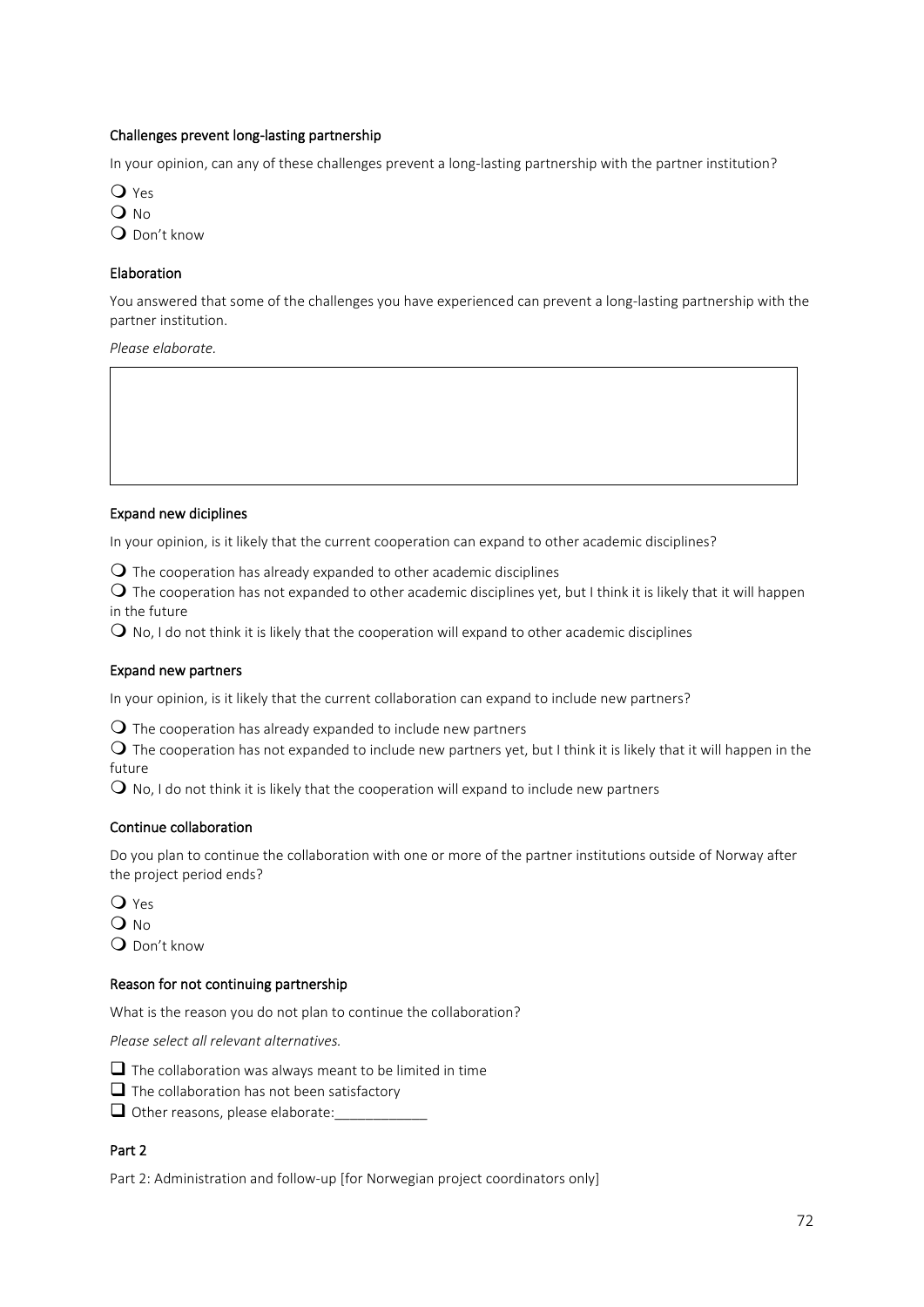## Application process

In your opinion, was the application process streamlined and efficient?

 $\Omega$  To a very small degree

- Q To a small degree
- Q To some degree
- O To a large degree

 $\bigcirc$  To a very large degre

## Calls for proposals

In your opinion, did the calls for proposals include the information that is necessary to develop/write the application?

 $\mathbf O$  To a very small degree

- $\mathbf O$  To a small degree
- Q To some degree
- $\mathbf O$  To a large degree

 $\mathbf O$  To a very large degree

### Improve calls for proposals

Please elaborate on how you think the calls for proposals could be improved.

## Diku

In your opinion, are Diku's efforts to follow up on your project adequate in order to meet the project's needs?

 $\bigcirc$  To a very small degree

- $\mathbf O$  To a small degree
- Q To some degree
- $\mathbf O$  To a large degree
- $\bigcirc$  To a very large degree

### Diku improvement

Please elaborate on how you think the follow-up from Diku could be improved.

### Reporting requirements

In your opinion, are the reporting requirements of NORPART…

**O** Too comprehensive

Q Reasonable

 $\Omega$  Not comprehensive enough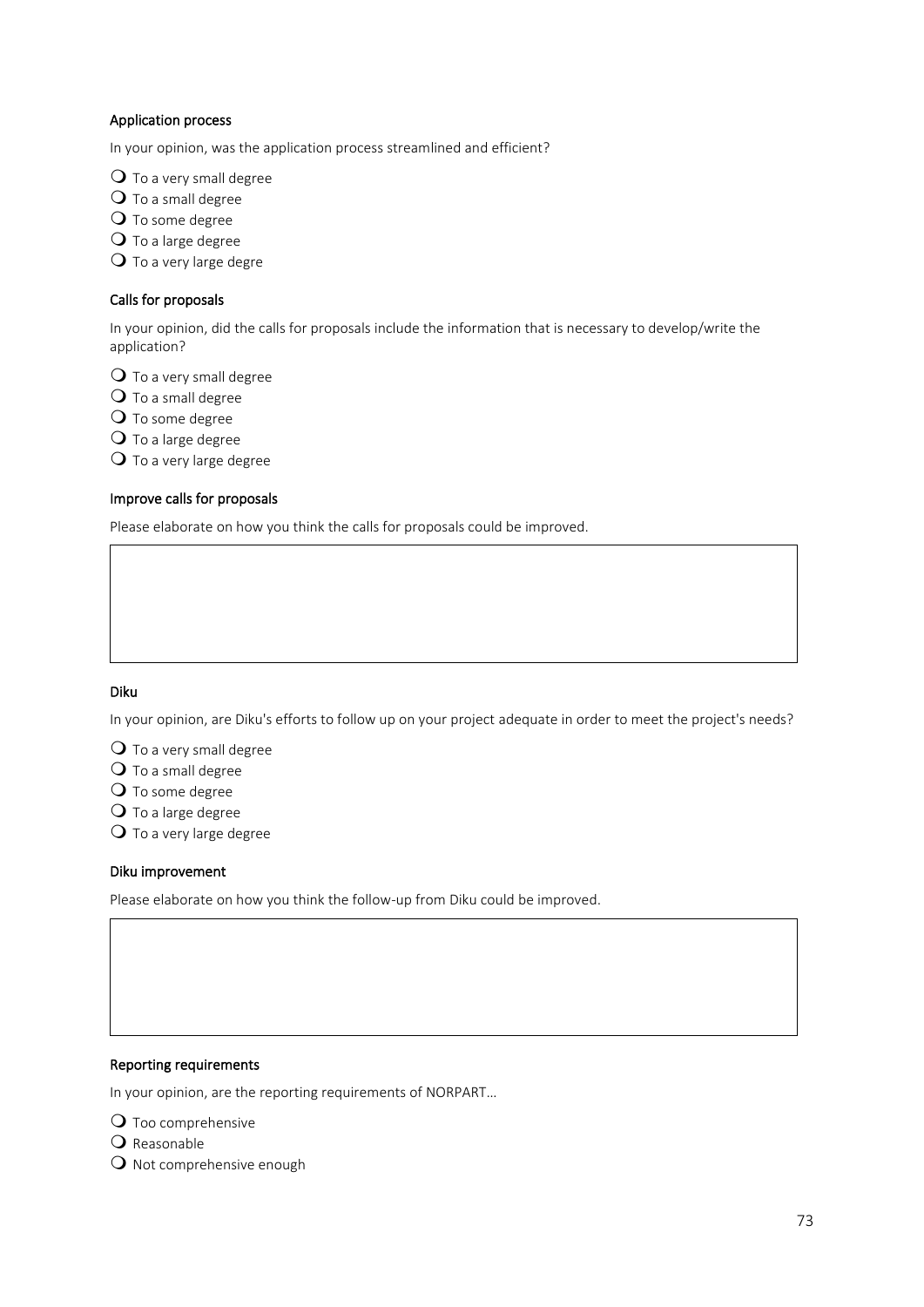# Part 3

Part 3: Project activities and achievement of objectives

# Contribution of project

In your opinion, to what extent does your project contribute to:

|                                                                                                         | To a very<br>small<br>degree | To a small<br>degree | To some<br>degree | To a large<br>degree | To a very<br>large<br>degree |
|---------------------------------------------------------------------------------------------------------|------------------------------|----------------------|-------------------|----------------------|------------------------------|
| Increased quality of education at your<br>department                                                    |                              |                      |                   |                      |                              |
| Increased quality of education at your<br>institution beyond the involved<br>department(s)              |                              |                      |                   |                      |                              |
| Increased quality of education at the<br>partner institution                                            |                              |                      |                   |                      |                              |
| Increased internationalisation of academic<br>programmes at your institution, outside of<br>the project |                              |                      |                   |                      |                              |
| Strengthened relationships with<br>organisations and businesses outside the<br>academic sector          |                              |                      |                   |                      |                              |

# Improved quality of education department

In what way does your project contribute to improving the quality of education at your department?

*Please elaborate.*

### Improved quality of education institution

In what way does your project contribute to improving the quality of education at your institution beyond the involved department?

*Please elaborate.*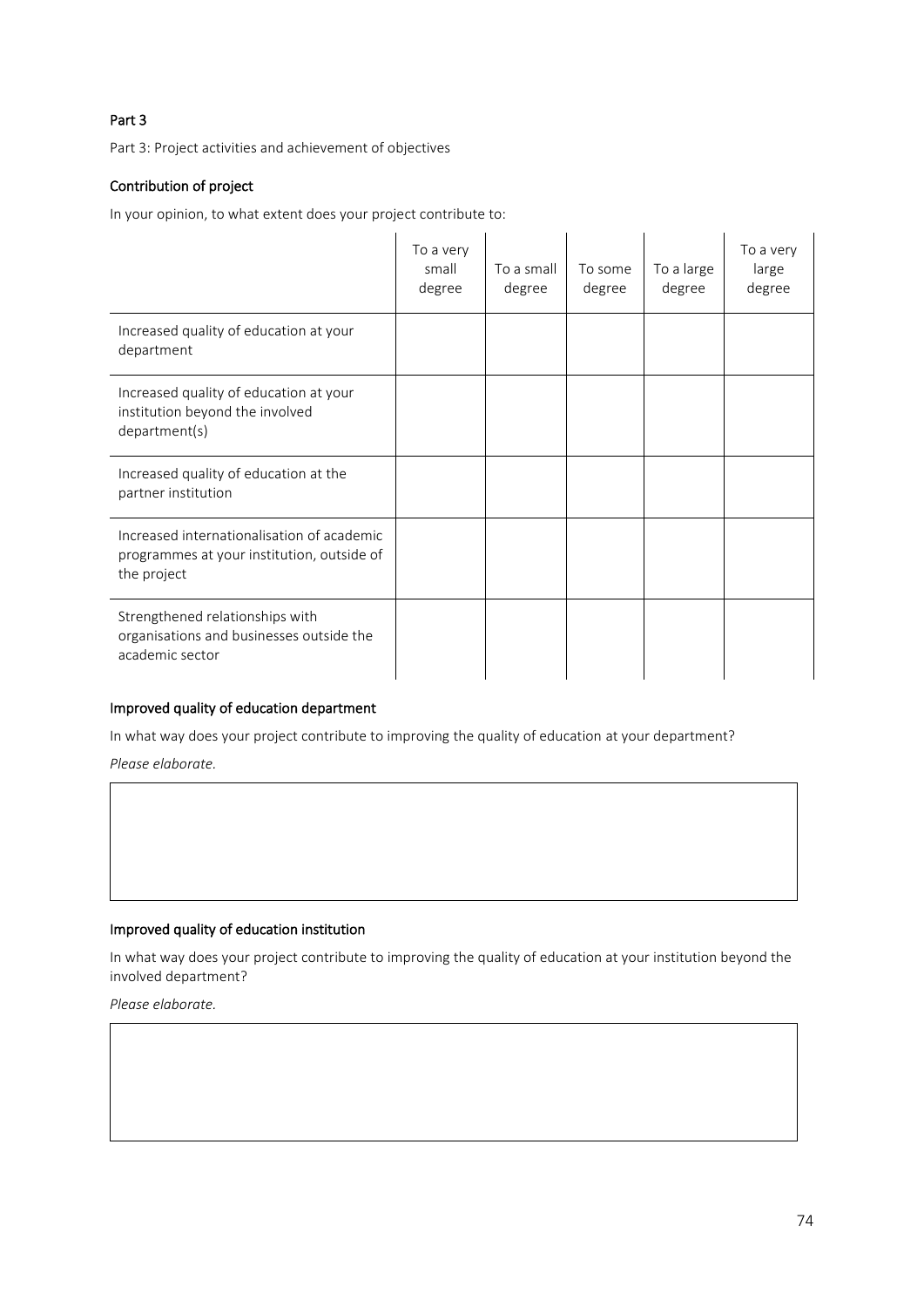## Benefit non-mobile

To what degree does your project benefit non-mobile students?

 $\Omega$  To a very small degree

- $\mathbf O$  To a small degree
- O To some degree
- $\mathbf O$  To a large degree

 $\overline{O}$  To a very large degree

### Benefit non-mobile in what way

In what way does your project benefit the non-mobile students?

*Please elaborate.*

## Benefit non-mobile staff

To what degree does your project benefit non-mobile staff?

 $\mathbf O$  To a very small degree

- $\mathbf O$  To a small degree
- O To some degree
- $\mathbf O$  To a large degree

 $\bigcirc$  To a very large degree

### Benefit non-mobile staff how

In what way does your project benefit the non-mobile staff?

*Please elaborate.*

### Level of financial support

How would you characterise the levels of financial support for student mobility from Norway to the partner country?

Grossly insufficient

- Q Insufficient
- $\mathsf O$  Barely sufficient
- Q Sufficient

 $\Omega$  More than sufficient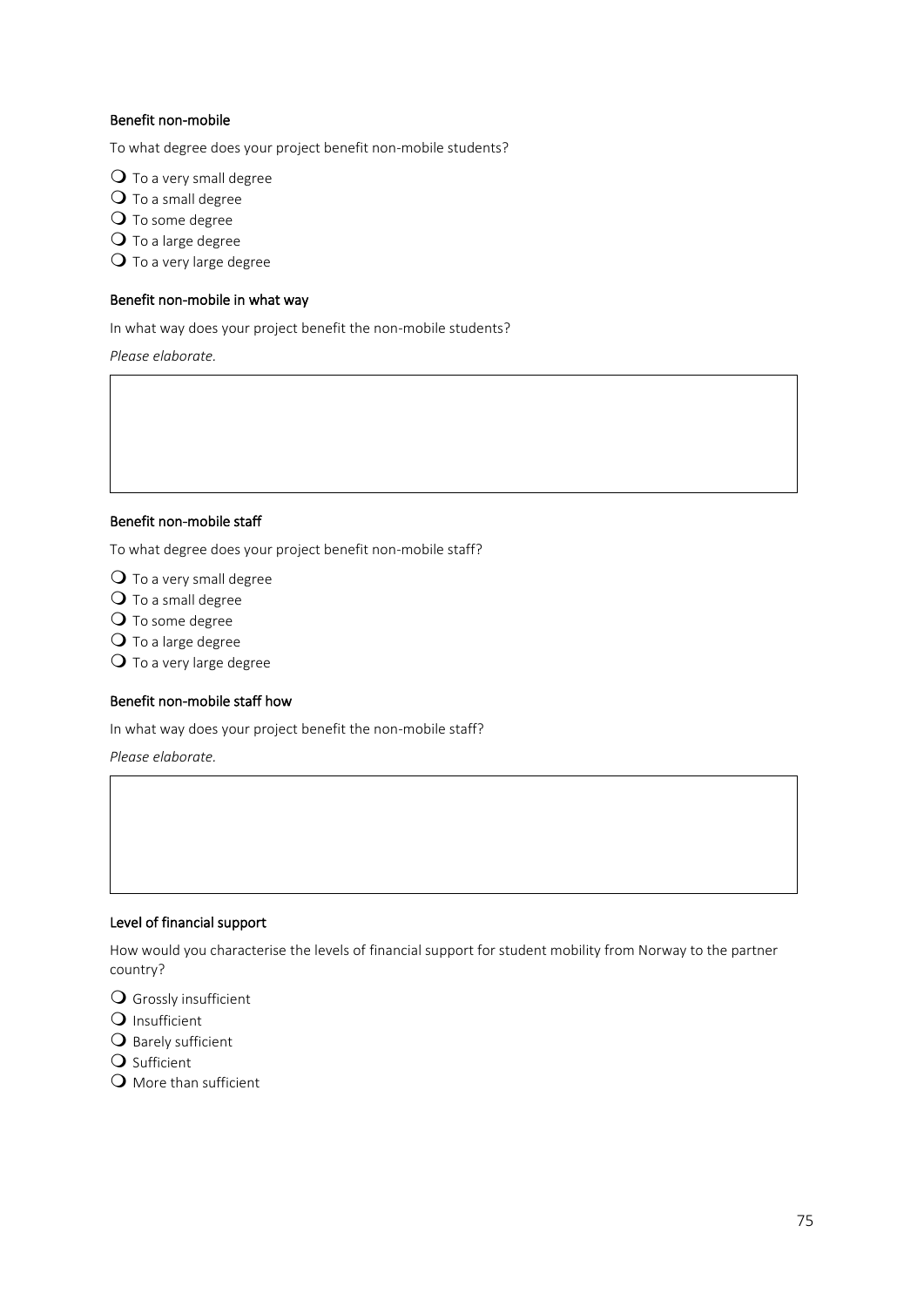# Financial support south

How would you characterise the levels of financial support for student mobility from the partner country to Norway?

Grossly insufficient

- Q Insufficient
- $\Theta$  Barely sufficient
- **O** Sufficient

Q More than sufficient

## Improvements

Do you have any suggestions for changes that could be made to the NORPART programme in order to further improve quality of education at the involved Higher Education institutions?

*Please elaborate.*